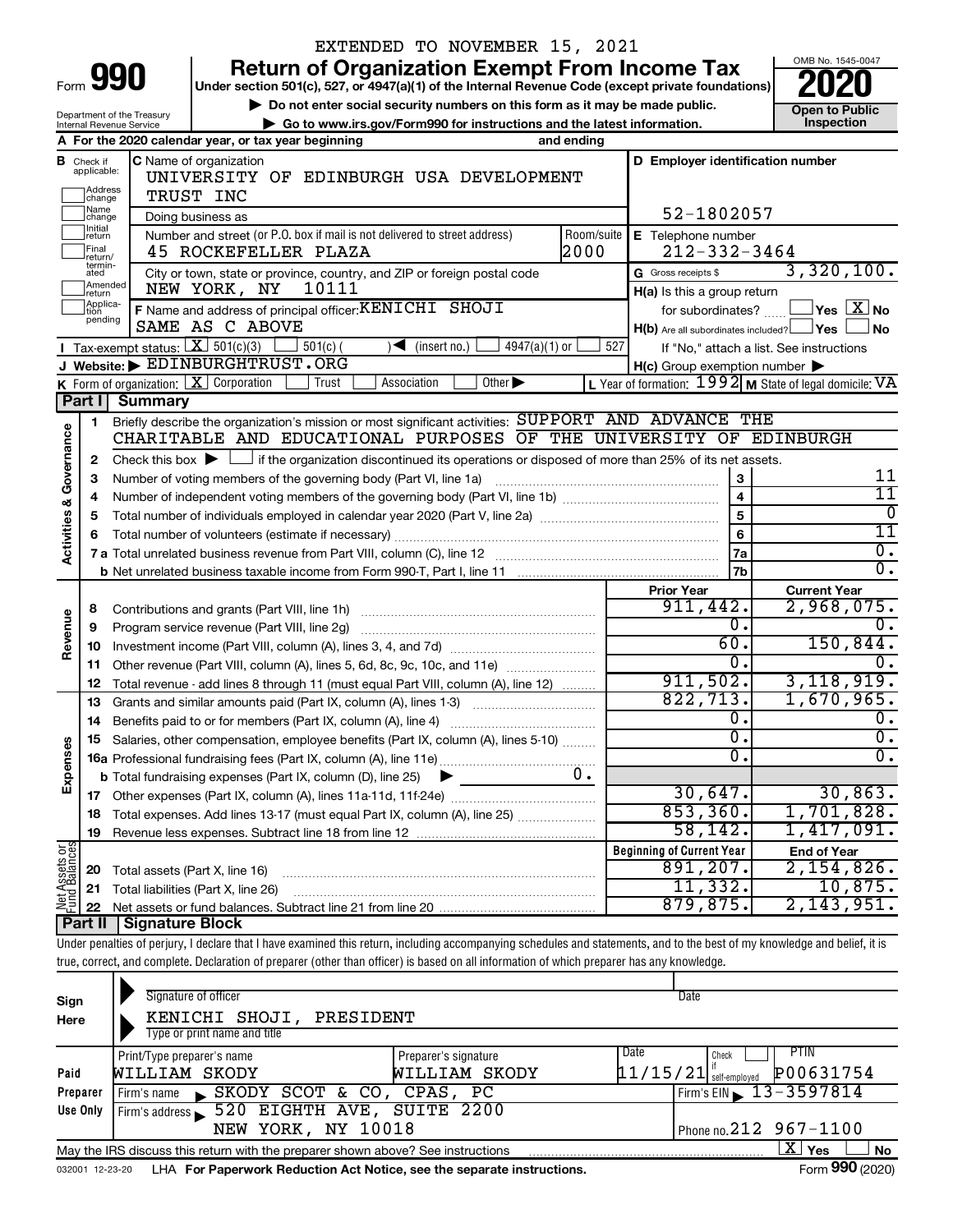|              | UNIVERSITY OF EDINBURGH USA DEVELOPMENT<br>52-1802057<br>TRUST INC                                                                           |                                         |        |
|--------------|----------------------------------------------------------------------------------------------------------------------------------------------|-----------------------------------------|--------|
|              | Form 990 (2020)<br><b>Part III Statement of Program Service Accomplishments</b>                                                              |                                         | Page 2 |
|              |                                                                                                                                              |                                         |        |
| 1            | Briefly describe the organization's mission:                                                                                                 |                                         |        |
|              | THE MISSION OF THE CORPORATION IS TO SUPPORT AND ADVANCE, BOTH IN THE                                                                        |                                         |        |
|              | UNITED STATES AND IN SCOTLAND, THE CHARITABLE AND EDUCATIONAL PURPOSES                                                                       |                                         |        |
|              | OF THE UNIVERSITY OF EDINBURGH LOCATED IN EDINBURGH, SCOTLAND, UNITED                                                                        |                                         |        |
|              | KINGDOM.                                                                                                                                     |                                         |        |
| $\mathbf{2}$ | Did the organization undertake any significant program services during the year which were not listed on the                                 |                                         |        |
|              | prior Form 990 or 990-EZ?                                                                                                                    | $\Box$ Yes $[\overline{\mathrm{X}}]$ No |        |
|              | If "Yes," describe these new services on Schedule O.                                                                                         |                                         |        |
| 3            | Did the organization cease conducting, or make significant changes in how it conducts, any program services?                                 | $\Box$ Yes $[\overline{\mathrm{X}}]$ No |        |
|              | If "Yes," describe these changes on Schedule O.                                                                                              |                                         |        |
| 4            | Describe the organization's program service accomplishments for each of its three largest program services, as measured by expenses.         |                                         |        |
|              | Section 501(c)(3) and 501(c)(4) organizations are required to report the amount of grants and allocations to others, the total expenses, and |                                         |        |
|              | revenue, if any, for each program service reported.<br>1,670,965. including grants of \$1,670,965.) (Revenue \$                              |                                         |        |
| 4a           | (Expenses \$<br>(Code:<br>GRANTMAKING - EVALUATES PROPOSALS SUBMITTED TO THE BOARD OF DIRECTORS,                                             |                                         |        |
|              | WHO MAKE CHARITABLE, EDUCATIONAL, AND SCIENTIFIC GRANTS TO SUPPORT                                                                           |                                         |        |
|              | TEACHING, RESEARCH, AND STUDENT SERVICES TO THE UNIVERSITY.                                                                                  |                                         |        |
|              |                                                                                                                                              |                                         |        |
|              |                                                                                                                                              |                                         |        |
|              |                                                                                                                                              |                                         |        |
|              |                                                                                                                                              |                                         |        |
|              |                                                                                                                                              |                                         |        |
|              |                                                                                                                                              |                                         |        |
|              |                                                                                                                                              |                                         |        |
|              |                                                                                                                                              |                                         |        |
|              |                                                                                                                                              |                                         |        |
| 4b           | (Code: ) (Expenses \$                                                                                                                        |                                         |        |
|              |                                                                                                                                              |                                         |        |
|              |                                                                                                                                              |                                         |        |
|              |                                                                                                                                              |                                         |        |
|              |                                                                                                                                              |                                         |        |
|              |                                                                                                                                              |                                         |        |
|              |                                                                                                                                              |                                         |        |
|              |                                                                                                                                              |                                         |        |
|              |                                                                                                                                              |                                         |        |
|              |                                                                                                                                              |                                         |        |
|              |                                                                                                                                              |                                         |        |
|              |                                                                                                                                              |                                         |        |
|              |                                                                                                                                              |                                         |        |
| 4c           | (Code: ) (Expenses \$<br>) (Revenue \$<br>including grants of \$                                                                             |                                         |        |
|              |                                                                                                                                              |                                         |        |
|              |                                                                                                                                              |                                         |        |
|              |                                                                                                                                              |                                         |        |
|              |                                                                                                                                              |                                         |        |
|              |                                                                                                                                              |                                         |        |
|              |                                                                                                                                              |                                         |        |
|              |                                                                                                                                              |                                         |        |
|              |                                                                                                                                              |                                         |        |
|              |                                                                                                                                              |                                         |        |
|              |                                                                                                                                              |                                         |        |
|              |                                                                                                                                              |                                         |        |
| 4d           | Other program services (Describe on Schedule O.)                                                                                             |                                         |        |
|              | (Expenses \$<br>Revenue \$<br>including grants of \$                                                                                         |                                         |        |
| 4е.          | $\overline{1,670,965}$ .<br>Total program service expenses $\blacktriangleright$                                                             |                                         |        |
|              |                                                                                                                                              | Form 990 (2020)                         |        |
|              | 032002 12-23-20                                                                                                                              |                                         |        |
|              | 3<br>041115 788383 1109563<br>1 2370סטון גפון שמסווסוגדרוס הם עם המזווחון המלחמים מכמכ                                                       |                                         |        |

23041115 788383 UE2563 2020.05000 UNIVERSITY OF EDINBURGH USA UE2563\_1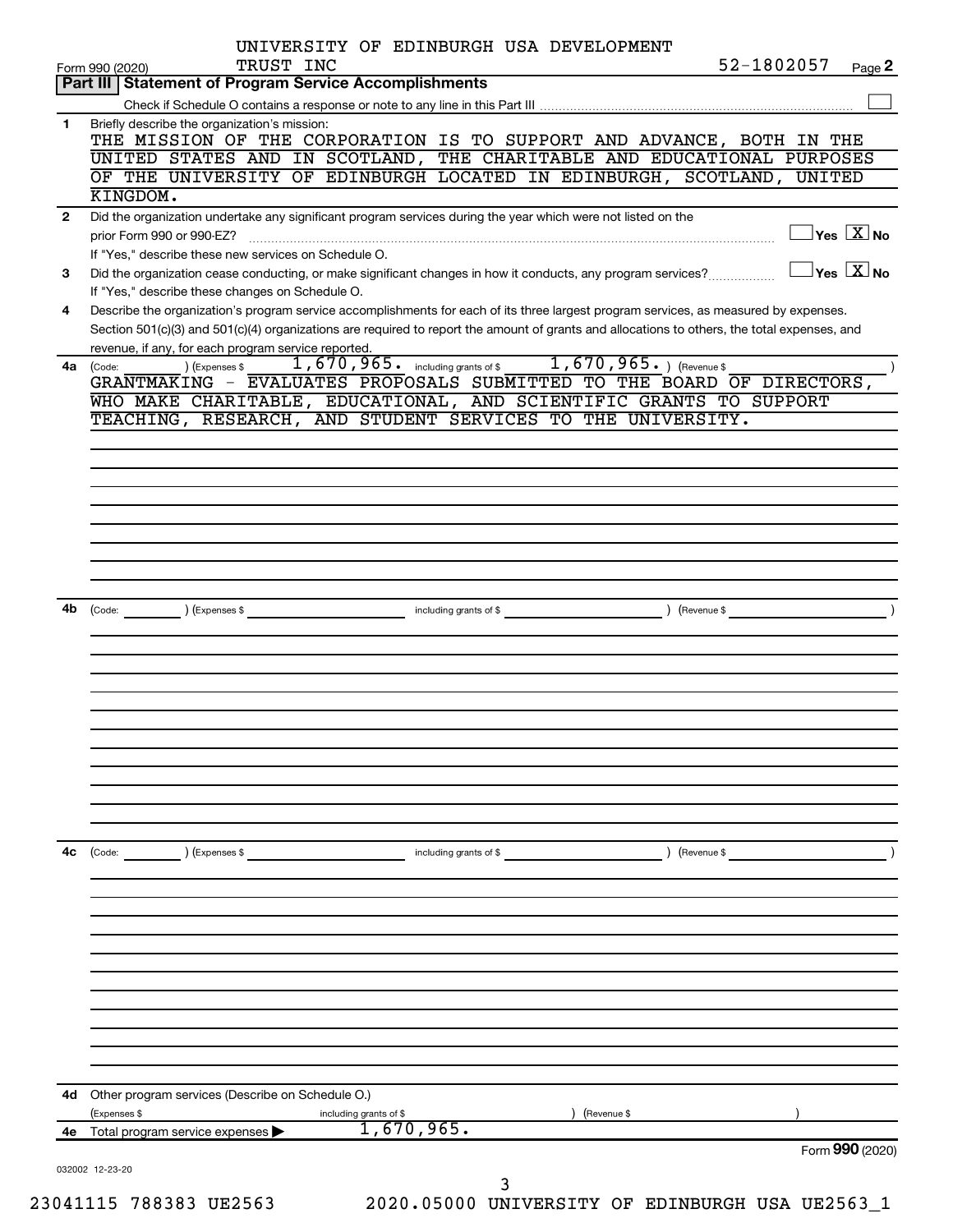| UNIVERSITY OF EDINBURGH USA DEVELOPMENT |  |  |  |  |  |
|-----------------------------------------|--|--|--|--|--|
|-----------------------------------------|--|--|--|--|--|

**Part IV Checklist of Required Schedules**

|     |                                                                                                                                                                                                                                           |                 | Yes                     | No                      |
|-----|-------------------------------------------------------------------------------------------------------------------------------------------------------------------------------------------------------------------------------------------|-----------------|-------------------------|-------------------------|
| 1   | Is the organization described in section $501(c)(3)$ or $4947(a)(1)$ (other than a private foundation)?                                                                                                                                   |                 |                         |                         |
|     |                                                                                                                                                                                                                                           | 1               | х                       |                         |
| 2   | Is the organization required to complete Schedule B, Schedule of Contributors? [11] The organization required to complete Schedule B, Schedule of Contributors?                                                                           | $\overline{2}$  | $\overline{\textbf{X}}$ |                         |
| 3   | Did the organization engage in direct or indirect political campaign activities on behalf of or in opposition to candidates for                                                                                                           |                 |                         |                         |
|     |                                                                                                                                                                                                                                           | 3               |                         | x                       |
| 4   | Section 501(c)(3) organizations. Did the organization engage in lobbying activities, or have a section 501(h) election in effect                                                                                                          |                 |                         |                         |
|     |                                                                                                                                                                                                                                           | 4               |                         | х                       |
| 5   | Is the organization a section 501(c)(4), 501(c)(5), or 501(c)(6) organization that receives membership dues, assessments, or                                                                                                              |                 |                         | х                       |
|     |                                                                                                                                                                                                                                           | 5               |                         |                         |
| 6   | Did the organization maintain any donor advised funds or any similar funds or accounts for which donors have the right to                                                                                                                 |                 |                         | х                       |
| 7   | provide advice on the distribution or investment of amounts in such funds or accounts? If "Yes," complete Schedule D, Part I<br>Did the organization receive or hold a conservation easement, including easements to preserve open space, | 6               |                         |                         |
|     |                                                                                                                                                                                                                                           | $\overline{7}$  |                         | х                       |
| 8   | Did the organization maintain collections of works of art, historical treasures, or other similar assets? If "Yes," complete                                                                                                              |                 |                         |                         |
|     | Schedule D, Part III <b>Markov Markov Alexander Schedule D, Part III Markov Markov Markov Markov Markov Markov Markov Markov Markov Markov Markov Markov Markov Markov Markov Markov Markov Markov Markov Markov Markov Markov</b>        | 8               | X                       |                         |
| 9   | Did the organization report an amount in Part X, line 21, for escrow or custodial account liability, serve as a custodian for                                                                                                             |                 |                         |                         |
|     | amounts not listed in Part X; or provide credit counseling, debt management, credit repair, or debt negotiation services?                                                                                                                 |                 |                         |                         |
|     |                                                                                                                                                                                                                                           | 9               |                         | х                       |
| 10  | Did the organization, directly or through a related organization, hold assets in donor-restricted endowments                                                                                                                              |                 |                         |                         |
|     |                                                                                                                                                                                                                                           | 10              |                         | х                       |
| 11  | If the organization's answer to any of the following questions is "Yes," then complete Schedule D, Parts VI, VII, VIII, IX, or X                                                                                                          |                 |                         |                         |
|     | as applicable.                                                                                                                                                                                                                            |                 |                         |                         |
|     | a Did the organization report an amount for land, buildings, and equipment in Part X, line 10? If "Yes," complete Schedule D,                                                                                                             |                 |                         |                         |
|     | Part VI                                                                                                                                                                                                                                   | 11a             |                         | х                       |
|     | <b>b</b> Did the organization report an amount for investments - other securities in Part X, line 12, that is 5% or more of its total                                                                                                     |                 |                         |                         |
|     | assets reported in Part X, line 16? If "Yes," complete Schedule D, Part VII [11] [11] [12] [12] [12] [12] [12] [                                                                                                                          | 11b             |                         | х                       |
|     | c Did the organization report an amount for investments - program related in Part X, line 13, that is 5% or more of its total                                                                                                             |                 |                         | X                       |
|     |                                                                                                                                                                                                                                           | 11c             |                         |                         |
|     | d Did the organization report an amount for other assets in Part X, line 15, that is 5% or more of its total assets reported in                                                                                                           |                 | х                       |                         |
|     |                                                                                                                                                                                                                                           | 11d<br>11e      |                         | $\overline{\text{X}}$   |
|     | f Did the organization's separate or consolidated financial statements for the tax year include a footnote that addresses                                                                                                                 |                 |                         |                         |
|     | the organization's liability for uncertain tax positions under FIN 48 (ASC 740)? If "Yes," complete Schedule D, Part X                                                                                                                    | 11f             |                         | х                       |
|     | 12a Did the organization obtain separate, independent audited financial statements for the tax year? If "Yes," complete                                                                                                                   |                 |                         |                         |
|     |                                                                                                                                                                                                                                           | 12a             | x                       |                         |
|     | <b>b</b> Was the organization included in consolidated, independent audited financial statements for the tax year?                                                                                                                        |                 |                         |                         |
|     | If "Yes," and if the organization answered "No" to line 12a, then completing Schedule D, Parts XI and XII is optional                                                                                                                     | 12b             |                         | X                       |
| 13  |                                                                                                                                                                                                                                           | 13              |                         | $\overline{\text{x}}$   |
| 14a | Did the organization maintain an office, employees, or agents outside of the United States? [1111] Did the organization maintain an office, employees, or agents outside of the United States?                                            | 14a             |                         | $\overline{\textbf{X}}$ |
| b   | Did the organization have aggregate revenues or expenses of more than \$10,000 from grantmaking, fundraising, business,                                                                                                                   |                 |                         |                         |
|     | investment, and program service activities outside the United States, or aggregate foreign investments valued at \$100,000                                                                                                                |                 |                         |                         |
|     |                                                                                                                                                                                                                                           | 14b             | X                       |                         |
| 15  | Did the organization report on Part IX, column (A), line 3, more than \$5,000 of grants or other assistance to or for any                                                                                                                 |                 |                         |                         |
|     |                                                                                                                                                                                                                                           | 15              | х                       |                         |
| 16  | Did the organization report on Part IX, column (A), line 3, more than \$5,000 of aggregate grants or other assistance to                                                                                                                  |                 |                         |                         |
|     |                                                                                                                                                                                                                                           | 16              |                         | х                       |
| 17  | Did the organization report a total of more than \$15,000 of expenses for professional fundraising services on Part IX,                                                                                                                   |                 |                         | х                       |
| 18  | Did the organization report more than \$15,000 total of fundraising event gross income and contributions on Part VIII, lines                                                                                                              | 17              |                         |                         |
|     |                                                                                                                                                                                                                                           | 18              |                         | х                       |
| 19  | Did the organization report more than \$15,000 of gross income from gaming activities on Part VIII, line 9a? If "Yes,"                                                                                                                    |                 |                         |                         |
|     |                                                                                                                                                                                                                                           | 19              |                         | х                       |
|     |                                                                                                                                                                                                                                           | 20a             |                         | $\overline{\text{x}}$   |
| b   |                                                                                                                                                                                                                                           | 20 <sub>b</sub> |                         |                         |
| 21  | Did the organization report more than \$5,000 of grants or other assistance to any domestic organization or                                                                                                                               |                 |                         |                         |
|     | domestic government on Part IX, column (A), line 1? If "Yes," complete Schedule I, Parts I and II                                                                                                                                         | 21              |                         | х                       |
|     | 032003 12-23-20                                                                                                                                                                                                                           |                 |                         | Form 990 (2020)         |

23041115 788383 UE2563 2020.05000 UNIVERSITY OF EDINBURGH USA UE2563\_1

4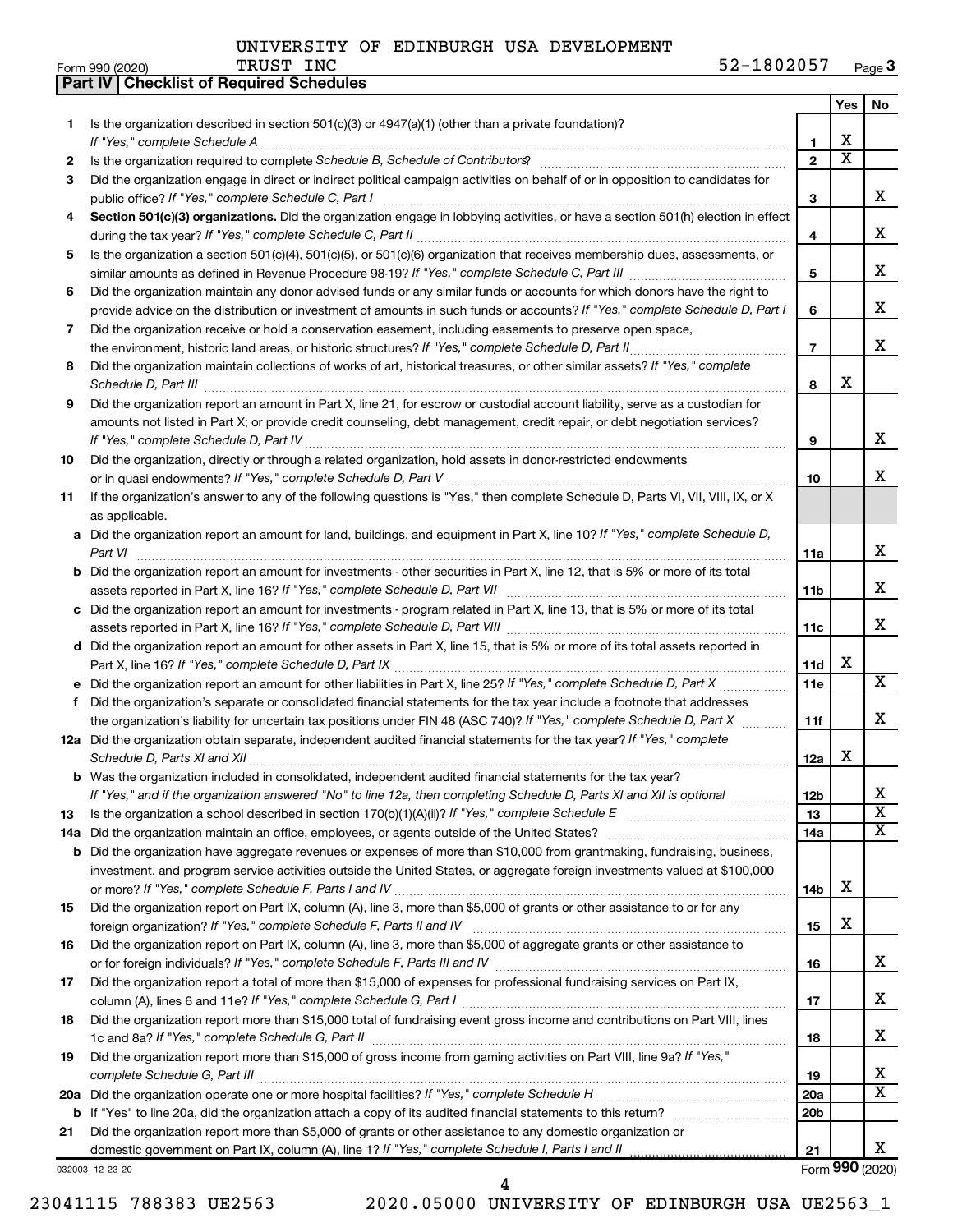*(continued)* **Part IV Checklist of Required Schedules**

|               |                                                                                                                                                                                                                                      |                 | Yes                     | No                      |
|---------------|--------------------------------------------------------------------------------------------------------------------------------------------------------------------------------------------------------------------------------------|-----------------|-------------------------|-------------------------|
| 22            | Did the organization report more than \$5,000 of grants or other assistance to or for domestic individuals on                                                                                                                        |                 |                         |                         |
|               |                                                                                                                                                                                                                                      | 22              |                         | х                       |
| 23            | Did the organization answer "Yes" to Part VII, Section A, line 3, 4, or 5 about compensation of the organization's current                                                                                                           |                 |                         |                         |
|               | and former officers, directors, trustees, key employees, and highest compensated employees? If "Yes," complete                                                                                                                       |                 |                         |                         |
|               | Schedule J <b>Martin Communication Contract Contract Contract Contract Contract Contract Contract Contract Contract Contract Contract Contract Contract Contract Contract Contract Contract Contract Contract Contract Contract </b> | 23              |                         | х                       |
|               | 24a Did the organization have a tax-exempt bond issue with an outstanding principal amount of more than \$100,000 as of the                                                                                                          |                 |                         |                         |
|               | last day of the year, that was issued after December 31, 2002? If "Yes," answer lines 24b through 24d and complete                                                                                                                   |                 |                         |                         |
|               |                                                                                                                                                                                                                                      | 24a             |                         | x                       |
|               |                                                                                                                                                                                                                                      | 24 <sub>b</sub> |                         |                         |
|               | c Did the organization maintain an escrow account other than a refunding escrow at any time during the year to defease                                                                                                               |                 |                         |                         |
|               |                                                                                                                                                                                                                                      | 24c             |                         |                         |
|               |                                                                                                                                                                                                                                      | 24 <sub>d</sub> |                         |                         |
|               | 25a Section 501(c)(3), 501(c)(4), and 501(c)(29) organizations. Did the organization engage in an excess benefit                                                                                                                     |                 |                         |                         |
|               |                                                                                                                                                                                                                                      | 25a             |                         | x                       |
|               | <b>b</b> Is the organization aware that it engaged in an excess benefit transaction with a disqualified person in a prior year, and                                                                                                  |                 |                         |                         |
|               | that the transaction has not been reported on any of the organization's prior Forms 990 or 990-EZ? If "Yes," complete                                                                                                                |                 |                         |                         |
|               | Schedule L, Part I                                                                                                                                                                                                                   | 25b             |                         | x                       |
| 26            | Did the organization report any amount on Part X, line 5 or 22, for receivables from or payables to any current                                                                                                                      |                 |                         |                         |
|               | or former officer, director, trustee, key employee, creator or founder, substantial contributor, or 35%                                                                                                                              |                 |                         |                         |
|               | controlled entity or family member of any of these persons? If "Yes," complete Schedule L, Part II                                                                                                                                   | 26              |                         | х                       |
| 27            | Did the organization provide a grant or other assistance to any current or former officer, director, trustee, key employee,                                                                                                          |                 |                         |                         |
|               | creator or founder, substantial contributor or employee thereof, a grant selection committee member, or to a 35% controlled                                                                                                          |                 |                         |                         |
|               | entity (including an employee thereof) or family member of any of these persons? If "Yes," complete Schedule L, Part III                                                                                                             | 27              |                         | X                       |
| 28            | Was the organization a party to a business transaction with one of the following parties (see Schedule L, Part IV                                                                                                                    |                 |                         |                         |
|               | instructions, for applicable filing thresholds, conditions, and exceptions):                                                                                                                                                         |                 |                         |                         |
| а             | A current or former officer, director, trustee, key employee, creator or founder, or substantial contributor? If                                                                                                                     |                 |                         |                         |
|               |                                                                                                                                                                                                                                      | 28a             |                         | х                       |
|               |                                                                                                                                                                                                                                      | 28 <sub>b</sub> |                         | $\overline{\mathbf{X}}$ |
|               | c A 35% controlled entity of one or more individuals and/or organizations described in lines 28a or 28b?!f                                                                                                                           |                 |                         |                         |
|               |                                                                                                                                                                                                                                      | 28c             |                         | x                       |
| 29            |                                                                                                                                                                                                                                      | 29              | $\overline{\textbf{x}}$ |                         |
| 30            | Did the organization receive contributions of art, historical treasures, or other similar assets, or qualified conservation                                                                                                          |                 |                         |                         |
|               |                                                                                                                                                                                                                                      | 30              |                         | х                       |
| 31            | Did the organization liquidate, terminate, or dissolve and cease operations? If "Yes," complete Schedule N, Part I                                                                                                                   | 31              |                         | X                       |
| 32            | Did the organization sell, exchange, dispose of, or transfer more than 25% of its net assets? If "Yes," complete                                                                                                                     |                 |                         |                         |
|               |                                                                                                                                                                                                                                      | 32              |                         | х                       |
| 33            | Did the organization own 100% of an entity disregarded as separate from the organization under Regulations                                                                                                                           |                 |                         |                         |
|               |                                                                                                                                                                                                                                      | 33              |                         | х                       |
| 34            | Was the organization related to any tax-exempt or taxable entity? If "Yes," complete Schedule R, Part II, III, or IV, and                                                                                                            |                 |                         |                         |
|               | Part V, line 1                                                                                                                                                                                                                       | 34              |                         | x                       |
|               | 35a Did the organization have a controlled entity within the meaning of section 512(b)(13)?                                                                                                                                          | 35a             |                         | X                       |
|               | b If "Yes" to line 35a, did the organization receive any payment from or engage in any transaction with a controlled entity                                                                                                          |                 |                         |                         |
|               |                                                                                                                                                                                                                                      | 35 <sub>b</sub> |                         |                         |
| 36            | Section 501(c)(3) organizations. Did the organization make any transfers to an exempt non-charitable related organization?                                                                                                           |                 |                         |                         |
|               |                                                                                                                                                                                                                                      | 36              |                         | x                       |
| 37            | Did the organization conduct more than 5% of its activities through an entity that is not a related organization                                                                                                                     |                 |                         |                         |
|               |                                                                                                                                                                                                                                      | 37              |                         | х                       |
| 38            | Did the organization complete Schedule O and provide explanations in Schedule O for Part VI, lines 11b and 19?                                                                                                                       |                 |                         |                         |
|               |                                                                                                                                                                                                                                      | 38              | X                       |                         |
| <b>Part V</b> |                                                                                                                                                                                                                                      |                 |                         |                         |
|               | Check if Schedule O contains a response or note to any line in this Part V [11] [12] Check if Schedule O contains a response or note to any line in this Part V                                                                      |                 |                         |                         |
|               |                                                                                                                                                                                                                                      |                 | <b>Yes</b>              | No                      |
|               | 1a                                                                                                                                                                                                                                   |                 |                         |                         |
|               | 0<br>Enter the number of Forms W-2G included in line 1a. Enter -0- if not applicable<br>1b                                                                                                                                           |                 |                         |                         |
|               | c Did the organization comply with backup withholding rules for reportable payments to vendors and reportable gaming                                                                                                                 |                 |                         |                         |
|               |                                                                                                                                                                                                                                      | 1c              | х                       |                         |
|               | 032004 12-23-20<br>5                                                                                                                                                                                                                 |                 |                         | Form 990 (2020)         |
|               |                                                                                                                                                                                                                                      |                 |                         |                         |

23041115 788383 UE2563 2020.05000 UNIVERSITY OF EDINBURGH USA UE2563\_1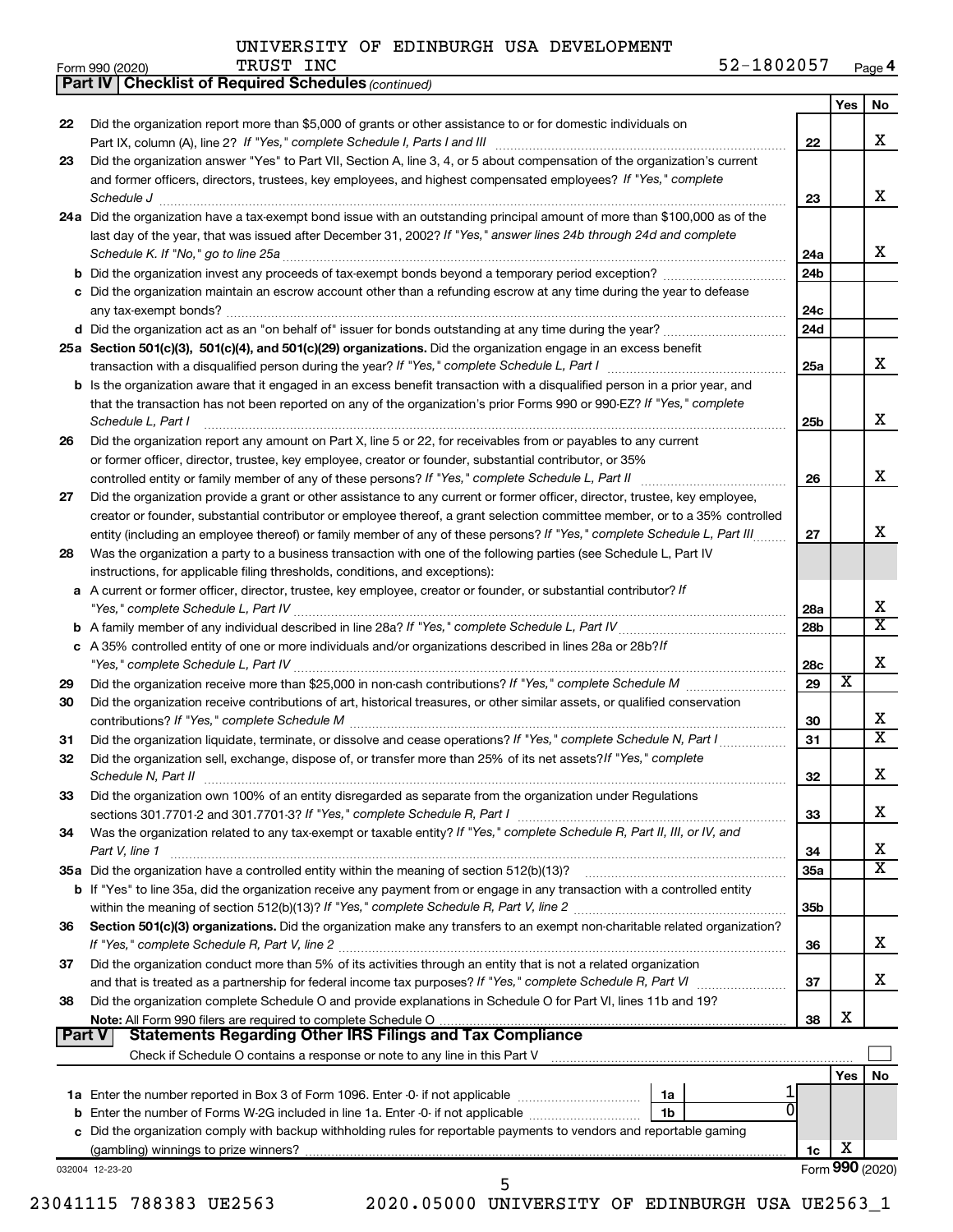| Form 990 (2020) | TRUST | につ<br>INC<br>′ − ∡د | 1802057 | Page 5 |
|-----------------|-------|---------------------|---------|--------|
|-----------------|-------|---------------------|---------|--------|

| Yes<br>No<br>2a Enter the number of employees reported on Form W-3, Transmittal of Wage and Tax Statements,<br>0<br>filed for the calendar year ending with or within the year covered by this return<br>2a<br>2 <sub>b</sub><br>b<br>х<br>3a<br>3a Did the organization have unrelated business gross income of \$1,000 or more during the year?<br>3b<br>4a At any time during the calendar year, did the organization have an interest in, or a signature or other authority over, a<br>x<br>financial account in a foreign country (such as a bank account, securities account, or other financial account)?<br>4a<br><b>b</b> If "Yes," enter the name of the foreign country $\blacktriangleright$<br>See instructions for filing requirements for FinCEN Form 114, Report of Foreign Bank and Financial Accounts (FBAR).<br>х<br>5a<br>5а<br>$\overline{\textbf{X}}$<br>5b<br>b<br>5с<br>c<br>6a Does the organization have annual gross receipts that are normally greater than \$100,000, and did the organization solicit<br>x<br>6a<br><b>b</b> If "Yes," did the organization include with every solicitation an express statement that such contributions or gifts<br>6b<br>Organizations that may receive deductible contributions under section 170(c).<br>7<br>x.<br>Did the organization receive a payment in excess of \$75 made partly as a contribution and partly for goods and services provided to the payor?<br>7a<br>a<br>7b<br>b<br>Did the organization sell, exchange, or otherwise dispose of tangible personal property for which it was required<br>х<br>7c<br>7d<br>d<br>х<br>7е<br>е<br>X<br>7f<br>f<br>If the organization received a contribution of qualified intellectual property, did the organization file Form 8899 as required?<br>7g<br>g<br>If the organization received a contribution of cars, boats, airplanes, or other vehicles, did the organization file a Form 1098-C?<br>7h<br>h<br>Sponsoring organizations maintaining donor advised funds. Did a donor advised fund maintained by the<br>8<br>8<br>sponsoring organization have excess business holdings at any time during the year?<br>Sponsoring organizations maintaining donor advised funds.<br>9<br>9a<br>Did the sponsoring organization make any taxable distributions under section 4966?<br>а<br>Did the sponsoring organization make a distribution to a donor, donor advisor, or related person?<br>9b<br>b<br>Section 501(c)(7) organizations. Enter:<br>10<br>10a<br>10 <sub>b</sub><br>Gross receipts, included on Form 990, Part VIII, line 12, for public use of club facilities<br>Section 501(c)(12) organizations. Enter:<br>11<br>11a<br>Gross income from other sources (Do not net amounts due or paid to other sources against<br>11b<br>12a Section 4947(a)(1) non-exempt charitable trusts. Is the organization filing Form 990 in lieu of Form 1041?<br>12a<br>12 <sub>b</sub><br><b>b</b> If "Yes," enter the amount of tax-exempt interest received or accrued during the year<br>Section 501(c)(29) qualified nonprofit health insurance issuers.<br>13<br>Is the organization licensed to issue qualified health plans in more than one state?<br>13a<br>а<br>Note: See the instructions for additional information the organization must report on Schedule O.<br>Enter the amount of reserves the organization is required to maintain by the states in which the<br>b<br>13b<br>13c<br>c<br>x<br>Did the organization receive any payments for indoor tanning services during the tax year?<br>14a<br>14a<br><b>b</b> If "Yes," has it filed a Form 720 to report these payments? If "No," provide an explanation on Schedule O<br>14b<br>Is the organization subject to the section 4960 tax on payment(s) of more than \$1,000,000 in remuneration or<br>15<br>x.<br>15<br>If "Yes," see instructions and file Form 4720, Schedule N.<br>х<br>Is the organization an educational institution subject to the section 4968 excise tax on net investment income?<br>16<br>16 | <b>Part V</b> | Statements Regarding Other IRS Filings and Tax Compliance (continued) |  |  |
|------------------------------------------------------------------------------------------------------------------------------------------------------------------------------------------------------------------------------------------------------------------------------------------------------------------------------------------------------------------------------------------------------------------------------------------------------------------------------------------------------------------------------------------------------------------------------------------------------------------------------------------------------------------------------------------------------------------------------------------------------------------------------------------------------------------------------------------------------------------------------------------------------------------------------------------------------------------------------------------------------------------------------------------------------------------------------------------------------------------------------------------------------------------------------------------------------------------------------------------------------------------------------------------------------------------------------------------------------------------------------------------------------------------------------------------------------------------------------------------------------------------------------------------------------------------------------------------------------------------------------------------------------------------------------------------------------------------------------------------------------------------------------------------------------------------------------------------------------------------------------------------------------------------------------------------------------------------------------------------------------------------------------------------------------------------------------------------------------------------------------------------------------------------------------------------------------------------------------------------------------------------------------------------------------------------------------------------------------------------------------------------------------------------------------------------------------------------------------------------------------------------------------------------------------------------------------------------------------------------------------------------------------------------------------------------------------------------------------------------------------------------------------------------------------------------------------------------------------------------------------------------------------------------------------------------------------------------------------------------------------------------------------------------------------------------------------------------------------------------------------------------------------------------------------------------------------------------------------------------------------------------------------------------------------------------------------------------------------------------------------------------------------------------------------------------------------------------------------------------------------------------------------------------------------------------------------------------------------------------------------------------------------------------------------------------------------------------------------------------------------------------------------------------------------------------------------------------------------------------------------------------------------------------------------------------------------------------------------------------------------------------------|---------------|-----------------------------------------------------------------------|--|--|
|                                                                                                                                                                                                                                                                                                                                                                                                                                                                                                                                                                                                                                                                                                                                                                                                                                                                                                                                                                                                                                                                                                                                                                                                                                                                                                                                                                                                                                                                                                                                                                                                                                                                                                                                                                                                                                                                                                                                                                                                                                                                                                                                                                                                                                                                                                                                                                                                                                                                                                                                                                                                                                                                                                                                                                                                                                                                                                                                                                                                                                                                                                                                                                                                                                                                                                                                                                                                                                                                                                                                                                                                                                                                                                                                                                                                                                                                                                                                                                                                                        |               |                                                                       |  |  |
|                                                                                                                                                                                                                                                                                                                                                                                                                                                                                                                                                                                                                                                                                                                                                                                                                                                                                                                                                                                                                                                                                                                                                                                                                                                                                                                                                                                                                                                                                                                                                                                                                                                                                                                                                                                                                                                                                                                                                                                                                                                                                                                                                                                                                                                                                                                                                                                                                                                                                                                                                                                                                                                                                                                                                                                                                                                                                                                                                                                                                                                                                                                                                                                                                                                                                                                                                                                                                                                                                                                                                                                                                                                                                                                                                                                                                                                                                                                                                                                                                        |               |                                                                       |  |  |
|                                                                                                                                                                                                                                                                                                                                                                                                                                                                                                                                                                                                                                                                                                                                                                                                                                                                                                                                                                                                                                                                                                                                                                                                                                                                                                                                                                                                                                                                                                                                                                                                                                                                                                                                                                                                                                                                                                                                                                                                                                                                                                                                                                                                                                                                                                                                                                                                                                                                                                                                                                                                                                                                                                                                                                                                                                                                                                                                                                                                                                                                                                                                                                                                                                                                                                                                                                                                                                                                                                                                                                                                                                                                                                                                                                                                                                                                                                                                                                                                                        |               |                                                                       |  |  |
|                                                                                                                                                                                                                                                                                                                                                                                                                                                                                                                                                                                                                                                                                                                                                                                                                                                                                                                                                                                                                                                                                                                                                                                                                                                                                                                                                                                                                                                                                                                                                                                                                                                                                                                                                                                                                                                                                                                                                                                                                                                                                                                                                                                                                                                                                                                                                                                                                                                                                                                                                                                                                                                                                                                                                                                                                                                                                                                                                                                                                                                                                                                                                                                                                                                                                                                                                                                                                                                                                                                                                                                                                                                                                                                                                                                                                                                                                                                                                                                                                        |               |                                                                       |  |  |
|                                                                                                                                                                                                                                                                                                                                                                                                                                                                                                                                                                                                                                                                                                                                                                                                                                                                                                                                                                                                                                                                                                                                                                                                                                                                                                                                                                                                                                                                                                                                                                                                                                                                                                                                                                                                                                                                                                                                                                                                                                                                                                                                                                                                                                                                                                                                                                                                                                                                                                                                                                                                                                                                                                                                                                                                                                                                                                                                                                                                                                                                                                                                                                                                                                                                                                                                                                                                                                                                                                                                                                                                                                                                                                                                                                                                                                                                                                                                                                                                                        |               |                                                                       |  |  |
|                                                                                                                                                                                                                                                                                                                                                                                                                                                                                                                                                                                                                                                                                                                                                                                                                                                                                                                                                                                                                                                                                                                                                                                                                                                                                                                                                                                                                                                                                                                                                                                                                                                                                                                                                                                                                                                                                                                                                                                                                                                                                                                                                                                                                                                                                                                                                                                                                                                                                                                                                                                                                                                                                                                                                                                                                                                                                                                                                                                                                                                                                                                                                                                                                                                                                                                                                                                                                                                                                                                                                                                                                                                                                                                                                                                                                                                                                                                                                                                                                        |               |                                                                       |  |  |
|                                                                                                                                                                                                                                                                                                                                                                                                                                                                                                                                                                                                                                                                                                                                                                                                                                                                                                                                                                                                                                                                                                                                                                                                                                                                                                                                                                                                                                                                                                                                                                                                                                                                                                                                                                                                                                                                                                                                                                                                                                                                                                                                                                                                                                                                                                                                                                                                                                                                                                                                                                                                                                                                                                                                                                                                                                                                                                                                                                                                                                                                                                                                                                                                                                                                                                                                                                                                                                                                                                                                                                                                                                                                                                                                                                                                                                                                                                                                                                                                                        |               |                                                                       |  |  |
|                                                                                                                                                                                                                                                                                                                                                                                                                                                                                                                                                                                                                                                                                                                                                                                                                                                                                                                                                                                                                                                                                                                                                                                                                                                                                                                                                                                                                                                                                                                                                                                                                                                                                                                                                                                                                                                                                                                                                                                                                                                                                                                                                                                                                                                                                                                                                                                                                                                                                                                                                                                                                                                                                                                                                                                                                                                                                                                                                                                                                                                                                                                                                                                                                                                                                                                                                                                                                                                                                                                                                                                                                                                                                                                                                                                                                                                                                                                                                                                                                        |               |                                                                       |  |  |
|                                                                                                                                                                                                                                                                                                                                                                                                                                                                                                                                                                                                                                                                                                                                                                                                                                                                                                                                                                                                                                                                                                                                                                                                                                                                                                                                                                                                                                                                                                                                                                                                                                                                                                                                                                                                                                                                                                                                                                                                                                                                                                                                                                                                                                                                                                                                                                                                                                                                                                                                                                                                                                                                                                                                                                                                                                                                                                                                                                                                                                                                                                                                                                                                                                                                                                                                                                                                                                                                                                                                                                                                                                                                                                                                                                                                                                                                                                                                                                                                                        |               |                                                                       |  |  |
|                                                                                                                                                                                                                                                                                                                                                                                                                                                                                                                                                                                                                                                                                                                                                                                                                                                                                                                                                                                                                                                                                                                                                                                                                                                                                                                                                                                                                                                                                                                                                                                                                                                                                                                                                                                                                                                                                                                                                                                                                                                                                                                                                                                                                                                                                                                                                                                                                                                                                                                                                                                                                                                                                                                                                                                                                                                                                                                                                                                                                                                                                                                                                                                                                                                                                                                                                                                                                                                                                                                                                                                                                                                                                                                                                                                                                                                                                                                                                                                                                        |               |                                                                       |  |  |
|                                                                                                                                                                                                                                                                                                                                                                                                                                                                                                                                                                                                                                                                                                                                                                                                                                                                                                                                                                                                                                                                                                                                                                                                                                                                                                                                                                                                                                                                                                                                                                                                                                                                                                                                                                                                                                                                                                                                                                                                                                                                                                                                                                                                                                                                                                                                                                                                                                                                                                                                                                                                                                                                                                                                                                                                                                                                                                                                                                                                                                                                                                                                                                                                                                                                                                                                                                                                                                                                                                                                                                                                                                                                                                                                                                                                                                                                                                                                                                                                                        |               |                                                                       |  |  |
|                                                                                                                                                                                                                                                                                                                                                                                                                                                                                                                                                                                                                                                                                                                                                                                                                                                                                                                                                                                                                                                                                                                                                                                                                                                                                                                                                                                                                                                                                                                                                                                                                                                                                                                                                                                                                                                                                                                                                                                                                                                                                                                                                                                                                                                                                                                                                                                                                                                                                                                                                                                                                                                                                                                                                                                                                                                                                                                                                                                                                                                                                                                                                                                                                                                                                                                                                                                                                                                                                                                                                                                                                                                                                                                                                                                                                                                                                                                                                                                                                        |               |                                                                       |  |  |
|                                                                                                                                                                                                                                                                                                                                                                                                                                                                                                                                                                                                                                                                                                                                                                                                                                                                                                                                                                                                                                                                                                                                                                                                                                                                                                                                                                                                                                                                                                                                                                                                                                                                                                                                                                                                                                                                                                                                                                                                                                                                                                                                                                                                                                                                                                                                                                                                                                                                                                                                                                                                                                                                                                                                                                                                                                                                                                                                                                                                                                                                                                                                                                                                                                                                                                                                                                                                                                                                                                                                                                                                                                                                                                                                                                                                                                                                                                                                                                                                                        |               |                                                                       |  |  |
|                                                                                                                                                                                                                                                                                                                                                                                                                                                                                                                                                                                                                                                                                                                                                                                                                                                                                                                                                                                                                                                                                                                                                                                                                                                                                                                                                                                                                                                                                                                                                                                                                                                                                                                                                                                                                                                                                                                                                                                                                                                                                                                                                                                                                                                                                                                                                                                                                                                                                                                                                                                                                                                                                                                                                                                                                                                                                                                                                                                                                                                                                                                                                                                                                                                                                                                                                                                                                                                                                                                                                                                                                                                                                                                                                                                                                                                                                                                                                                                                                        |               |                                                                       |  |  |
|                                                                                                                                                                                                                                                                                                                                                                                                                                                                                                                                                                                                                                                                                                                                                                                                                                                                                                                                                                                                                                                                                                                                                                                                                                                                                                                                                                                                                                                                                                                                                                                                                                                                                                                                                                                                                                                                                                                                                                                                                                                                                                                                                                                                                                                                                                                                                                                                                                                                                                                                                                                                                                                                                                                                                                                                                                                                                                                                                                                                                                                                                                                                                                                                                                                                                                                                                                                                                                                                                                                                                                                                                                                                                                                                                                                                                                                                                                                                                                                                                        |               |                                                                       |  |  |
|                                                                                                                                                                                                                                                                                                                                                                                                                                                                                                                                                                                                                                                                                                                                                                                                                                                                                                                                                                                                                                                                                                                                                                                                                                                                                                                                                                                                                                                                                                                                                                                                                                                                                                                                                                                                                                                                                                                                                                                                                                                                                                                                                                                                                                                                                                                                                                                                                                                                                                                                                                                                                                                                                                                                                                                                                                                                                                                                                                                                                                                                                                                                                                                                                                                                                                                                                                                                                                                                                                                                                                                                                                                                                                                                                                                                                                                                                                                                                                                                                        |               |                                                                       |  |  |
|                                                                                                                                                                                                                                                                                                                                                                                                                                                                                                                                                                                                                                                                                                                                                                                                                                                                                                                                                                                                                                                                                                                                                                                                                                                                                                                                                                                                                                                                                                                                                                                                                                                                                                                                                                                                                                                                                                                                                                                                                                                                                                                                                                                                                                                                                                                                                                                                                                                                                                                                                                                                                                                                                                                                                                                                                                                                                                                                                                                                                                                                                                                                                                                                                                                                                                                                                                                                                                                                                                                                                                                                                                                                                                                                                                                                                                                                                                                                                                                                                        |               |                                                                       |  |  |
|                                                                                                                                                                                                                                                                                                                                                                                                                                                                                                                                                                                                                                                                                                                                                                                                                                                                                                                                                                                                                                                                                                                                                                                                                                                                                                                                                                                                                                                                                                                                                                                                                                                                                                                                                                                                                                                                                                                                                                                                                                                                                                                                                                                                                                                                                                                                                                                                                                                                                                                                                                                                                                                                                                                                                                                                                                                                                                                                                                                                                                                                                                                                                                                                                                                                                                                                                                                                                                                                                                                                                                                                                                                                                                                                                                                                                                                                                                                                                                                                                        |               |                                                                       |  |  |
|                                                                                                                                                                                                                                                                                                                                                                                                                                                                                                                                                                                                                                                                                                                                                                                                                                                                                                                                                                                                                                                                                                                                                                                                                                                                                                                                                                                                                                                                                                                                                                                                                                                                                                                                                                                                                                                                                                                                                                                                                                                                                                                                                                                                                                                                                                                                                                                                                                                                                                                                                                                                                                                                                                                                                                                                                                                                                                                                                                                                                                                                                                                                                                                                                                                                                                                                                                                                                                                                                                                                                                                                                                                                                                                                                                                                                                                                                                                                                                                                                        |               |                                                                       |  |  |
|                                                                                                                                                                                                                                                                                                                                                                                                                                                                                                                                                                                                                                                                                                                                                                                                                                                                                                                                                                                                                                                                                                                                                                                                                                                                                                                                                                                                                                                                                                                                                                                                                                                                                                                                                                                                                                                                                                                                                                                                                                                                                                                                                                                                                                                                                                                                                                                                                                                                                                                                                                                                                                                                                                                                                                                                                                                                                                                                                                                                                                                                                                                                                                                                                                                                                                                                                                                                                                                                                                                                                                                                                                                                                                                                                                                                                                                                                                                                                                                                                        |               |                                                                       |  |  |
|                                                                                                                                                                                                                                                                                                                                                                                                                                                                                                                                                                                                                                                                                                                                                                                                                                                                                                                                                                                                                                                                                                                                                                                                                                                                                                                                                                                                                                                                                                                                                                                                                                                                                                                                                                                                                                                                                                                                                                                                                                                                                                                                                                                                                                                                                                                                                                                                                                                                                                                                                                                                                                                                                                                                                                                                                                                                                                                                                                                                                                                                                                                                                                                                                                                                                                                                                                                                                                                                                                                                                                                                                                                                                                                                                                                                                                                                                                                                                                                                                        |               |                                                                       |  |  |
|                                                                                                                                                                                                                                                                                                                                                                                                                                                                                                                                                                                                                                                                                                                                                                                                                                                                                                                                                                                                                                                                                                                                                                                                                                                                                                                                                                                                                                                                                                                                                                                                                                                                                                                                                                                                                                                                                                                                                                                                                                                                                                                                                                                                                                                                                                                                                                                                                                                                                                                                                                                                                                                                                                                                                                                                                                                                                                                                                                                                                                                                                                                                                                                                                                                                                                                                                                                                                                                                                                                                                                                                                                                                                                                                                                                                                                                                                                                                                                                                                        |               |                                                                       |  |  |
|                                                                                                                                                                                                                                                                                                                                                                                                                                                                                                                                                                                                                                                                                                                                                                                                                                                                                                                                                                                                                                                                                                                                                                                                                                                                                                                                                                                                                                                                                                                                                                                                                                                                                                                                                                                                                                                                                                                                                                                                                                                                                                                                                                                                                                                                                                                                                                                                                                                                                                                                                                                                                                                                                                                                                                                                                                                                                                                                                                                                                                                                                                                                                                                                                                                                                                                                                                                                                                                                                                                                                                                                                                                                                                                                                                                                                                                                                                                                                                                                                        |               |                                                                       |  |  |
|                                                                                                                                                                                                                                                                                                                                                                                                                                                                                                                                                                                                                                                                                                                                                                                                                                                                                                                                                                                                                                                                                                                                                                                                                                                                                                                                                                                                                                                                                                                                                                                                                                                                                                                                                                                                                                                                                                                                                                                                                                                                                                                                                                                                                                                                                                                                                                                                                                                                                                                                                                                                                                                                                                                                                                                                                                                                                                                                                                                                                                                                                                                                                                                                                                                                                                                                                                                                                                                                                                                                                                                                                                                                                                                                                                                                                                                                                                                                                                                                                        |               |                                                                       |  |  |
|                                                                                                                                                                                                                                                                                                                                                                                                                                                                                                                                                                                                                                                                                                                                                                                                                                                                                                                                                                                                                                                                                                                                                                                                                                                                                                                                                                                                                                                                                                                                                                                                                                                                                                                                                                                                                                                                                                                                                                                                                                                                                                                                                                                                                                                                                                                                                                                                                                                                                                                                                                                                                                                                                                                                                                                                                                                                                                                                                                                                                                                                                                                                                                                                                                                                                                                                                                                                                                                                                                                                                                                                                                                                                                                                                                                                                                                                                                                                                                                                                        |               |                                                                       |  |  |
|                                                                                                                                                                                                                                                                                                                                                                                                                                                                                                                                                                                                                                                                                                                                                                                                                                                                                                                                                                                                                                                                                                                                                                                                                                                                                                                                                                                                                                                                                                                                                                                                                                                                                                                                                                                                                                                                                                                                                                                                                                                                                                                                                                                                                                                                                                                                                                                                                                                                                                                                                                                                                                                                                                                                                                                                                                                                                                                                                                                                                                                                                                                                                                                                                                                                                                                                                                                                                                                                                                                                                                                                                                                                                                                                                                                                                                                                                                                                                                                                                        |               |                                                                       |  |  |
|                                                                                                                                                                                                                                                                                                                                                                                                                                                                                                                                                                                                                                                                                                                                                                                                                                                                                                                                                                                                                                                                                                                                                                                                                                                                                                                                                                                                                                                                                                                                                                                                                                                                                                                                                                                                                                                                                                                                                                                                                                                                                                                                                                                                                                                                                                                                                                                                                                                                                                                                                                                                                                                                                                                                                                                                                                                                                                                                                                                                                                                                                                                                                                                                                                                                                                                                                                                                                                                                                                                                                                                                                                                                                                                                                                                                                                                                                                                                                                                                                        |               |                                                                       |  |  |
|                                                                                                                                                                                                                                                                                                                                                                                                                                                                                                                                                                                                                                                                                                                                                                                                                                                                                                                                                                                                                                                                                                                                                                                                                                                                                                                                                                                                                                                                                                                                                                                                                                                                                                                                                                                                                                                                                                                                                                                                                                                                                                                                                                                                                                                                                                                                                                                                                                                                                                                                                                                                                                                                                                                                                                                                                                                                                                                                                                                                                                                                                                                                                                                                                                                                                                                                                                                                                                                                                                                                                                                                                                                                                                                                                                                                                                                                                                                                                                                                                        |               |                                                                       |  |  |
|                                                                                                                                                                                                                                                                                                                                                                                                                                                                                                                                                                                                                                                                                                                                                                                                                                                                                                                                                                                                                                                                                                                                                                                                                                                                                                                                                                                                                                                                                                                                                                                                                                                                                                                                                                                                                                                                                                                                                                                                                                                                                                                                                                                                                                                                                                                                                                                                                                                                                                                                                                                                                                                                                                                                                                                                                                                                                                                                                                                                                                                                                                                                                                                                                                                                                                                                                                                                                                                                                                                                                                                                                                                                                                                                                                                                                                                                                                                                                                                                                        |               |                                                                       |  |  |
|                                                                                                                                                                                                                                                                                                                                                                                                                                                                                                                                                                                                                                                                                                                                                                                                                                                                                                                                                                                                                                                                                                                                                                                                                                                                                                                                                                                                                                                                                                                                                                                                                                                                                                                                                                                                                                                                                                                                                                                                                                                                                                                                                                                                                                                                                                                                                                                                                                                                                                                                                                                                                                                                                                                                                                                                                                                                                                                                                                                                                                                                                                                                                                                                                                                                                                                                                                                                                                                                                                                                                                                                                                                                                                                                                                                                                                                                                                                                                                                                                        |               |                                                                       |  |  |
|                                                                                                                                                                                                                                                                                                                                                                                                                                                                                                                                                                                                                                                                                                                                                                                                                                                                                                                                                                                                                                                                                                                                                                                                                                                                                                                                                                                                                                                                                                                                                                                                                                                                                                                                                                                                                                                                                                                                                                                                                                                                                                                                                                                                                                                                                                                                                                                                                                                                                                                                                                                                                                                                                                                                                                                                                                                                                                                                                                                                                                                                                                                                                                                                                                                                                                                                                                                                                                                                                                                                                                                                                                                                                                                                                                                                                                                                                                                                                                                                                        |               |                                                                       |  |  |
|                                                                                                                                                                                                                                                                                                                                                                                                                                                                                                                                                                                                                                                                                                                                                                                                                                                                                                                                                                                                                                                                                                                                                                                                                                                                                                                                                                                                                                                                                                                                                                                                                                                                                                                                                                                                                                                                                                                                                                                                                                                                                                                                                                                                                                                                                                                                                                                                                                                                                                                                                                                                                                                                                                                                                                                                                                                                                                                                                                                                                                                                                                                                                                                                                                                                                                                                                                                                                                                                                                                                                                                                                                                                                                                                                                                                                                                                                                                                                                                                                        |               |                                                                       |  |  |
|                                                                                                                                                                                                                                                                                                                                                                                                                                                                                                                                                                                                                                                                                                                                                                                                                                                                                                                                                                                                                                                                                                                                                                                                                                                                                                                                                                                                                                                                                                                                                                                                                                                                                                                                                                                                                                                                                                                                                                                                                                                                                                                                                                                                                                                                                                                                                                                                                                                                                                                                                                                                                                                                                                                                                                                                                                                                                                                                                                                                                                                                                                                                                                                                                                                                                                                                                                                                                                                                                                                                                                                                                                                                                                                                                                                                                                                                                                                                                                                                                        |               |                                                                       |  |  |
|                                                                                                                                                                                                                                                                                                                                                                                                                                                                                                                                                                                                                                                                                                                                                                                                                                                                                                                                                                                                                                                                                                                                                                                                                                                                                                                                                                                                                                                                                                                                                                                                                                                                                                                                                                                                                                                                                                                                                                                                                                                                                                                                                                                                                                                                                                                                                                                                                                                                                                                                                                                                                                                                                                                                                                                                                                                                                                                                                                                                                                                                                                                                                                                                                                                                                                                                                                                                                                                                                                                                                                                                                                                                                                                                                                                                                                                                                                                                                                                                                        |               |                                                                       |  |  |
|                                                                                                                                                                                                                                                                                                                                                                                                                                                                                                                                                                                                                                                                                                                                                                                                                                                                                                                                                                                                                                                                                                                                                                                                                                                                                                                                                                                                                                                                                                                                                                                                                                                                                                                                                                                                                                                                                                                                                                                                                                                                                                                                                                                                                                                                                                                                                                                                                                                                                                                                                                                                                                                                                                                                                                                                                                                                                                                                                                                                                                                                                                                                                                                                                                                                                                                                                                                                                                                                                                                                                                                                                                                                                                                                                                                                                                                                                                                                                                                                                        |               |                                                                       |  |  |
|                                                                                                                                                                                                                                                                                                                                                                                                                                                                                                                                                                                                                                                                                                                                                                                                                                                                                                                                                                                                                                                                                                                                                                                                                                                                                                                                                                                                                                                                                                                                                                                                                                                                                                                                                                                                                                                                                                                                                                                                                                                                                                                                                                                                                                                                                                                                                                                                                                                                                                                                                                                                                                                                                                                                                                                                                                                                                                                                                                                                                                                                                                                                                                                                                                                                                                                                                                                                                                                                                                                                                                                                                                                                                                                                                                                                                                                                                                                                                                                                                        |               |                                                                       |  |  |
|                                                                                                                                                                                                                                                                                                                                                                                                                                                                                                                                                                                                                                                                                                                                                                                                                                                                                                                                                                                                                                                                                                                                                                                                                                                                                                                                                                                                                                                                                                                                                                                                                                                                                                                                                                                                                                                                                                                                                                                                                                                                                                                                                                                                                                                                                                                                                                                                                                                                                                                                                                                                                                                                                                                                                                                                                                                                                                                                                                                                                                                                                                                                                                                                                                                                                                                                                                                                                                                                                                                                                                                                                                                                                                                                                                                                                                                                                                                                                                                                                        |               |                                                                       |  |  |
|                                                                                                                                                                                                                                                                                                                                                                                                                                                                                                                                                                                                                                                                                                                                                                                                                                                                                                                                                                                                                                                                                                                                                                                                                                                                                                                                                                                                                                                                                                                                                                                                                                                                                                                                                                                                                                                                                                                                                                                                                                                                                                                                                                                                                                                                                                                                                                                                                                                                                                                                                                                                                                                                                                                                                                                                                                                                                                                                                                                                                                                                                                                                                                                                                                                                                                                                                                                                                                                                                                                                                                                                                                                                                                                                                                                                                                                                                                                                                                                                                        |               |                                                                       |  |  |
|                                                                                                                                                                                                                                                                                                                                                                                                                                                                                                                                                                                                                                                                                                                                                                                                                                                                                                                                                                                                                                                                                                                                                                                                                                                                                                                                                                                                                                                                                                                                                                                                                                                                                                                                                                                                                                                                                                                                                                                                                                                                                                                                                                                                                                                                                                                                                                                                                                                                                                                                                                                                                                                                                                                                                                                                                                                                                                                                                                                                                                                                                                                                                                                                                                                                                                                                                                                                                                                                                                                                                                                                                                                                                                                                                                                                                                                                                                                                                                                                                        |               |                                                                       |  |  |
|                                                                                                                                                                                                                                                                                                                                                                                                                                                                                                                                                                                                                                                                                                                                                                                                                                                                                                                                                                                                                                                                                                                                                                                                                                                                                                                                                                                                                                                                                                                                                                                                                                                                                                                                                                                                                                                                                                                                                                                                                                                                                                                                                                                                                                                                                                                                                                                                                                                                                                                                                                                                                                                                                                                                                                                                                                                                                                                                                                                                                                                                                                                                                                                                                                                                                                                                                                                                                                                                                                                                                                                                                                                                                                                                                                                                                                                                                                                                                                                                                        |               |                                                                       |  |  |
|                                                                                                                                                                                                                                                                                                                                                                                                                                                                                                                                                                                                                                                                                                                                                                                                                                                                                                                                                                                                                                                                                                                                                                                                                                                                                                                                                                                                                                                                                                                                                                                                                                                                                                                                                                                                                                                                                                                                                                                                                                                                                                                                                                                                                                                                                                                                                                                                                                                                                                                                                                                                                                                                                                                                                                                                                                                                                                                                                                                                                                                                                                                                                                                                                                                                                                                                                                                                                                                                                                                                                                                                                                                                                                                                                                                                                                                                                                                                                                                                                        |               |                                                                       |  |  |
|                                                                                                                                                                                                                                                                                                                                                                                                                                                                                                                                                                                                                                                                                                                                                                                                                                                                                                                                                                                                                                                                                                                                                                                                                                                                                                                                                                                                                                                                                                                                                                                                                                                                                                                                                                                                                                                                                                                                                                                                                                                                                                                                                                                                                                                                                                                                                                                                                                                                                                                                                                                                                                                                                                                                                                                                                                                                                                                                                                                                                                                                                                                                                                                                                                                                                                                                                                                                                                                                                                                                                                                                                                                                                                                                                                                                                                                                                                                                                                                                                        |               |                                                                       |  |  |
|                                                                                                                                                                                                                                                                                                                                                                                                                                                                                                                                                                                                                                                                                                                                                                                                                                                                                                                                                                                                                                                                                                                                                                                                                                                                                                                                                                                                                                                                                                                                                                                                                                                                                                                                                                                                                                                                                                                                                                                                                                                                                                                                                                                                                                                                                                                                                                                                                                                                                                                                                                                                                                                                                                                                                                                                                                                                                                                                                                                                                                                                                                                                                                                                                                                                                                                                                                                                                                                                                                                                                                                                                                                                                                                                                                                                                                                                                                                                                                                                                        |               |                                                                       |  |  |
|                                                                                                                                                                                                                                                                                                                                                                                                                                                                                                                                                                                                                                                                                                                                                                                                                                                                                                                                                                                                                                                                                                                                                                                                                                                                                                                                                                                                                                                                                                                                                                                                                                                                                                                                                                                                                                                                                                                                                                                                                                                                                                                                                                                                                                                                                                                                                                                                                                                                                                                                                                                                                                                                                                                                                                                                                                                                                                                                                                                                                                                                                                                                                                                                                                                                                                                                                                                                                                                                                                                                                                                                                                                                                                                                                                                                                                                                                                                                                                                                                        |               |                                                                       |  |  |
|                                                                                                                                                                                                                                                                                                                                                                                                                                                                                                                                                                                                                                                                                                                                                                                                                                                                                                                                                                                                                                                                                                                                                                                                                                                                                                                                                                                                                                                                                                                                                                                                                                                                                                                                                                                                                                                                                                                                                                                                                                                                                                                                                                                                                                                                                                                                                                                                                                                                                                                                                                                                                                                                                                                                                                                                                                                                                                                                                                                                                                                                                                                                                                                                                                                                                                                                                                                                                                                                                                                                                                                                                                                                                                                                                                                                                                                                                                                                                                                                                        |               |                                                                       |  |  |
|                                                                                                                                                                                                                                                                                                                                                                                                                                                                                                                                                                                                                                                                                                                                                                                                                                                                                                                                                                                                                                                                                                                                                                                                                                                                                                                                                                                                                                                                                                                                                                                                                                                                                                                                                                                                                                                                                                                                                                                                                                                                                                                                                                                                                                                                                                                                                                                                                                                                                                                                                                                                                                                                                                                                                                                                                                                                                                                                                                                                                                                                                                                                                                                                                                                                                                                                                                                                                                                                                                                                                                                                                                                                                                                                                                                                                                                                                                                                                                                                                        |               |                                                                       |  |  |
|                                                                                                                                                                                                                                                                                                                                                                                                                                                                                                                                                                                                                                                                                                                                                                                                                                                                                                                                                                                                                                                                                                                                                                                                                                                                                                                                                                                                                                                                                                                                                                                                                                                                                                                                                                                                                                                                                                                                                                                                                                                                                                                                                                                                                                                                                                                                                                                                                                                                                                                                                                                                                                                                                                                                                                                                                                                                                                                                                                                                                                                                                                                                                                                                                                                                                                                                                                                                                                                                                                                                                                                                                                                                                                                                                                                                                                                                                                                                                                                                                        |               |                                                                       |  |  |
|                                                                                                                                                                                                                                                                                                                                                                                                                                                                                                                                                                                                                                                                                                                                                                                                                                                                                                                                                                                                                                                                                                                                                                                                                                                                                                                                                                                                                                                                                                                                                                                                                                                                                                                                                                                                                                                                                                                                                                                                                                                                                                                                                                                                                                                                                                                                                                                                                                                                                                                                                                                                                                                                                                                                                                                                                                                                                                                                                                                                                                                                                                                                                                                                                                                                                                                                                                                                                                                                                                                                                                                                                                                                                                                                                                                                                                                                                                                                                                                                                        |               |                                                                       |  |  |
|                                                                                                                                                                                                                                                                                                                                                                                                                                                                                                                                                                                                                                                                                                                                                                                                                                                                                                                                                                                                                                                                                                                                                                                                                                                                                                                                                                                                                                                                                                                                                                                                                                                                                                                                                                                                                                                                                                                                                                                                                                                                                                                                                                                                                                                                                                                                                                                                                                                                                                                                                                                                                                                                                                                                                                                                                                                                                                                                                                                                                                                                                                                                                                                                                                                                                                                                                                                                                                                                                                                                                                                                                                                                                                                                                                                                                                                                                                                                                                                                                        |               |                                                                       |  |  |
|                                                                                                                                                                                                                                                                                                                                                                                                                                                                                                                                                                                                                                                                                                                                                                                                                                                                                                                                                                                                                                                                                                                                                                                                                                                                                                                                                                                                                                                                                                                                                                                                                                                                                                                                                                                                                                                                                                                                                                                                                                                                                                                                                                                                                                                                                                                                                                                                                                                                                                                                                                                                                                                                                                                                                                                                                                                                                                                                                                                                                                                                                                                                                                                                                                                                                                                                                                                                                                                                                                                                                                                                                                                                                                                                                                                                                                                                                                                                                                                                                        |               |                                                                       |  |  |
|                                                                                                                                                                                                                                                                                                                                                                                                                                                                                                                                                                                                                                                                                                                                                                                                                                                                                                                                                                                                                                                                                                                                                                                                                                                                                                                                                                                                                                                                                                                                                                                                                                                                                                                                                                                                                                                                                                                                                                                                                                                                                                                                                                                                                                                                                                                                                                                                                                                                                                                                                                                                                                                                                                                                                                                                                                                                                                                                                                                                                                                                                                                                                                                                                                                                                                                                                                                                                                                                                                                                                                                                                                                                                                                                                                                                                                                                                                                                                                                                                        |               |                                                                       |  |  |
|                                                                                                                                                                                                                                                                                                                                                                                                                                                                                                                                                                                                                                                                                                                                                                                                                                                                                                                                                                                                                                                                                                                                                                                                                                                                                                                                                                                                                                                                                                                                                                                                                                                                                                                                                                                                                                                                                                                                                                                                                                                                                                                                                                                                                                                                                                                                                                                                                                                                                                                                                                                                                                                                                                                                                                                                                                                                                                                                                                                                                                                                                                                                                                                                                                                                                                                                                                                                                                                                                                                                                                                                                                                                                                                                                                                                                                                                                                                                                                                                                        |               |                                                                       |  |  |
|                                                                                                                                                                                                                                                                                                                                                                                                                                                                                                                                                                                                                                                                                                                                                                                                                                                                                                                                                                                                                                                                                                                                                                                                                                                                                                                                                                                                                                                                                                                                                                                                                                                                                                                                                                                                                                                                                                                                                                                                                                                                                                                                                                                                                                                                                                                                                                                                                                                                                                                                                                                                                                                                                                                                                                                                                                                                                                                                                                                                                                                                                                                                                                                                                                                                                                                                                                                                                                                                                                                                                                                                                                                                                                                                                                                                                                                                                                                                                                                                                        |               |                                                                       |  |  |
|                                                                                                                                                                                                                                                                                                                                                                                                                                                                                                                                                                                                                                                                                                                                                                                                                                                                                                                                                                                                                                                                                                                                                                                                                                                                                                                                                                                                                                                                                                                                                                                                                                                                                                                                                                                                                                                                                                                                                                                                                                                                                                                                                                                                                                                                                                                                                                                                                                                                                                                                                                                                                                                                                                                                                                                                                                                                                                                                                                                                                                                                                                                                                                                                                                                                                                                                                                                                                                                                                                                                                                                                                                                                                                                                                                                                                                                                                                                                                                                                                        |               | If "Yes," complete Form 4720, Schedule O.                             |  |  |

Form (2020) **990**

032005 12-23-20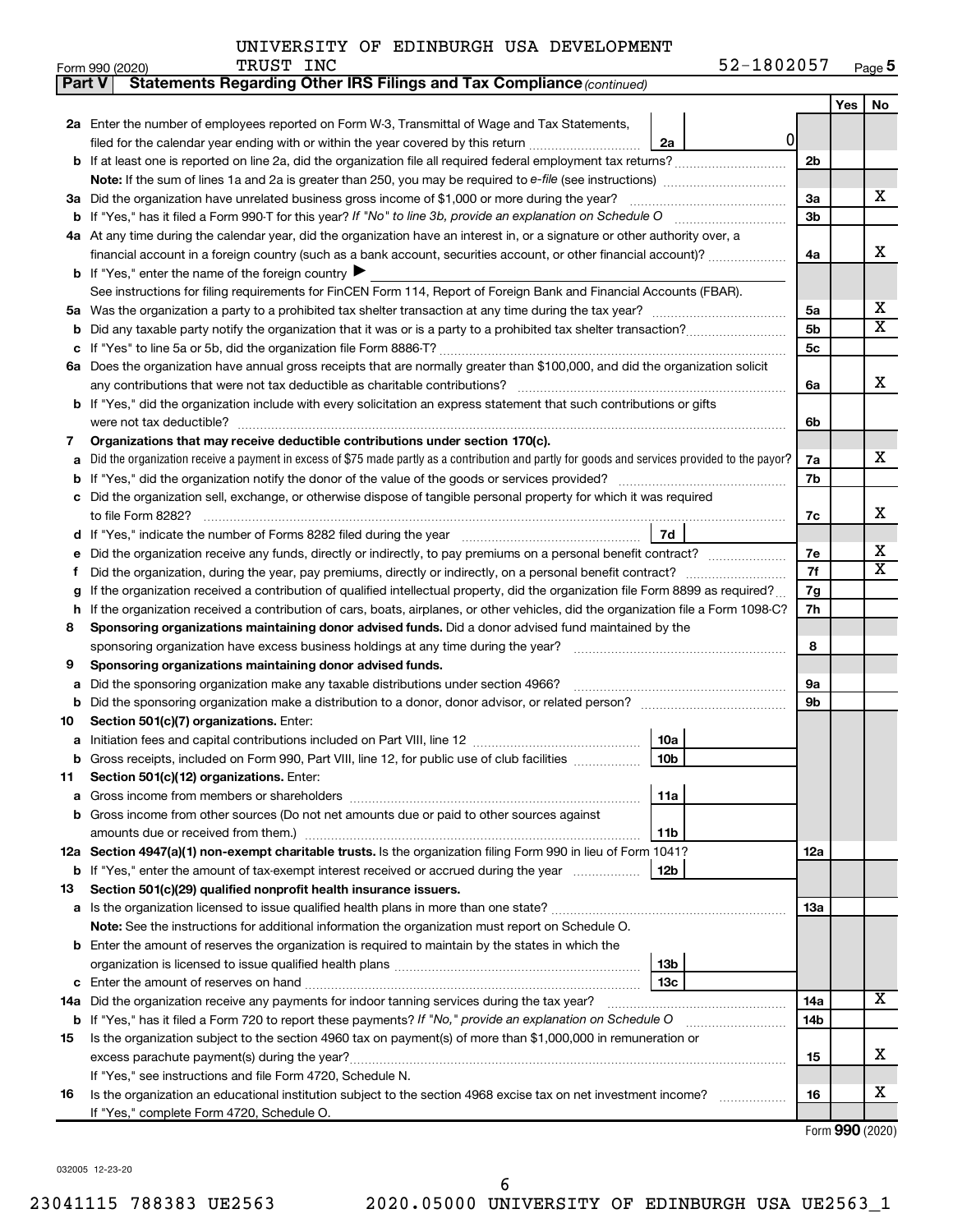| UNIVERSITY OF EDINBURGH USA DEVELOPMENT |  |
|-----------------------------------------|--|
|-----------------------------------------|--|

**Part VI Governance, Management, and Disclosure** 

Form 990 (2020) Page **6** TRUST INC 52-1802057

*For each "Yes" response to lines 2 through 7b below, and for a "No" response*

|                | <b>Section A. Governing Body and Management</b>                                                                                                                                                                                |    |                         |                         |  |
|----------------|--------------------------------------------------------------------------------------------------------------------------------------------------------------------------------------------------------------------------------|----|-------------------------|-------------------------|--|
|                |                                                                                                                                                                                                                                |    |                         | Yes                     |  |
|                | 1a Enter the number of voting members of the governing body at the end of the tax year                                                                                                                                         | 1a | 11                      |                         |  |
|                | If there are material differences in voting rights among members of the governing body, or if the governing                                                                                                                    |    |                         |                         |  |
|                | body delegated broad authority to an executive committee or similar committee, explain on Schedule O.                                                                                                                          |    |                         |                         |  |
|                | <b>b</b> Enter the number of voting members included on line 1a, above, who are independent                                                                                                                                    | 1b | 11                      |                         |  |
| 2              | Did any officer, director, trustee, or key employee have a family relationship or a business relationship with any other                                                                                                       |    |                         |                         |  |
|                |                                                                                                                                                                                                                                |    | $\mathbf{2}$            |                         |  |
| З              | Did the organization delegate control over management duties customarily performed by or under the direct supervision                                                                                                          |    |                         |                         |  |
|                |                                                                                                                                                                                                                                |    | 3                       |                         |  |
| 4              | Did the organization make any significant changes to its governing documents since the prior Form 990 was filed?                                                                                                               |    | $\overline{\mathbf{4}}$ |                         |  |
| 5              |                                                                                                                                                                                                                                |    | 5                       |                         |  |
| 6              |                                                                                                                                                                                                                                |    | 6                       |                         |  |
|                | 7a Did the organization have members, stockholders, or other persons who had the power to elect or appoint one or                                                                                                              |    |                         |                         |  |
|                |                                                                                                                                                                                                                                |    | 7a                      |                         |  |
|                | <b>b</b> Are any governance decisions of the organization reserved to (or subject to approval by) members, stockholders, or                                                                                                    |    |                         |                         |  |
|                | persons other than the governing body?                                                                                                                                                                                         |    | 7b                      |                         |  |
| 8              | Did the organization contemporaneously document the meetings held or written actions undertaken during the year by the following:                                                                                              |    |                         |                         |  |
|                |                                                                                                                                                                                                                                |    | 8а                      | X                       |  |
|                |                                                                                                                                                                                                                                |    | 8b                      | $\overline{\mathbf{x}}$ |  |
|                |                                                                                                                                                                                                                                |    |                         |                         |  |
| 9              | Is there any officer, director, trustee, or key employee listed in Part VII, Section A, who cannot be reached at the                                                                                                           |    | 9                       |                         |  |
|                |                                                                                                                                                                                                                                |    |                         |                         |  |
|                | Section B. Policies (This Section B requests information about policies not required by the Internal Revenue Code.)                                                                                                            |    |                         |                         |  |
|                |                                                                                                                                                                                                                                |    |                         | Yes                     |  |
|                |                                                                                                                                                                                                                                |    | 10a                     |                         |  |
|                | b If "Yes," did the organization have written policies and procedures governing the activities of such chapters, affiliates,                                                                                                   |    |                         |                         |  |
|                |                                                                                                                                                                                                                                |    | 10b                     |                         |  |
|                | 11a Has the organization provided a complete copy of this Form 990 to all members of its governing body before filing the form?                                                                                                |    | 11a                     | х                       |  |
|                | <b>b</b> Describe in Schedule O the process, if any, used by the organization to review this Form 990.                                                                                                                         |    |                         |                         |  |
|                |                                                                                                                                                                                                                                |    | 12a                     | x                       |  |
|                |                                                                                                                                                                                                                                |    | 12 <sub>b</sub>         | $\overline{\textbf{x}}$ |  |
|                | c Did the organization regularly and consistently monitor and enforce compliance with the policy? If "Yes," describe                                                                                                           |    |                         |                         |  |
|                | in Schedule O how this was done manufactured and continuum and contact the way to have a set of the state of t                                                                                                                 |    | 12c                     | х                       |  |
| 13             | Did the organization have a written whistleblower policy? [11] matter content to the organization have a written whistleblower policy? [11] matter content content content of the organization have a written which was a cont |    | 13                      | $\overline{\mathbf{x}}$ |  |
| 14             | Did the organization have a written document retention and destruction policy? [11] manufaction manufaction in                                                                                                                 |    | 14                      | $\overline{\textbf{x}}$ |  |
| 15             | Did the process for determining compensation of the following persons include a review and approval by independent                                                                                                             |    |                         |                         |  |
|                | persons, comparability data, and contemporaneous substantiation of the deliberation and decision?                                                                                                                              |    |                         |                         |  |
|                |                                                                                                                                                                                                                                |    | <b>15a</b>              |                         |  |
|                |                                                                                                                                                                                                                                |    | 15b                     |                         |  |
|                | If "Yes" to line 15a or 15b, describe the process in Schedule O (see instructions).                                                                                                                                            |    |                         |                         |  |
|                | 16a Did the organization invest in, contribute assets to, or participate in a joint venture or similar arrangement with a                                                                                                      |    |                         |                         |  |
|                | taxable entity during the year?                                                                                                                                                                                                |    | 16a                     |                         |  |
|                | <b>b</b> If "Yes," did the organization follow a written policy or procedure requiring the organization to evaluate its participation                                                                                          |    |                         |                         |  |
|                | in joint venture arrangements under applicable federal tax law, and take steps to safeguard the organization's                                                                                                                 |    |                         |                         |  |
|                | exempt status with respect to such arrangements?                                                                                                                                                                               |    | 16b                     |                         |  |
|                | <b>Section C. Disclosure</b>                                                                                                                                                                                                   |    |                         |                         |  |
|                | <b>NONE</b>                                                                                                                                                                                                                    |    |                         |                         |  |
| 17             | List the states with which a copy of this Form 990 is required to be filed $\blacktriangleright$                                                                                                                               |    |                         |                         |  |
|                | Section 6104 requires an organization to make its Forms 1023 (1024 or 1024-A, if applicable), 990, and 990-T (Section 501(c)(3)s only) available                                                                               |    |                         |                         |  |
|                | for public inspection. Indicate how you made these available. Check all that apply.                                                                                                                                            |    |                         |                         |  |
|                |                                                                                                                                                                                                                                |    |                         |                         |  |
|                | <b>X</b> Own website<br>$ \underline{X} $ Upon request<br>Another's website<br>Other (explain on Schedule O)                                                                                                                   |    |                         |                         |  |
|                | Describe on Schedule O whether (and if so, how) the organization made its governing documents, conflict of interest policy, and financial                                                                                      |    |                         |                         |  |
|                | statements available to the public during the tax year.                                                                                                                                                                        |    |                         |                         |  |
|                | State the name, address, and telephone number of the person who possesses the organization's books and records                                                                                                                 |    |                         |                         |  |
|                | KENICHI SHOJI - 212-995-0686                                                                                                                                                                                                   |    |                         |                         |  |
|                | 75204<br>3003 CARLISLE ST, DALLAS, TX                                                                                                                                                                                          |    |                         |                         |  |
| 18<br>19<br>20 | 032006 12-23-20<br>7                                                                                                                                                                                                           |    |                         | Form 990 (2020)         |  |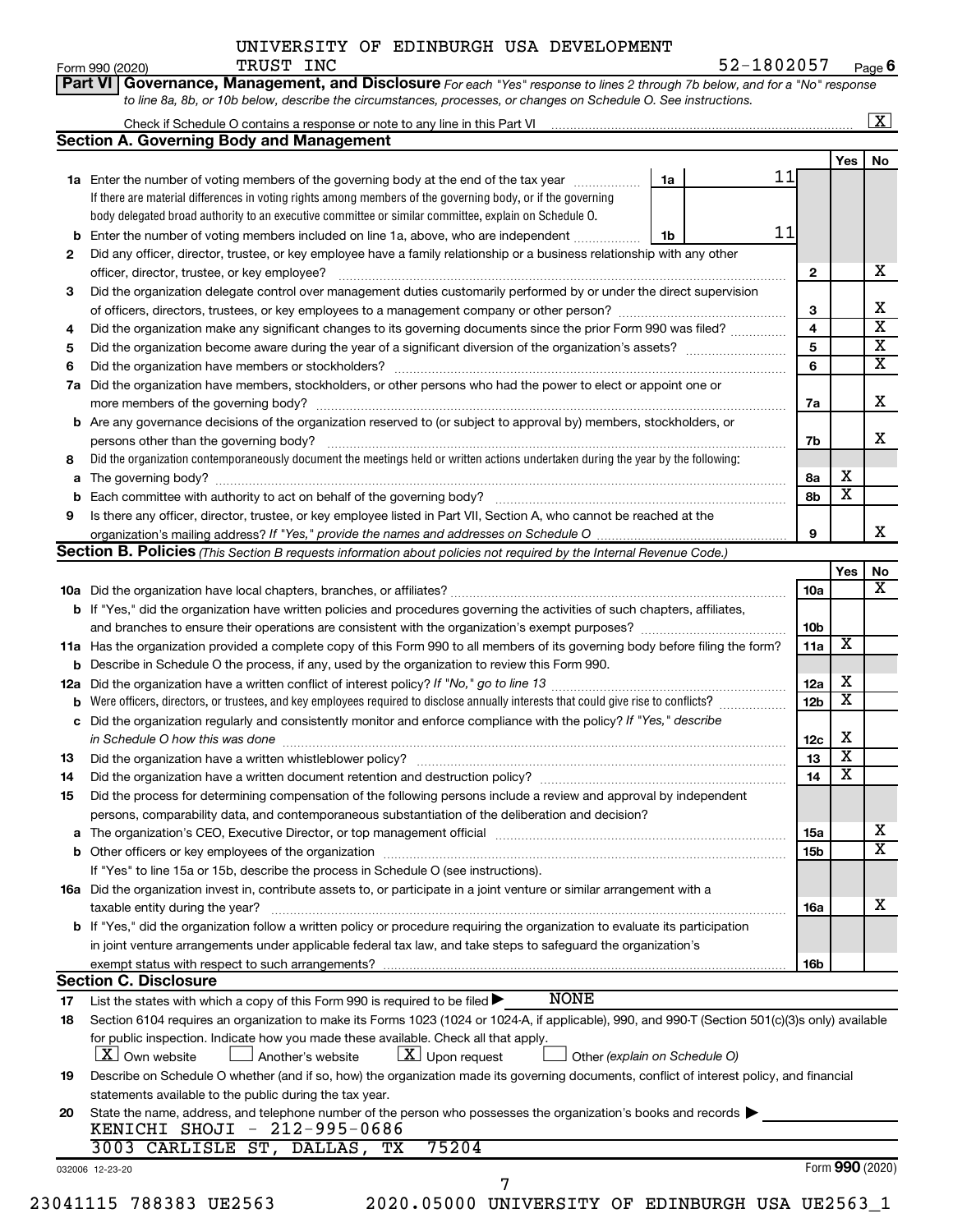| UNIVERSITY OF EDINBURGH USA DEVELOPMENT |
|-----------------------------------------|
|-----------------------------------------|

| Form 990 (2020) | TRUST INC                                                                                  | 52-1802057 | Page |
|-----------------|--------------------------------------------------------------------------------------------|------------|------|
|                 | Part VII Compensation of Officers, Directors, Trustees, Key Employees, Highest Compensated |            |      |

#### **Employees, and Independent Contractors**

Check if Schedule O contains a response or note to any line in this Part VII

**Section A. Officers, Directors, Trustees, Key Employees, and Highest Compensated Employees**

**1a**  Complete this table for all persons required to be listed. Report compensation for the calendar year ending with or within the organization's tax year.  $\bullet$  List all of the organization's current officers, directors, trustees (whether individuals or organizations), regardless of amount of compensation.

Enter -0- in columns (D), (E), and (F) if no compensation was paid.

**•** List all of the organization's current key employees, if any. See instructions for definition of "key employee."

• List the organization's five *current* highest compensated employees (other than an officer, director, trustee, or key employee) who received reportable compensation (Box 5 of Form W-2 and/or Box 7 of Form 1099-MISC) of more than \$100,000 from the organization and any related organizations.

 $\bullet$  List all of the organization's former officers, key employees, and highest compensated employees who received more than \$100,000 of reportable compensation from the organization and any related organizations.

**•** List all of the organization's former directors or trustees that received, in the capacity as a former director or trustee of the organization, more than \$10,000 of reportable compensation from the organization and any related organizations.

See instructions for the order in which to list the persons above.

 $\boxed{\textbf{X}}$  Check this box if neither the organization nor any related organization compensated any current officer, director, or trustee.

| (A)                            | (B)                    | (C)                            |                                                                  |             |              |                                 |        | (D)             | (E)                           | (F)                      |  |  |
|--------------------------------|------------------------|--------------------------------|------------------------------------------------------------------|-------------|--------------|---------------------------------|--------|-----------------|-------------------------------|--------------------------|--|--|
| Name and title                 | Average                |                                |                                                                  | Position    |              | (do not check more than one     |        | Reportable      | Reportable                    | Estimated                |  |  |
|                                | hours per              |                                | box, unless person is both an<br>officer and a director/trustee) |             |              |                                 |        | compensation    | compensation                  | amount of                |  |  |
|                                | week                   |                                |                                                                  |             |              |                                 |        | from<br>the     | from related<br>organizations | other                    |  |  |
|                                | (list any<br>hours for |                                |                                                                  |             |              |                                 |        | organization    | (W-2/1099-MISC)               | compensation<br>from the |  |  |
|                                | related                |                                |                                                                  |             |              |                                 |        | (W-2/1099-MISC) |                               | organization             |  |  |
|                                | organizations          |                                |                                                                  |             |              |                                 |        |                 |                               | and related              |  |  |
|                                | below                  | Individual trustee or director | Institutional trustee                                            |             | Key employee | Highest compensated<br>employee |        |                 |                               | organizations            |  |  |
|                                | line)                  |                                |                                                                  | Officer     |              |                                 | Former |                 |                               |                          |  |  |
| KENICHI SHOJI<br>(1)           | 1.00                   |                                |                                                                  |             |              |                                 |        |                 |                               |                          |  |  |
| PRESIDENT                      |                        | $\mathbf X$                    |                                                                  | $\mathbf X$ |              |                                 |        | $\mathbf 0$ .   | 0.                            | $\boldsymbol{0}$ .       |  |  |
| (2)<br><b>ALLISON SCHRAGER</b> | 1.00                   |                                |                                                                  |             |              |                                 |        |                 |                               |                          |  |  |
| SECRETARY & TREASURER          |                        | $\mathbf X$                    |                                                                  | $\mathbf X$ |              |                                 |        | 0               | $\mathbf 0$ .                 | $\mathbf 0$ .            |  |  |
| ANNEILA SARGENT<br>(3)         | 1.00                   |                                |                                                                  |             |              |                                 |        |                 |                               |                          |  |  |
| <b>DIRECTOR</b>                |                        | $\mathbf X$                    |                                                                  |             |              |                                 |        | $\mathbf 0$     | 0.                            | $\mathbf 0$ .            |  |  |
| ARMEANE CHOKSI<br>(4)          | 1.00                   |                                |                                                                  |             |              |                                 |        |                 |                               |                          |  |  |
| <b>DIRECTOR</b>                |                        | $\mathbf X$                    |                                                                  |             |              |                                 |        | $\mathbf 0$     | $\mathbf 0$ .                 | $\mathbf 0$ .            |  |  |
| CHRISTOPHER BEARD<br>(5)       | 1.00                   |                                |                                                                  |             |              |                                 |        |                 |                               |                          |  |  |
| <b>DIRECTOR</b>                |                        | X                              |                                                                  |             |              |                                 |        | $\mathbf 0$     | $\mathbf 0$ .                 | $\mathbf 0$ .            |  |  |
| (6)<br>CHRISTOPHER EWAN        | 1.00                   |                                |                                                                  |             |              |                                 |        |                 |                               |                          |  |  |
| <b>DIRECTOR</b>                |                        | $\mathbf X$                    |                                                                  |             |              |                                 |        | 0               | $\mathbf 0$ .                 | $0$ .                    |  |  |
| OLIVE DARRAGH<br>(7)           | 1.00                   |                                |                                                                  |             |              |                                 |        |                 |                               |                          |  |  |
| <b>DIRECTOR</b>                |                        | $\mathbf X$                    |                                                                  |             |              |                                 |        | $\mathbf 0$     | $\mathbf 0$ .                 | $\mathbf 0$ .            |  |  |
| ROUALEYN FENTON-MAY<br>(8)     | 1.00                   |                                |                                                                  |             |              |                                 |        |                 |                               |                          |  |  |
| <b>DIRECTOR</b>                |                        | $\mathbf X$                    |                                                                  |             |              |                                 |        | 0.              | $\mathbf 0$ .                 | $0$ .                    |  |  |
| SIMON FENNELL<br>(9)           | 1.00                   |                                |                                                                  |             |              |                                 |        |                 |                               |                          |  |  |
| <b>DIRECTOR</b>                |                        | $\mathbf X$                    |                                                                  |             |              |                                 |        | $\mathbf 0$     | $\mathbf 0$ .                 | $\mathbf 0$ .            |  |  |
| (10) WILLIAM RUSSELL           | 1.00                   |                                |                                                                  |             |              |                                 |        |                 |                               |                          |  |  |
| <b>DIRECTOR</b>                |                        | $\mathbf X$                    |                                                                  |             |              |                                 |        | $\mathbf 0$     | $\mathbf 0$ .                 | 0.                       |  |  |
| (11) WILLIAM WEBB              | 1.00                   |                                |                                                                  |             |              |                                 |        |                 |                               |                          |  |  |
| <b>DIRECTOR</b>                |                        | $\mathbf X$                    |                                                                  |             |              |                                 |        | $\mathbf 0$     | 0.                            | $\mathbf 0$ .            |  |  |
|                                |                        |                                |                                                                  |             |              |                                 |        |                 |                               |                          |  |  |
|                                |                        |                                |                                                                  |             |              |                                 |        |                 |                               |                          |  |  |
|                                |                        |                                |                                                                  |             |              |                                 |        |                 |                               |                          |  |  |
|                                |                        |                                |                                                                  |             |              |                                 |        |                 |                               |                          |  |  |
|                                |                        |                                |                                                                  |             |              |                                 |        |                 |                               |                          |  |  |
|                                |                        |                                |                                                                  |             |              |                                 |        |                 |                               |                          |  |  |
|                                |                        |                                |                                                                  |             |              |                                 |        |                 |                               |                          |  |  |
|                                |                        |                                |                                                                  |             |              |                                 |        |                 |                               |                          |  |  |
|                                |                        |                                |                                                                  |             |              |                                 |        |                 |                               |                          |  |  |
|                                |                        |                                |                                                                  |             |              |                                 |        |                 |                               |                          |  |  |
|                                |                        |                                |                                                                  |             |              |                                 |        |                 |                               |                          |  |  |
|                                |                        |                                |                                                                  |             |              |                                 |        |                 |                               |                          |  |  |

8

032007 12-23-20

Form (2020) **990**

**7**

 $\Box$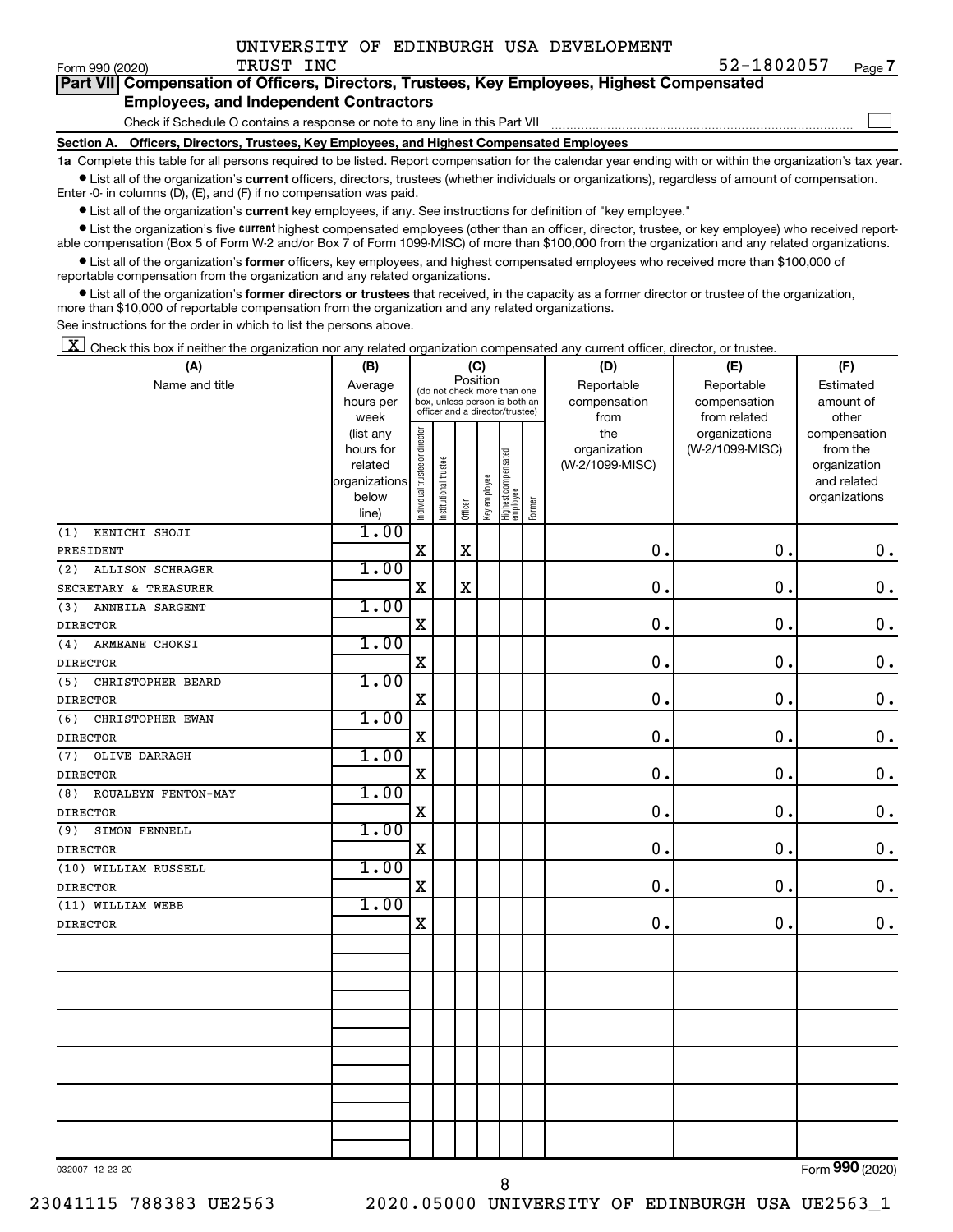|                                                                                                                                                                                                                                                             |                                                                                                                                                                                                                                                                                                                                                                                           |  |             |                 |                             |                                                                                   | UNIVERSITY OF EDINBURGH USA DEVELOPMENT         |                                   |          |                     |                                      |
|-------------------------------------------------------------------------------------------------------------------------------------------------------------------------------------------------------------------------------------------------------------|-------------------------------------------------------------------------------------------------------------------------------------------------------------------------------------------------------------------------------------------------------------------------------------------------------------------------------------------------------------------------------------------|--|-------------|-----------------|-----------------------------|-----------------------------------------------------------------------------------|-------------------------------------------------|-----------------------------------|----------|---------------------|--------------------------------------|
| TRUST INC<br>Form 990 (2020)<br><b>Part VII</b>                                                                                                                                                                                                             |                                                                                                                                                                                                                                                                                                                                                                                           |  |             |                 |                             |                                                                                   |                                                 | 52-1802057                        |          |                     | Page 8                               |
| Section A. Officers, Directors, Trustees, Key Employees, and Highest Compensated Employees (continued)<br>(A)<br>Name and title                                                                                                                             | (B)<br>Average<br>hours per                                                                                                                                                                                                                                                                                                                                                               |  |             | (C)<br>Position | (do not check more than one |                                                                                   | (D)<br>Reportable<br>compensation               | (E)<br>Reportable<br>compensation |          |                     | (F)<br>Estimated<br>amount of        |
|                                                                                                                                                                                                                                                             | box, unless person is both an<br>officer and a director/trustee)<br>week<br>from related<br>from<br>(list any<br>Individual trustee or director<br>the<br>organizations<br>hours for<br>(W-2/1099-MISC)<br>organization<br>Highest compensated<br>employee<br>Institutional trustee<br>related<br>(W-2/1099-MISC)<br>organizations<br>Key employee<br>below<br>Former<br>Officer<br>line) |  |             |                 |                             | other<br>compensation<br>from the<br>organization<br>and related<br>organizations |                                                 |                                   |          |                     |                                      |
|                                                                                                                                                                                                                                                             |                                                                                                                                                                                                                                                                                                                                                                                           |  |             |                 |                             |                                                                                   |                                                 |                                   |          |                     |                                      |
|                                                                                                                                                                                                                                                             |                                                                                                                                                                                                                                                                                                                                                                                           |  |             |                 |                             |                                                                                   |                                                 |                                   |          |                     |                                      |
|                                                                                                                                                                                                                                                             |                                                                                                                                                                                                                                                                                                                                                                                           |  |             |                 |                             |                                                                                   |                                                 |                                   |          |                     |                                      |
|                                                                                                                                                                                                                                                             |                                                                                                                                                                                                                                                                                                                                                                                           |  |             |                 |                             |                                                                                   |                                                 |                                   |          |                     |                                      |
|                                                                                                                                                                                                                                                             |                                                                                                                                                                                                                                                                                                                                                                                           |  |             |                 |                             |                                                                                   |                                                 |                                   |          |                     |                                      |
| 1b Subtotal<br>c Total from continuation sheets to Part VII, Section A manuscription.                                                                                                                                                                       |                                                                                                                                                                                                                                                                                                                                                                                           |  |             |                 |                             | $\blacktriangleright$<br>▶                                                        | $\overline{\mathfrak{o}}$ .<br>$\overline{0}$ . |                                   | Ο.<br>Ο. |                     | $\overline{0}$ .<br>$\overline{0}$ . |
| Total number of individuals (including but not limited to those listed above) who received more than \$100,000 of reportable<br>2                                                                                                                           |                                                                                                                                                                                                                                                                                                                                                                                           |  |             |                 |                             |                                                                                   | 0.                                              |                                   | σ.       |                     | $\overline{0}$ .<br>0                |
| compensation from the organization $\blacktriangleright$<br>Did the organization list any <b>former</b> officer, director, trustee, key employee, or highest compensated employee on<br>З                                                                   |                                                                                                                                                                                                                                                                                                                                                                                           |  |             |                 |                             |                                                                                   |                                                 |                                   |          |                     | Yes<br>No                            |
| line 1a? If "Yes," complete Schedule J for such individual<br>For any individual listed on line 1a, is the sum of reportable compensation and other compensation from the organization<br>4                                                                 |                                                                                                                                                                                                                                                                                                                                                                                           |  |             |                 |                             |                                                                                   |                                                 |                                   |          | 3                   | X                                    |
| and related organizations greater than \$150,000? If "Yes," complete Schedule J for such individual<br>Did any person listed on line 1a receive or accrue compensation from any unrelated organization or individual for services<br>5                      |                                                                                                                                                                                                                                                                                                                                                                                           |  |             |                 |                             |                                                                                   |                                                 |                                   |          | 4                   | х                                    |
| rendered to the organization? If "Yes," complete Schedule J for such person manufactured to the organization? If "Yes," complete Schedule J for such person manufactured and the organization?<br><b>Section B. Independent Contractors</b>                 |                                                                                                                                                                                                                                                                                                                                                                                           |  |             |                 |                             |                                                                                   |                                                 |                                   |          | 5                   | х                                    |
| Complete this table for your five highest compensated independent contractors that received more than \$100,000 of compensation from<br>1<br>the organization. Report compensation for the calendar year ending with or within the organization's tax year. |                                                                                                                                                                                                                                                                                                                                                                                           |  |             |                 |                             |                                                                                   |                                                 |                                   |          |                     |                                      |
| (A)<br>Name and business address                                                                                                                                                                                                                            |                                                                                                                                                                                                                                                                                                                                                                                           |  | <b>NONE</b> |                 |                             |                                                                                   | (B)<br>Description of services                  |                                   |          | (C)<br>Compensation |                                      |
|                                                                                                                                                                                                                                                             |                                                                                                                                                                                                                                                                                                                                                                                           |  |             |                 |                             |                                                                                   |                                                 |                                   |          |                     |                                      |
|                                                                                                                                                                                                                                                             |                                                                                                                                                                                                                                                                                                                                                                                           |  |             |                 |                             |                                                                                   |                                                 |                                   |          |                     |                                      |
|                                                                                                                                                                                                                                                             |                                                                                                                                                                                                                                                                                                                                                                                           |  |             |                 |                             |                                                                                   |                                                 |                                   |          |                     |                                      |
|                                                                                                                                                                                                                                                             |                                                                                                                                                                                                                                                                                                                                                                                           |  |             |                 |                             |                                                                                   |                                                 |                                   |          |                     |                                      |
| Total number of independent contractors (including but not limited to those listed above) who received more than<br>2<br>\$100,000 of compensation from the organization                                                                                    |                                                                                                                                                                                                                                                                                                                                                                                           |  |             |                 | U                           |                                                                                   |                                                 |                                   |          |                     |                                      |

9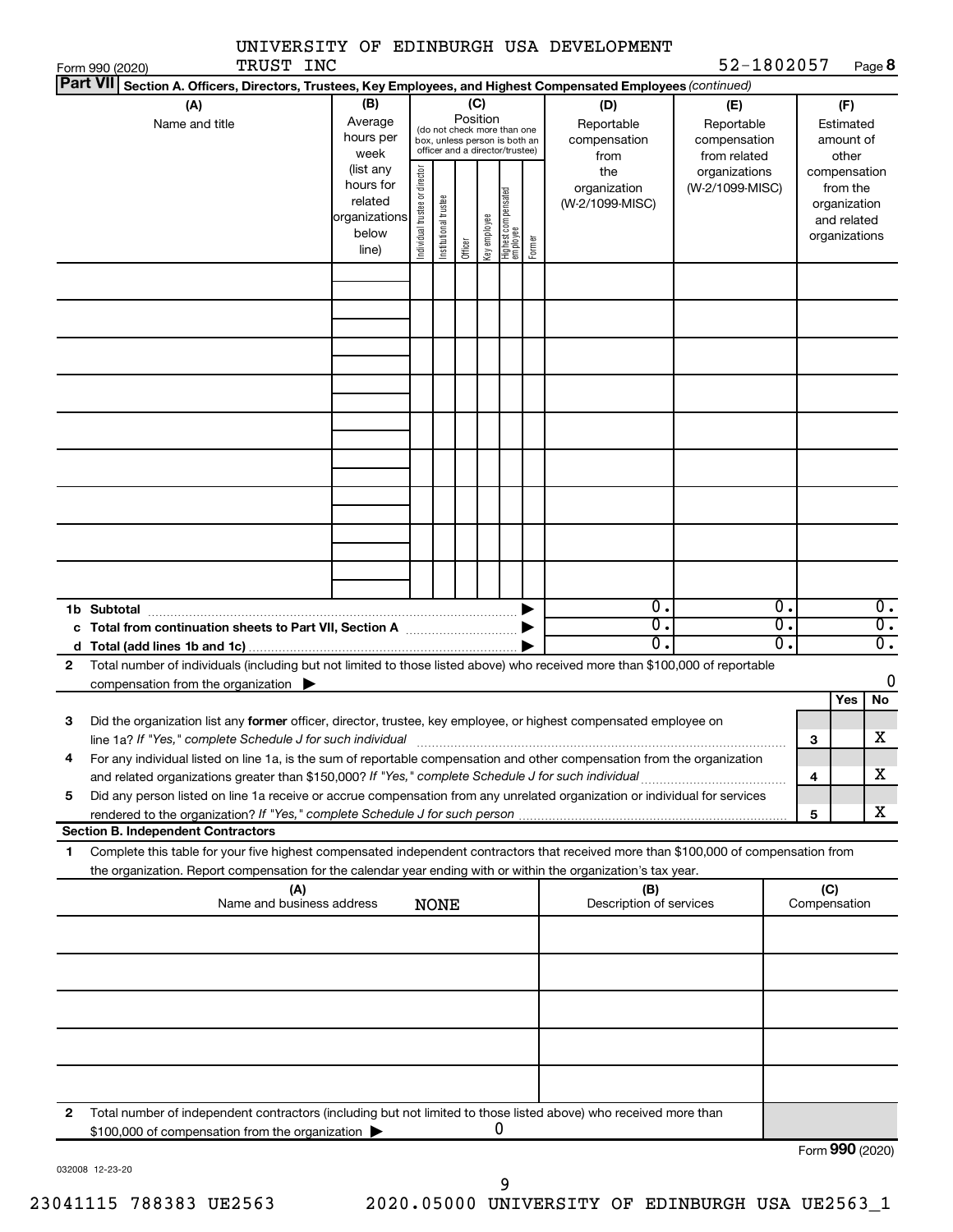|  |  | UNIVERSITY OF EDINBURGH USA DEVELOPMENT |
|--|--|-----------------------------------------|
|  |  |                                         |

|                              |    |      | TRUST INC<br>Form 990 (2020)                                                                                          |                       |                         |                                   | 52-1802057       | Page 9                  |
|------------------------------|----|------|-----------------------------------------------------------------------------------------------------------------------|-----------------------|-------------------------|-----------------------------------|------------------|-------------------------|
| <b>Part VIII</b>             |    |      | <b>Statement of Revenue</b>                                                                                           |                       |                         |                                   |                  |                         |
|                              |    |      | Check if Schedule O contains a response or note to any line in this Part VIII                                         |                       |                         |                                   |                  |                         |
|                              |    |      |                                                                                                                       |                       | (A)                     | (B)<br>Related or exempt          | (C)<br>Unrelated | (D)<br>Revenue excluded |
|                              |    |      |                                                                                                                       |                       | Total revenue           | function revenue business revenue |                  | from tax under          |
|                              |    |      |                                                                                                                       |                       |                         |                                   |                  | sections 512 - 514      |
| Contributions, Gifts, Grants |    |      | 1a<br>1 a Federated campaigns                                                                                         |                       |                         |                                   |                  |                         |
|                              |    | b    | 1 <sub>b</sub><br>Membership dues<br>$\overline{\phantom{a}}$                                                         |                       |                         |                                   |                  |                         |
|                              |    |      | 1 <sub>c</sub><br>c Fundraising events                                                                                |                       |                         |                                   |                  |                         |
|                              |    |      | 1 <sub>d</sub><br>d Related organizations                                                                             |                       |                         |                                   |                  |                         |
|                              |    |      | e Government grants (contributions)<br>1e                                                                             |                       |                         |                                   |                  |                         |
|                              |    |      | f All other contributions, gifts, grants, and                                                                         |                       |                         |                                   |                  |                         |
|                              |    |      | similar amounts not included above<br>1f                                                                              | 2,968,075.            |                         |                                   |                  |                         |
|                              |    |      | $1g$ \$<br>g Noncash contributions included in lines 1a-1f                                                            | 215, 268              |                         |                                   |                  |                         |
|                              |    |      |                                                                                                                       |                       | $\rceil$ 2,968,075.     |                                   |                  |                         |
|                              |    |      |                                                                                                                       | <b>Business Code</b>  |                         |                                   |                  |                         |
|                              |    | 2a   |                                                                                                                       |                       |                         |                                   |                  |                         |
|                              |    | b    |                                                                                                                       |                       |                         |                                   |                  |                         |
|                              |    | с    | the control of the control of the control of the control of the control of                                            |                       |                         |                                   |                  |                         |
|                              |    |      |                                                                                                                       |                       |                         |                                   |                  |                         |
| Program Service<br>Revenue   |    | d    | <u> 1989 - Johann Barbara, martin amerikan basar dan berasal dalam basar dalam basar dalam basar dalam basar dala</u> |                       |                         |                                   |                  |                         |
|                              |    | е    |                                                                                                                       |                       |                         |                                   |                  |                         |
|                              |    |      |                                                                                                                       |                       |                         |                                   |                  |                         |
|                              |    | g    |                                                                                                                       |                       |                         |                                   |                  |                         |
|                              | 3  |      | Investment income (including dividends, interest, and                                                                 |                       | 264.                    |                                   |                  | 264.                    |
|                              |    |      |                                                                                                                       |                       |                         |                                   |                  |                         |
|                              | 4  |      | Income from investment of tax-exempt bond proceeds                                                                    |                       |                         |                                   |                  |                         |
|                              | 5  |      |                                                                                                                       |                       |                         |                                   |                  |                         |
|                              |    |      | (i) Real                                                                                                              | (ii) Personal         |                         |                                   |                  |                         |
|                              |    |      | 6 a Gross rents<br>6a<br>.                                                                                            |                       |                         |                                   |                  |                         |
|                              |    | b    | 6b<br>Less: rental expenses                                                                                           |                       |                         |                                   |                  |                         |
|                              |    | с    | 6c<br>Rental income or (loss)                                                                                         |                       |                         |                                   |                  |                         |
|                              |    |      | d Net rental income or (loss)                                                                                         |                       |                         |                                   |                  |                         |
|                              |    |      | (i) Securities<br>7 a Gross amount from sales of                                                                      | (ii) Other            |                         |                                   |                  |                         |
|                              |    |      | 7a 351, 761.<br>assets other than inventory                                                                           |                       |                         |                                   |                  |                         |
|                              |    |      | <b>b</b> Less: cost or other basis                                                                                    |                       |                         |                                   |                  |                         |
|                              |    |      | $7b$ 201, 181.<br>and sales expenses                                                                                  |                       |                         |                                   |                  |                         |
| evenue                       |    |      | $7c$ 150,580.<br>c Gain or (loss)                                                                                     |                       |                         |                                   |                  |                         |
| œ                            |    |      |                                                                                                                       |                       | 150, 580.               |                                   |                  | 150, 580.               |
| Other                        |    |      | 8 a Gross income from fundraising events (not                                                                         |                       |                         |                                   |                  |                         |
|                              |    |      | including \$<br>of                                                                                                    |                       |                         |                                   |                  |                         |
|                              |    |      | contributions reported on line 1c). See                                                                               |                       |                         |                                   |                  |                         |
|                              |    |      |                                                                                                                       |                       |                         |                                   |                  |                         |
|                              |    |      | 8b                                                                                                                    |                       |                         |                                   |                  |                         |
|                              |    |      | c Net income or (loss) from fundraising events                                                                        |                       |                         |                                   |                  |                         |
|                              |    |      | 9 a Gross income from gaming activities. See                                                                          |                       |                         |                                   |                  |                         |
|                              |    |      | 9a                                                                                                                    |                       |                         |                                   |                  |                         |
|                              |    |      | 9 <sub>b</sub><br><b>b</b> Less: direct expenses <b>manually</b>                                                      |                       |                         |                                   |                  |                         |
|                              |    |      | c Net income or (loss) from gaming activities                                                                         |                       |                         |                                   |                  |                         |
|                              |    |      | 10 a Gross sales of inventory, less returns                                                                           |                       |                         |                                   |                  |                         |
|                              |    |      |                                                                                                                       |                       |                         |                                   |                  |                         |
|                              |    |      | 10 <sub>b</sub><br><b>b</b> Less: cost of goods sold                                                                  |                       |                         |                                   |                  |                         |
|                              |    |      | c Net income or (loss) from sales of inventory                                                                        |                       |                         |                                   |                  |                         |
|                              |    |      |                                                                                                                       | <b>Business Code</b>  |                         |                                   |                  |                         |
|                              |    | 11 a |                                                                                                                       |                       |                         |                                   |                  |                         |
|                              |    | b    |                                                                                                                       |                       |                         |                                   |                  |                         |
|                              |    | с    |                                                                                                                       |                       |                         |                                   |                  |                         |
| Miscellaneous<br>Revenue     |    |      |                                                                                                                       |                       |                         |                                   |                  |                         |
|                              |    |      |                                                                                                                       | $\blacktriangleright$ |                         |                                   |                  |                         |
|                              | 12 |      |                                                                                                                       |                       | $\overline{3,118,919.}$ | О.                                | $0$ .            | 150,844.                |
| 032009 12-23-20              |    |      |                                                                                                                       |                       |                         |                                   |                  | Form 990 (2020)         |

10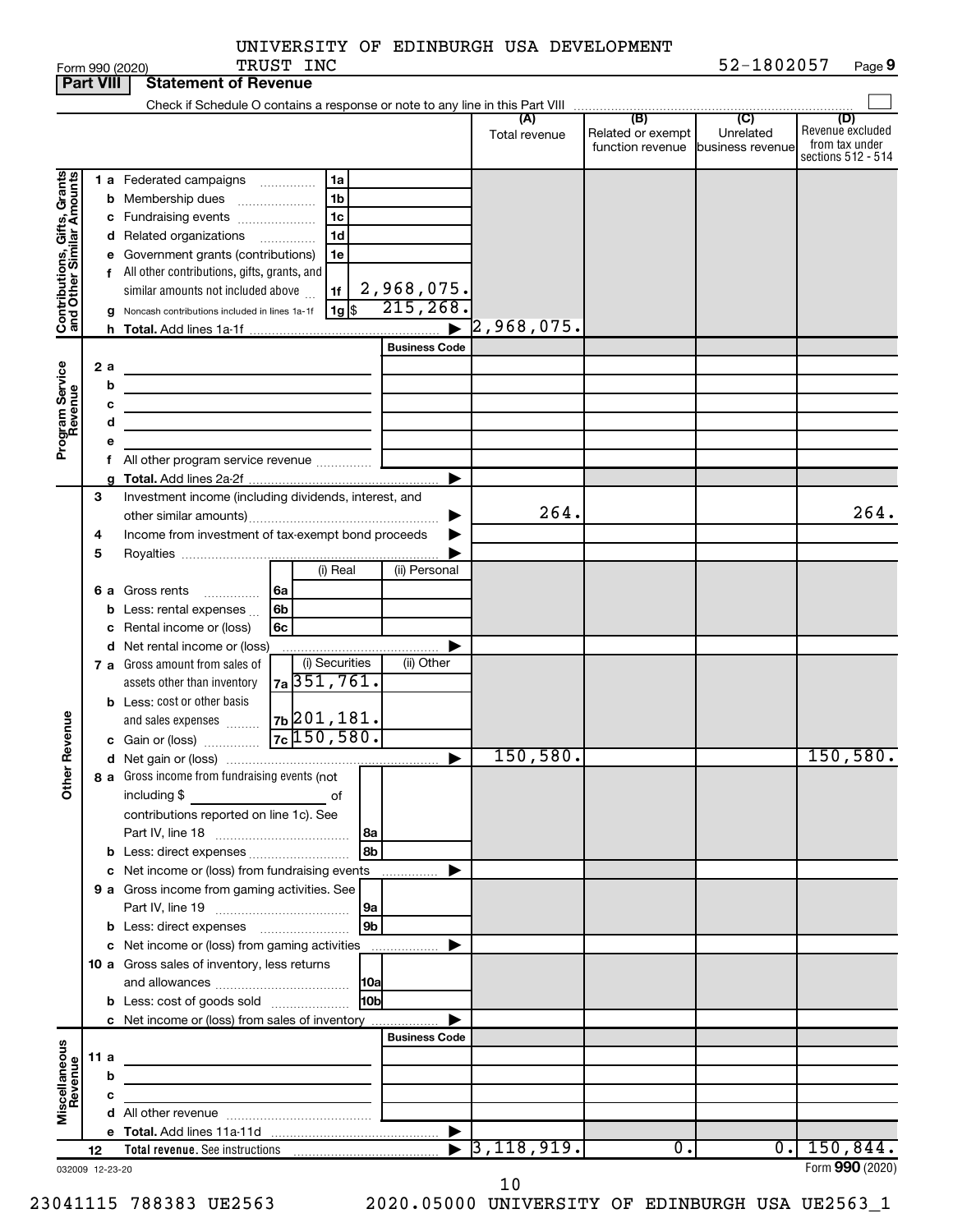Form 990 (2020) Page **10** TRUST INC 52-1802057

|              | <b>Part IX Statement of Functional Expenses</b>                                                                                                          |                       |                                    |                                           |                                |  |  |  |  |  |  |
|--------------|----------------------------------------------------------------------------------------------------------------------------------------------------------|-----------------------|------------------------------------|-------------------------------------------|--------------------------------|--|--|--|--|--|--|
|              | Section 501(c)(3) and 501(c)(4) organizations must complete all columns. All other organizations must complete column (A).                               |                       |                                    |                                           |                                |  |  |  |  |  |  |
|              |                                                                                                                                                          |                       |                                    |                                           |                                |  |  |  |  |  |  |
|              | Do not include amounts reported on lines 6b,<br>7b, 8b, 9b, and 10b of Part VIII.                                                                        | (A)<br>Total expenses | (B)<br>Program service<br>expenses | (C)<br>Management and<br>general expenses | (D)<br>Fundraising<br>expenses |  |  |  |  |  |  |
| 1.           | Grants and other assistance to domestic organizations                                                                                                    |                       |                                    |                                           |                                |  |  |  |  |  |  |
|              | and domestic governments. See Part IV, line 21                                                                                                           |                       |                                    |                                           |                                |  |  |  |  |  |  |
| $\mathbf{2}$ | Grants and other assistance to domestic                                                                                                                  |                       |                                    |                                           |                                |  |  |  |  |  |  |
|              | individuals. See Part IV, line 22                                                                                                                        |                       |                                    |                                           |                                |  |  |  |  |  |  |
| 3            | Grants and other assistance to foreign                                                                                                                   |                       |                                    |                                           |                                |  |  |  |  |  |  |
|              | organizations, foreign governments, and foreign                                                                                                          |                       |                                    |                                           |                                |  |  |  |  |  |  |
|              | individuals. See Part IV, lines 15 and 16                                                                                                                | 1,670,965.            | 1,670,965.                         |                                           |                                |  |  |  |  |  |  |
| 4            | Benefits paid to or for members                                                                                                                          |                       |                                    |                                           |                                |  |  |  |  |  |  |
| 5            | Compensation of current officers, directors,                                                                                                             |                       |                                    |                                           |                                |  |  |  |  |  |  |
|              | trustees, and key employees                                                                                                                              |                       |                                    |                                           |                                |  |  |  |  |  |  |
| 6            | Compensation not included above to disqualified                                                                                                          |                       |                                    |                                           |                                |  |  |  |  |  |  |
|              | persons (as defined under section 4958(f)(1)) and                                                                                                        |                       |                                    |                                           |                                |  |  |  |  |  |  |
|              | persons described in section $4958(c)(3)(B)$                                                                                                             |                       |                                    |                                           |                                |  |  |  |  |  |  |
| 7            |                                                                                                                                                          |                       |                                    |                                           |                                |  |  |  |  |  |  |
| 8            | Pension plan accruals and contributions (include                                                                                                         |                       |                                    |                                           |                                |  |  |  |  |  |  |
|              | section 401(k) and 403(b) employer contributions)                                                                                                        |                       |                                    |                                           |                                |  |  |  |  |  |  |
| 9            |                                                                                                                                                          |                       |                                    |                                           |                                |  |  |  |  |  |  |
| 10           |                                                                                                                                                          |                       |                                    |                                           |                                |  |  |  |  |  |  |
| 11           | Fees for services (nonemployees):                                                                                                                        |                       |                                    |                                           |                                |  |  |  |  |  |  |
| а            |                                                                                                                                                          |                       |                                    |                                           |                                |  |  |  |  |  |  |
| b            |                                                                                                                                                          | 22,000.               |                                    | 22,000.                                   |                                |  |  |  |  |  |  |
| с            |                                                                                                                                                          |                       |                                    |                                           |                                |  |  |  |  |  |  |
| d            | Professional fundraising services. See Part IV, line 17                                                                                                  |                       |                                    |                                           |                                |  |  |  |  |  |  |
| е<br>f       | Investment management fees                                                                                                                               |                       |                                    |                                           |                                |  |  |  |  |  |  |
| g            | Other. (If line 11g amount exceeds 10% of line 25,                                                                                                       |                       |                                    |                                           |                                |  |  |  |  |  |  |
|              | column (A) amount, list line 11g expenses on Sch O.)                                                                                                     | 3,061.                |                                    | 3,061.                                    |                                |  |  |  |  |  |  |
| 12           | Advertising and promotion <i>manually contained</i>                                                                                                      |                       |                                    |                                           |                                |  |  |  |  |  |  |
| 13           |                                                                                                                                                          | 5,802.                |                                    | 5,802.                                    |                                |  |  |  |  |  |  |
| 14           |                                                                                                                                                          |                       |                                    |                                           |                                |  |  |  |  |  |  |
| 15           |                                                                                                                                                          |                       |                                    |                                           |                                |  |  |  |  |  |  |
| 16           |                                                                                                                                                          |                       |                                    |                                           |                                |  |  |  |  |  |  |
| 17           | Travel                                                                                                                                                   |                       |                                    |                                           |                                |  |  |  |  |  |  |
| 18           | Payments of travel or entertainment expenses                                                                                                             |                       |                                    |                                           |                                |  |  |  |  |  |  |
|              | for any federal, state, or local public officials                                                                                                        |                       |                                    |                                           |                                |  |  |  |  |  |  |
| 19           | Conferences, conventions, and meetings                                                                                                                   |                       |                                    |                                           |                                |  |  |  |  |  |  |
| 20           | Interest                                                                                                                                                 |                       |                                    |                                           |                                |  |  |  |  |  |  |
| 21           |                                                                                                                                                          |                       |                                    |                                           |                                |  |  |  |  |  |  |
| 22           | Depreciation, depletion, and amortization                                                                                                                |                       |                                    |                                           |                                |  |  |  |  |  |  |
| 23           |                                                                                                                                                          |                       |                                    |                                           |                                |  |  |  |  |  |  |
| 24           | Other expenses. Itemize expenses not covered<br>above (List miscellaneous expenses on line 24e. If<br>line 24e amount exceeds 10% of line 25, column (A) |                       |                                    |                                           |                                |  |  |  |  |  |  |
|              | amount, list line 24e expenses on Schedule 0.)                                                                                                           |                       |                                    |                                           |                                |  |  |  |  |  |  |
| а            |                                                                                                                                                          |                       |                                    |                                           |                                |  |  |  |  |  |  |
| b            |                                                                                                                                                          |                       |                                    |                                           |                                |  |  |  |  |  |  |
| с<br>d       |                                                                                                                                                          |                       |                                    |                                           |                                |  |  |  |  |  |  |
| е            | All other expenses                                                                                                                                       |                       |                                    |                                           |                                |  |  |  |  |  |  |
| 25           | Total functional expenses. Add lines 1 through 24e                                                                                                       | 1,701,828.            | 1,670,965.                         | 30,863.                                   | $\overline{0}$ .               |  |  |  |  |  |  |
| 26           | Joint costs. Complete this line only if the organization                                                                                                 |                       |                                    |                                           |                                |  |  |  |  |  |  |
|              | reported in column (B) joint costs from a combined                                                                                                       |                       |                                    |                                           |                                |  |  |  |  |  |  |
|              | educational campaign and fundraising solicitation.                                                                                                       |                       |                                    |                                           |                                |  |  |  |  |  |  |
|              | Check here $\blacktriangleright$<br>if following SOP 98-2 (ASC 958-720)                                                                                  |                       |                                    |                                           |                                |  |  |  |  |  |  |

032010 12-23-20

23041115 788383 UE2563 2020.05000 UNIVERSITY OF EDINBURGH USA UE2563\_1 11

Form (2020) **990**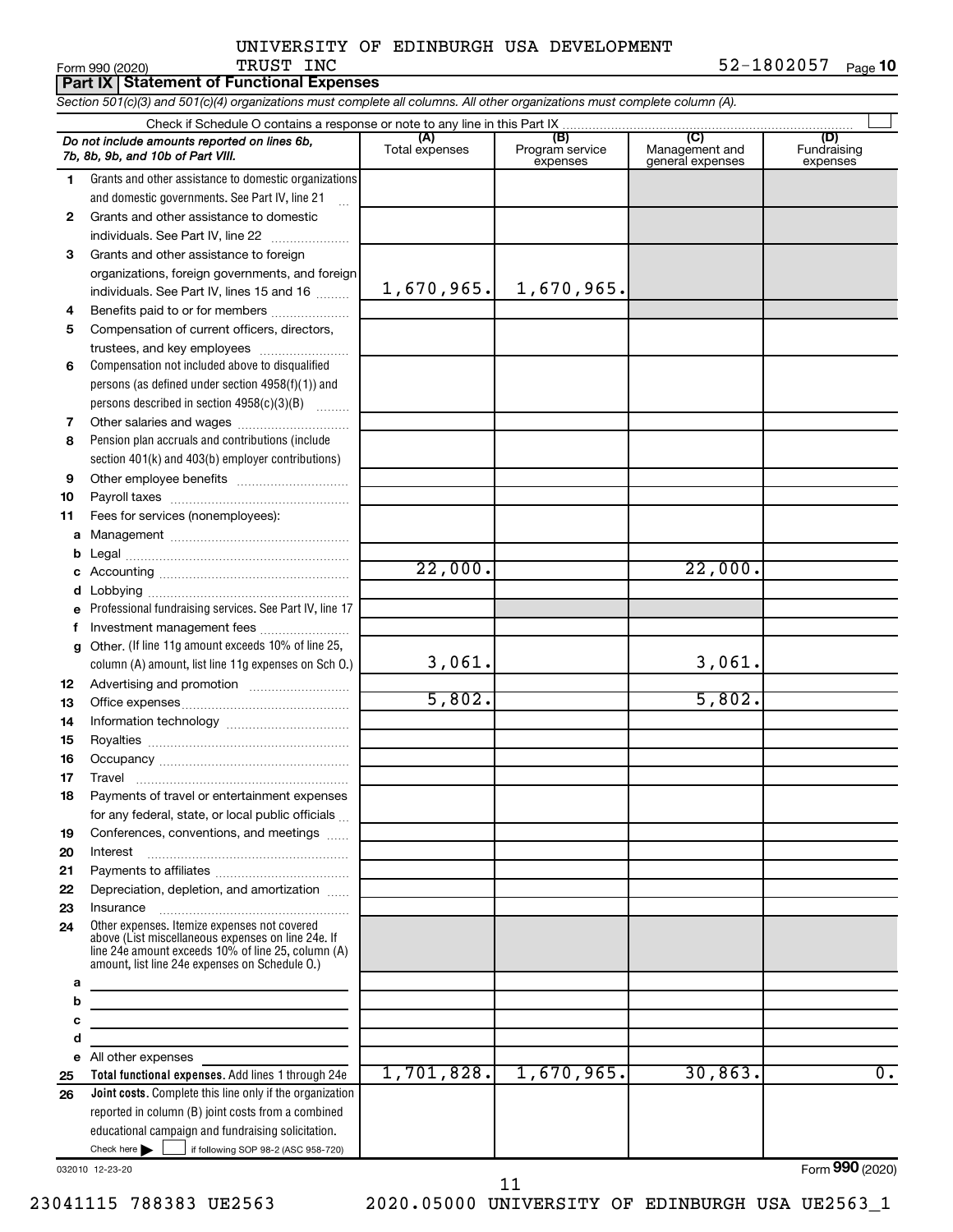| Form 990 (2020 |  |  |
|----------------|--|--|

|                             | Part X | <b>Balance Sheet</b>                                                                                                                                                                                                           |                          |                |                    |  |  |  |  |  |  |  |
|-----------------------------|--------|--------------------------------------------------------------------------------------------------------------------------------------------------------------------------------------------------------------------------------|--------------------------|----------------|--------------------|--|--|--|--|--|--|--|
|                             |        |                                                                                                                                                                                                                                |                          |                |                    |  |  |  |  |  |  |  |
|                             |        |                                                                                                                                                                                                                                | (A)<br>Beginning of year |                | (B)<br>End of year |  |  |  |  |  |  |  |
|                             | 1      |                                                                                                                                                                                                                                | 228,552.                 | $\mathbf{1}$   | 195, 543.          |  |  |  |  |  |  |  |
|                             | 2      |                                                                                                                                                                                                                                | 80,755.                  | $\mathbf{2}$   | 1,235,868.         |  |  |  |  |  |  |  |
|                             | з      |                                                                                                                                                                                                                                | 20,000.                  | 3              | 131,475.           |  |  |  |  |  |  |  |
|                             | 4      |                                                                                                                                                                                                                                |                          | 4              |                    |  |  |  |  |  |  |  |
|                             | 5      | Loans and other receivables from any current or former officer, director,                                                                                                                                                      |                          |                |                    |  |  |  |  |  |  |  |
|                             |        | trustee, key employee, creator or founder, substantial contributor, or 35%                                                                                                                                                     |                          |                |                    |  |  |  |  |  |  |  |
|                             |        |                                                                                                                                                                                                                                |                          | 5              |                    |  |  |  |  |  |  |  |
|                             | 6      | Loans and other receivables from other disqualified persons (as defined                                                                                                                                                        |                          |                |                    |  |  |  |  |  |  |  |
|                             |        | under section 4958(f)(1)), and persons described in section $4958(c)(3)(B)$                                                                                                                                                    |                          | 6              |                    |  |  |  |  |  |  |  |
|                             | 7      |                                                                                                                                                                                                                                |                          | $\overline{7}$ |                    |  |  |  |  |  |  |  |
| Assets                      | 8      |                                                                                                                                                                                                                                |                          | 8              |                    |  |  |  |  |  |  |  |
|                             | 9      | Prepaid expenses and deferred charges [11] matter continuum matter and referred charges [11] matter continuum matter continuum matter and continuum matter continuum matter continuum matter continuum matter continuum matter | 509.                     | 9              | 1,032.             |  |  |  |  |  |  |  |
|                             |        | <b>10a</b> Land, buildings, and equipment: cost or other                                                                                                                                                                       |                          |                |                    |  |  |  |  |  |  |  |
|                             |        | basis. Complete Part VI of Schedule D<br>10a                                                                                                                                                                                   |                          |                |                    |  |  |  |  |  |  |  |
|                             |        |                                                                                                                                                                                                                                |                          | 10c            |                    |  |  |  |  |  |  |  |
|                             | 11     |                                                                                                                                                                                                                                | 145,786.                 | 11             | 175, 303.          |  |  |  |  |  |  |  |
|                             | 12     |                                                                                                                                                                                                                                |                          | 12             |                    |  |  |  |  |  |  |  |
|                             | 13     |                                                                                                                                                                                                                                |                          | 13             |                    |  |  |  |  |  |  |  |
|                             | 14     |                                                                                                                                                                                                                                |                          | 14             |                    |  |  |  |  |  |  |  |
|                             | 15     |                                                                                                                                                                                                                                | 415,605.                 | 15             | 415,605.           |  |  |  |  |  |  |  |
|                             | 16     |                                                                                                                                                                                                                                | 891, 207.                | 16             | 2,154,826.         |  |  |  |  |  |  |  |
|                             | 17     |                                                                                                                                                                                                                                | 11,332.                  | 17             | 10,875.            |  |  |  |  |  |  |  |
|                             | 18     |                                                                                                                                                                                                                                |                          | 18             |                    |  |  |  |  |  |  |  |
|                             | 19     | Deferred revenue manual contracts and contracts are all the contracts and contracts are contracted and contracts are contracted and contract are contracted and contract are contracted and contract are contracted and contra |                          | 19             |                    |  |  |  |  |  |  |  |
|                             | 20     |                                                                                                                                                                                                                                |                          | 20             |                    |  |  |  |  |  |  |  |
|                             | 21     | Escrow or custodial account liability. Complete Part IV of Schedule D                                                                                                                                                          |                          | 21             |                    |  |  |  |  |  |  |  |
|                             | 22     | Loans and other payables to any current or former officer, director,                                                                                                                                                           |                          |                |                    |  |  |  |  |  |  |  |
| Liabilities                 |        | trustee, key employee, creator or founder, substantial contributor, or 35%                                                                                                                                                     |                          |                |                    |  |  |  |  |  |  |  |
|                             |        |                                                                                                                                                                                                                                |                          | 22             |                    |  |  |  |  |  |  |  |
|                             | 23     | Secured mortgages and notes payable to unrelated third parties                                                                                                                                                                 |                          | 23             |                    |  |  |  |  |  |  |  |
|                             | 24     |                                                                                                                                                                                                                                |                          | 24             |                    |  |  |  |  |  |  |  |
|                             | 25     | Other liabilities (including federal income tax, payables to related third                                                                                                                                                     |                          |                |                    |  |  |  |  |  |  |  |
|                             |        | parties, and other liabilities not included on lines 17-24). Complete Part X                                                                                                                                                   |                          |                |                    |  |  |  |  |  |  |  |
|                             |        | of Schedule D                                                                                                                                                                                                                  | 11,332.                  | 25             | 10,875.            |  |  |  |  |  |  |  |
|                             | 26     | Total liabilities. Add lines 17 through 25                                                                                                                                                                                     |                          | 26             |                    |  |  |  |  |  |  |  |
|                             |        | Organizations that follow FASB ASC 958, check here $\blacktriangleright \lfloor \underline{X} \rfloor$                                                                                                                         |                          |                |                    |  |  |  |  |  |  |  |
|                             |        | and complete lines 27, 28, 32, and 33.                                                                                                                                                                                         | 484,905.                 | 27             | 536,524.           |  |  |  |  |  |  |  |
|                             | 27     |                                                                                                                                                                                                                                | 394,970.                 | 28             | 1,607,427.         |  |  |  |  |  |  |  |
|                             | 28     | Organizations that do not follow FASB ASC 958, check here $\blacktriangleright \perp$                                                                                                                                          |                          |                |                    |  |  |  |  |  |  |  |
|                             |        |                                                                                                                                                                                                                                |                          |                |                    |  |  |  |  |  |  |  |
| Net Assets or Fund Balances | 29     | and complete lines 29 through 33.                                                                                                                                                                                              |                          | 29             |                    |  |  |  |  |  |  |  |
|                             | 30     | Paid-in or capital surplus, or land, building, or equipment fund                                                                                                                                                               |                          | 30             |                    |  |  |  |  |  |  |  |
|                             | 31     | Retained earnings, endowment, accumulated income, or other funds                                                                                                                                                               |                          | 31             |                    |  |  |  |  |  |  |  |
|                             | 32     |                                                                                                                                                                                                                                | 879, 875.                | 32             | 2,143,951.         |  |  |  |  |  |  |  |
|                             | 33     |                                                                                                                                                                                                                                | 891, 207.                | 33             | 2,154,826.         |  |  |  |  |  |  |  |
|                             |        |                                                                                                                                                                                                                                |                          |                |                    |  |  |  |  |  |  |  |

Form (2020) **990**

032011 12-23-20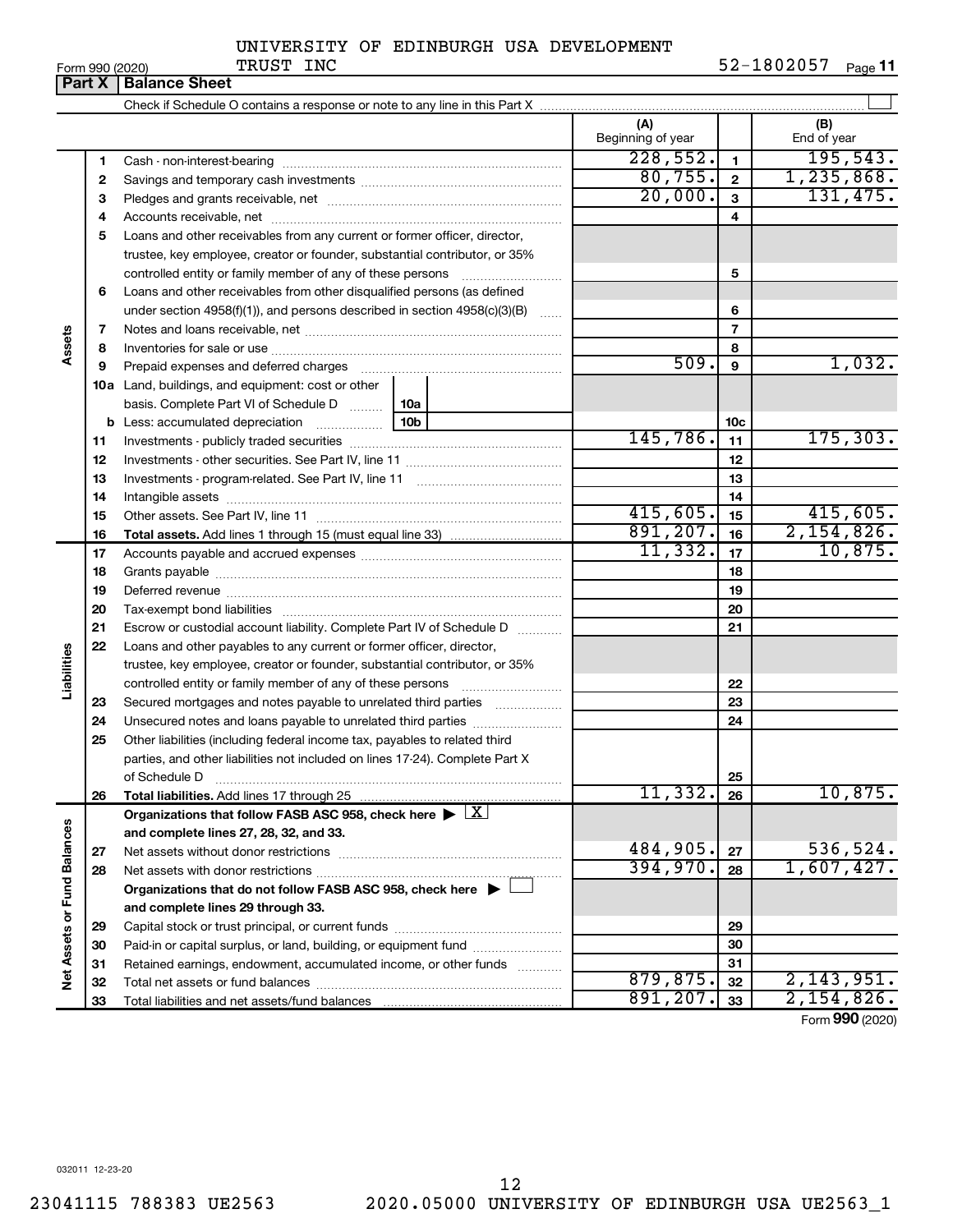|    | UNIVERSITY OF EDINBURGH USA DEVELOPMENT                                                                                         |                         |            |                |     |                         |  |  |  |
|----|---------------------------------------------------------------------------------------------------------------------------------|-------------------------|------------|----------------|-----|-------------------------|--|--|--|
|    | TRUST INC<br>Form 990 (2020)                                                                                                    |                         | 52-1802057 |                |     | Page 12                 |  |  |  |
|    | Part XI   Reconciliation of Net Assets                                                                                          |                         |            |                |     |                         |  |  |  |
|    |                                                                                                                                 |                         |            |                |     |                         |  |  |  |
|    |                                                                                                                                 |                         |            |                |     |                         |  |  |  |
| 1  |                                                                                                                                 | 1 <sup>1</sup>          |            |                |     | 3, 118, 919.            |  |  |  |
| 2  | 1,701,828.<br>$\mathbf{2}$                                                                                                      |                         |            |                |     |                         |  |  |  |
| З  |                                                                                                                                 | $\mathbf{3}$            |            |                |     | 1,417,091.              |  |  |  |
| 4  |                                                                                                                                 | $\overline{\mathbf{4}}$ |            |                |     | 879, 875.               |  |  |  |
| 5  |                                                                                                                                 | 5                       |            |                |     | $-153,015.$             |  |  |  |
| 6  |                                                                                                                                 | 6                       |            |                |     |                         |  |  |  |
| 7  | Investment expenses www.communication.com/www.communication.com/www.communication.com/www.com                                   | $\overline{7}$          |            |                |     |                         |  |  |  |
| 8  | Prior period adjustments                                                                                                        | 8                       |            |                |     |                         |  |  |  |
| 9  | Other changes in net assets or fund balances (explain on Schedule O)                                                            | 9                       |            |                |     | $\overline{0}$ .        |  |  |  |
| 10 | Net assets or fund balances at end of year. Combine lines 3 through 9 (must equal Part X, line 32,                              |                         |            |                |     |                         |  |  |  |
|    | 2, 143, 951.<br>10                                                                                                              |                         |            |                |     |                         |  |  |  |
|    | Part XII Financial Statements and Reporting                                                                                     |                         |            |                |     |                         |  |  |  |
|    |                                                                                                                                 |                         |            |                |     | $\overline{\mathbf{X}}$ |  |  |  |
|    |                                                                                                                                 |                         |            |                | Yes | <b>No</b>               |  |  |  |
| 1  | $\boxed{\text{X}}$ Accrual<br>Accounting method used to prepare the Form 990: [130] Cash<br>Other                               |                         |            |                |     |                         |  |  |  |
|    | If the organization changed its method of accounting from a prior year or checked "Other," explain in Schedule O.               |                         |            |                |     |                         |  |  |  |
|    |                                                                                                                                 |                         |            | 2a             |     | х                       |  |  |  |
|    | If "Yes," check a box below to indicate whether the financial statements for the year were compiled or reviewed on a            |                         |            |                |     |                         |  |  |  |
|    | separate basis, consolidated basis, or both:                                                                                    |                         |            |                |     |                         |  |  |  |
|    | Separate basis<br><b>Consolidated basis</b><br>Both consolidated and separate basis                                             |                         |            |                |     |                         |  |  |  |
|    | <b>b</b> Were the organization's financial statements audited by an independent accountant?                                     |                         |            | 2 <sub>b</sub> | x   |                         |  |  |  |
|    | If "Yes," check a box below to indicate whether the financial statements for the year were audited on a separate basis,         |                         |            |                |     |                         |  |  |  |
|    | consolidated basis, or both:                                                                                                    |                         |            |                |     |                         |  |  |  |
|    | $\boxed{\textbf{X}}$ Separate basis<br>Consolidated basis<br>Both consolidated and separate basis                               |                         |            |                |     |                         |  |  |  |
|    | c If "Yes" to line 2a or 2b, does the organization have a committee that assumes responsibility for oversight of the audit,     |                         |            |                | x   |                         |  |  |  |
|    |                                                                                                                                 |                         |            | 2c             |     |                         |  |  |  |
|    | If the organization changed either its oversight process or selection process during the tax year, explain on Schedule O.       |                         |            |                |     |                         |  |  |  |
|    | 3a As a result of a federal award, was the organization required to undergo an audit or audits as set forth in the Single Audit |                         |            |                |     | х                       |  |  |  |
|    |                                                                                                                                 |                         |            | За             |     |                         |  |  |  |
|    | b If "Yes," did the organization undergo the required audit or audits? If the organization did not undergo the required audit   |                         |            |                |     |                         |  |  |  |
|    |                                                                                                                                 |                         |            | 3 <sub>b</sub> |     |                         |  |  |  |

Form (2020) **990**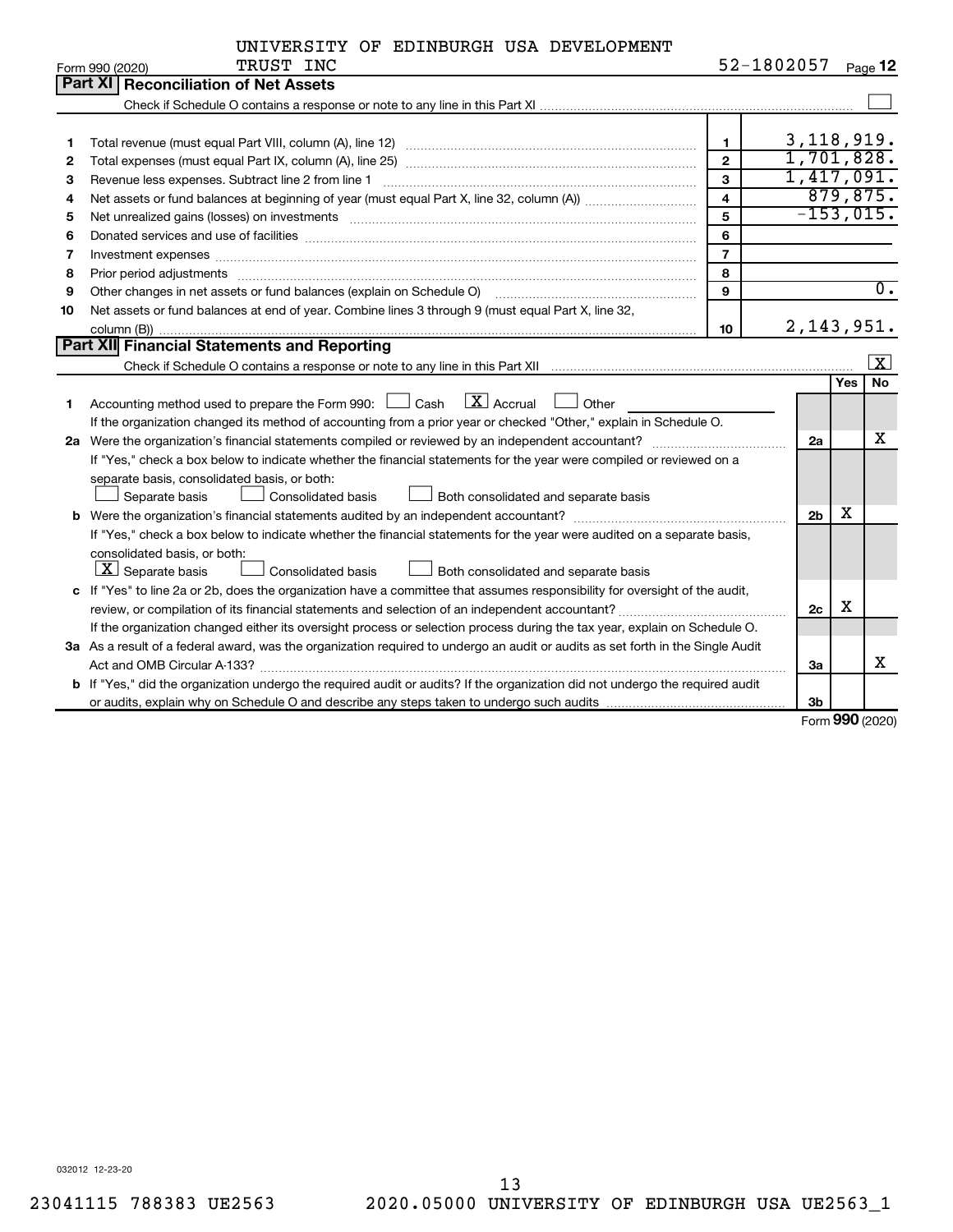| <b>SCHEDULE A</b>                                                                                                       |                                                                                                      |                                               |                                                                                                                                                                                                                                                 |     |                                                                |                            |  | OMB No. 1545-0047                     |  |  |  |
|-------------------------------------------------------------------------------------------------------------------------|------------------------------------------------------------------------------------------------------|-----------------------------------------------|-------------------------------------------------------------------------------------------------------------------------------------------------------------------------------------------------------------------------------------------------|-----|----------------------------------------------------------------|----------------------------|--|---------------------------------------|--|--|--|
| (Form 990 or 990-EZ)                                                                                                    |                                                                                                      |                                               | <b>Public Charity Status and Public Support</b>                                                                                                                                                                                                 |     |                                                                |                            |  |                                       |  |  |  |
| Complete if the organization is a section 501(c)(3) organization or a section<br>4947(a)(1) nonexempt charitable trust. |                                                                                                      |                                               |                                                                                                                                                                                                                                                 |     |                                                                |                            |  |                                       |  |  |  |
| Department of the Treasury                                                                                              |                                                                                                      |                                               | Attach to Form 990 or Form 990-EZ.                                                                                                                                                                                                              |     |                                                                |                            |  | <b>Open to Public</b>                 |  |  |  |
| Internal Revenue Service                                                                                                |                                                                                                      |                                               | Go to www.irs.gov/Form990 for instructions and the latest information.                                                                                                                                                                          |     |                                                                |                            |  | Inspection                            |  |  |  |
| Name of the organization                                                                                                |                                                                                                      |                                               | UNIVERSITY OF EDINBURGH USA DEVELOPMENT                                                                                                                                                                                                         |     |                                                                |                            |  | <b>Employer identification number</b> |  |  |  |
|                                                                                                                         |                                                                                                      | TRUST INC                                     |                                                                                                                                                                                                                                                 |     |                                                                |                            |  | 52-1802057                            |  |  |  |
| Part I                                                                                                                  |                                                                                                      |                                               | Reason for Public Charity Status. (All organizations must complete this part.) See instructions.                                                                                                                                                |     |                                                                |                            |  |                                       |  |  |  |
|                                                                                                                         |                                                                                                      |                                               | The organization is not a private foundation because it is: (For lines 1 through 12, check only one box.)                                                                                                                                       |     |                                                                |                            |  |                                       |  |  |  |
| 1                                                                                                                       |                                                                                                      |                                               | A church, convention of churches, or association of churches described in section 170(b)(1)(A)(i).                                                                                                                                              |     |                                                                |                            |  |                                       |  |  |  |
| 2                                                                                                                       |                                                                                                      |                                               | A school described in section 170(b)(1)(A)(ii). (Attach Schedule E (Form 990 or 990-EZ).)                                                                                                                                                       |     |                                                                |                            |  |                                       |  |  |  |
| з                                                                                                                       |                                                                                                      |                                               | A hospital or a cooperative hospital service organization described in section 170(b)(1)(A)(iii).                                                                                                                                               |     |                                                                |                            |  |                                       |  |  |  |
| 4<br>city, and state:                                                                                                   |                                                                                                      |                                               | A medical research organization operated in conjunction with a hospital described in section 170(b)(1)(A)(iii). Enter the hospital's name,                                                                                                      |     |                                                                |                            |  |                                       |  |  |  |
| 5                                                                                                                       |                                                                                                      |                                               | An organization operated for the benefit of a college or university owned or operated by a governmental unit described in                                                                                                                       |     |                                                                |                            |  |                                       |  |  |  |
|                                                                                                                         |                                                                                                      | section 170(b)(1)(A)(iv). (Complete Part II.) |                                                                                                                                                                                                                                                 |     |                                                                |                            |  |                                       |  |  |  |
| 6                                                                                                                       |                                                                                                      |                                               | A federal, state, or local government or governmental unit described in section 170(b)(1)(A)(v).                                                                                                                                                |     |                                                                |                            |  |                                       |  |  |  |
| <u>x</u><br>$\overline{7}$                                                                                              |                                                                                                      |                                               | An organization that normally receives a substantial part of its support from a governmental unit or from the general public described in                                                                                                       |     |                                                                |                            |  |                                       |  |  |  |
|                                                                                                                         |                                                                                                      | section 170(b)(1)(A)(vi). (Complete Part II.) |                                                                                                                                                                                                                                                 |     |                                                                |                            |  |                                       |  |  |  |
| 8                                                                                                                       |                                                                                                      |                                               | A community trust described in section 170(b)(1)(A)(vi). (Complete Part II.)                                                                                                                                                                    |     |                                                                |                            |  |                                       |  |  |  |
| 9                                                                                                                       |                                                                                                      |                                               | An agricultural research organization described in section 170(b)(1)(A)(ix) operated in conjunction with a land-grant college                                                                                                                   |     |                                                                |                            |  |                                       |  |  |  |
|                                                                                                                         |                                                                                                      |                                               | or university or a non-land-grant college of agriculture (see instructions). Enter the name, city, and state of the college or                                                                                                                  |     |                                                                |                            |  |                                       |  |  |  |
| university:                                                                                                             |                                                                                                      |                                               |                                                                                                                                                                                                                                                 |     |                                                                |                            |  |                                       |  |  |  |
| 10                                                                                                                      |                                                                                                      |                                               | An organization that normally receives (1) more than 33 1/3% of its support from contributions, membership fees, and gross receipts from                                                                                                        |     |                                                                |                            |  |                                       |  |  |  |
|                                                                                                                         |                                                                                                      |                                               | activities related to its exempt functions, subject to certain exceptions; and (2) no more than 33 1/3% of its support from gross investment                                                                                                    |     |                                                                |                            |  |                                       |  |  |  |
|                                                                                                                         |                                                                                                      |                                               | income and unrelated business taxable income (less section 511 tax) from businesses acquired by the organization after June 30, 1975.                                                                                                           |     |                                                                |                            |  |                                       |  |  |  |
|                                                                                                                         |                                                                                                      | See section 509(a)(2). (Complete Part III.)   |                                                                                                                                                                                                                                                 |     |                                                                |                            |  |                                       |  |  |  |
| 11                                                                                                                      | An organization organized and operated exclusively to test for public safety. See section 509(a)(4). |                                               |                                                                                                                                                                                                                                                 |     |                                                                |                            |  |                                       |  |  |  |
| 12                                                                                                                      |                                                                                                      |                                               | An organization organized and operated exclusively for the benefit of, to perform the functions of, or to carry out the purposes of one or                                                                                                      |     |                                                                |                            |  |                                       |  |  |  |
|                                                                                                                         |                                                                                                      |                                               | more publicly supported organizations described in section 509(a)(1) or section 509(a)(2). See section 509(a)(3). Check the box in                                                                                                              |     |                                                                |                            |  |                                       |  |  |  |
|                                                                                                                         |                                                                                                      |                                               | lines 12a through 12d that describes the type of supporting organization and complete lines 12e, 12f, and 12g.                                                                                                                                  |     |                                                                |                            |  |                                       |  |  |  |
| a                                                                                                                       |                                                                                                      |                                               | Type I. A supporting organization operated, supervised, or controlled by its supported organization(s), typically by giving                                                                                                                     |     |                                                                |                            |  |                                       |  |  |  |
|                                                                                                                         |                                                                                                      |                                               | the supported organization(s) the power to regularly appoint or elect a majority of the directors or trustees of the supporting                                                                                                                 |     |                                                                |                            |  |                                       |  |  |  |
| b                                                                                                                       |                                                                                                      |                                               | organization. You must complete Part IV, Sections A and B.                                                                                                                                                                                      |     |                                                                |                            |  |                                       |  |  |  |
|                                                                                                                         |                                                                                                      |                                               | Type II. A supporting organization supervised or controlled in connection with its supported organization(s), by having<br>control or management of the supporting organization vested in the same persons that control or manage the supported |     |                                                                |                            |  |                                       |  |  |  |
|                                                                                                                         |                                                                                                      |                                               | organization(s). You must complete Part IV, Sections A and C.                                                                                                                                                                                   |     |                                                                |                            |  |                                       |  |  |  |
| с                                                                                                                       |                                                                                                      |                                               | Type III functionally integrated. A supporting organization operated in connection with, and functionally integrated with,                                                                                                                      |     |                                                                |                            |  |                                       |  |  |  |
|                                                                                                                         |                                                                                                      |                                               | its supported organization(s) (see instructions). You must complete Part IV, Sections A, D, and E.                                                                                                                                              |     |                                                                |                            |  |                                       |  |  |  |
| d                                                                                                                       |                                                                                                      |                                               | Type III non-functionally integrated. A supporting organization operated in connection with its supported organization(s)                                                                                                                       |     |                                                                |                            |  |                                       |  |  |  |
|                                                                                                                         |                                                                                                      |                                               | that is not functionally integrated. The organization generally must satisfy a distribution requirement and an attentiveness                                                                                                                    |     |                                                                |                            |  |                                       |  |  |  |
|                                                                                                                         |                                                                                                      |                                               | requirement (see instructions). You must complete Part IV, Sections A and D, and Part V.                                                                                                                                                        |     |                                                                |                            |  |                                       |  |  |  |
| e                                                                                                                       |                                                                                                      |                                               | Check this box if the organization received a written determination from the IRS that it is a Type I, Type II, Type III                                                                                                                         |     |                                                                |                            |  |                                       |  |  |  |
|                                                                                                                         |                                                                                                      |                                               | functionally integrated, or Type III non-functionally integrated supporting organization.                                                                                                                                                       |     |                                                                |                            |  |                                       |  |  |  |
|                                                                                                                         |                                                                                                      |                                               |                                                                                                                                                                                                                                                 |     |                                                                |                            |  |                                       |  |  |  |
|                                                                                                                         |                                                                                                      |                                               | Provide the following information about the supported organization(s).                                                                                                                                                                          |     |                                                                |                            |  |                                       |  |  |  |
| (i) Name of supported                                                                                                   |                                                                                                      | (ii) EIN                                      | (iii) Type of organization<br>(described on lines 1-10                                                                                                                                                                                          |     | (iv) Is the organization listed<br>in your governing document? | (v) Amount of monetary     |  | (vi) Amount of other                  |  |  |  |
| organization                                                                                                            |                                                                                                      |                                               | above (see instructions))                                                                                                                                                                                                                       | Yes | No                                                             | support (see instructions) |  | support (see instructions)            |  |  |  |
|                                                                                                                         |                                                                                                      |                                               |                                                                                                                                                                                                                                                 |     |                                                                |                            |  |                                       |  |  |  |
|                                                                                                                         |                                                                                                      |                                               |                                                                                                                                                                                                                                                 |     |                                                                |                            |  |                                       |  |  |  |
|                                                                                                                         |                                                                                                      |                                               |                                                                                                                                                                                                                                                 |     |                                                                |                            |  |                                       |  |  |  |
|                                                                                                                         |                                                                                                      |                                               |                                                                                                                                                                                                                                                 |     |                                                                |                            |  |                                       |  |  |  |
|                                                                                                                         |                                                                                                      |                                               |                                                                                                                                                                                                                                                 |     |                                                                |                            |  |                                       |  |  |  |
|                                                                                                                         |                                                                                                      |                                               |                                                                                                                                                                                                                                                 |     |                                                                |                            |  |                                       |  |  |  |
|                                                                                                                         |                                                                                                      |                                               |                                                                                                                                                                                                                                                 |     |                                                                |                            |  |                                       |  |  |  |
|                                                                                                                         |                                                                                                      |                                               |                                                                                                                                                                                                                                                 |     |                                                                |                            |  |                                       |  |  |  |
|                                                                                                                         |                                                                                                      |                                               |                                                                                                                                                                                                                                                 |     |                                                                |                            |  |                                       |  |  |  |
| Total                                                                                                                   |                                                                                                      |                                               |                                                                                                                                                                                                                                                 |     |                                                                |                            |  |                                       |  |  |  |
|                                                                                                                         |                                                                                                      |                                               | LHA For Paperwork Reduction Act Notice, see the Instructions for Form 990 or 990-F7, 02001, 01.25.21 Schedule A (Form 990 or 990-F7) 2020                                                                                                       |     |                                                                |                            |  |                                       |  |  |  |

032021 01-25-21 **For Paperwork Reduction Act Notice, see the Instructions for Form 990 or 990-EZ. Schedule A (Form 990 or 990-EZ) 2020** LHA 14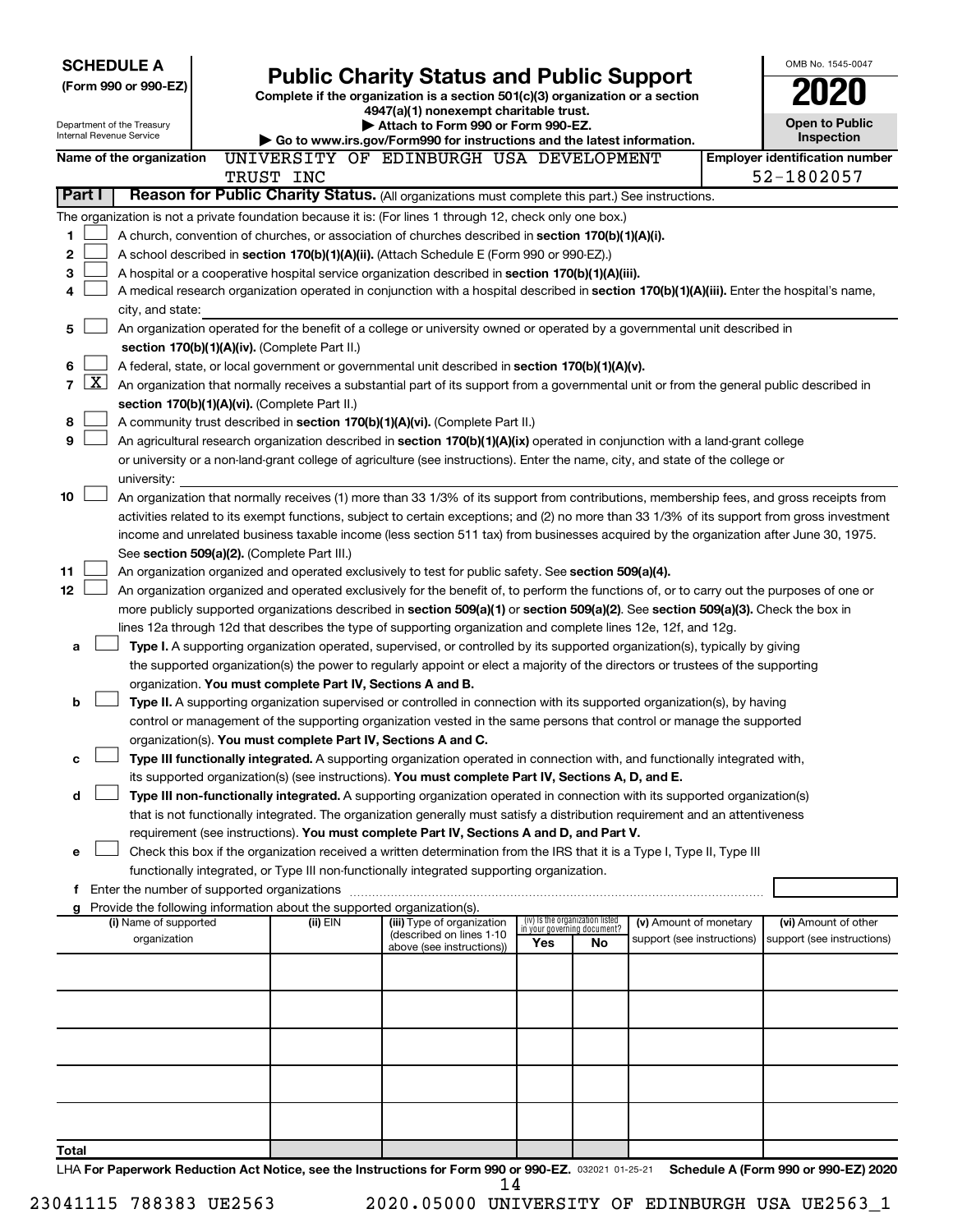Schedule A (Form 990 or 990-EZ) 2020 TRUST INC

**2** TRUST INC 52-1802057

(Complete only if you checked the box on line 5, 7, or 8 of Part I or if the organization failed to qualify under Part III. If the organization fails to qualify under the tests listed below, please complete Part III.) **Part II Support Schedule for Organizations Described in Sections 170(b)(1)(A)(iv) and 170(b)(1)(A)(vi)**

|    | <b>Section A. Public Support</b>                                                                                                               |          |                     |            |            |                                      |                                    |
|----|------------------------------------------------------------------------------------------------------------------------------------------------|----------|---------------------|------------|------------|--------------------------------------|------------------------------------|
|    | Calendar year (or fiscal year beginning in)                                                                                                    | (a) 2016 | (b) 2017            | $(c)$ 2018 | $(d)$ 2019 | (e) 2020                             | (f) Total                          |
|    | 1 Gifts, grants, contributions, and                                                                                                            |          |                     |            |            |                                      |                                    |
|    | membership fees received. (Do not                                                                                                              |          |                     |            |            |                                      |                                    |
|    | include any "unusual grants.")                                                                                                                 | 1028026. | 2030787.            | 735,786.   | 911,442.   | 2968075.                             | 7674116.                           |
|    | 2 Tax revenues levied for the organ-                                                                                                           |          |                     |            |            |                                      |                                    |
|    | ization's benefit and either paid to                                                                                                           |          |                     |            |            |                                      |                                    |
|    | or expended on its behalf                                                                                                                      |          |                     |            |            |                                      |                                    |
|    | 3 The value of services or facilities                                                                                                          |          |                     |            |            |                                      |                                    |
|    | furnished by a governmental unit to                                                                                                            |          |                     |            |            |                                      |                                    |
|    | the organization without charge                                                                                                                |          |                     |            |            |                                      |                                    |
|    | 4 Total. Add lines 1 through 3                                                                                                                 | 1028026. | 2030787.            | 735,786.   | 911, 442.  | 2968075.                             | 7674116.                           |
| 5  | The portion of total contributions                                                                                                             |          |                     |            |            |                                      |                                    |
|    | by each person (other than a                                                                                                                   |          |                     |            |            |                                      |                                    |
|    | governmental unit or publicly                                                                                                                  |          |                     |            |            |                                      |                                    |
|    | supported organization) included                                                                                                               |          |                     |            |            |                                      |                                    |
|    | on line 1 that exceeds 2% of the                                                                                                               |          |                     |            |            |                                      |                                    |
|    | amount shown on line 11,                                                                                                                       |          |                     |            |            |                                      |                                    |
|    | column (f)                                                                                                                                     |          |                     |            |            |                                      | 2590512.                           |
|    | 6 Public support. Subtract line 5 from line 4.                                                                                                 |          |                     |            |            |                                      | 5083604.                           |
|    | <b>Section B. Total Support</b>                                                                                                                |          |                     |            |            |                                      |                                    |
|    | Calendar year (or fiscal year beginning in)                                                                                                    | (a) 2016 |                     | $(c)$ 2018 | $(d)$ 2019 | (e) 2020                             | (f) Total                          |
|    | <b>7</b> Amounts from line 4                                                                                                                   | 1028026. | $\frac{1}{2030787}$ | 735,786.   | 911,442.   | 2968075.                             | 7674116.                           |
| 8  | Gross income from interest,                                                                                                                    |          |                     |            |            |                                      |                                    |
|    | dividends, payments received on                                                                                                                |          |                     |            |            |                                      |                                    |
|    | securities loans, rents, royalties,                                                                                                            |          |                     |            |            |                                      |                                    |
|    | and income from similar sources                                                                                                                | 37.      | 124.                | 11.        | 60.        | 49,706.                              | 49,938.                            |
| 9  | Net income from unrelated business                                                                                                             |          |                     |            |            |                                      |                                    |
|    | activities, whether or not the                                                                                                                 |          |                     |            |            |                                      |                                    |
|    | business is regularly carried on                                                                                                               |          |                     |            |            |                                      |                                    |
|    | 10 Other income. Do not include gain                                                                                                           |          |                     |            |            |                                      |                                    |
|    | or loss from the sale of capital                                                                                                               |          |                     |            |            |                                      |                                    |
|    | assets (Explain in Part VI.)                                                                                                                   |          |                     |            |            |                                      |                                    |
|    | 11 Total support. Add lines 7 through 10                                                                                                       |          |                     |            |            |                                      | 7724054.                           |
|    | <b>12</b> Gross receipts from related activities, etc. (see instructions)                                                                      |          |                     |            |            | 12                                   |                                    |
|    | 13 First 5 years. If the Form 990 is for the organization's first, second, third, fourth, or fifth tax year as a section 501(c)(3)             |          |                     |            |            |                                      |                                    |
|    | organization, check this box and stop here                                                                                                     |          |                     |            |            |                                      |                                    |
|    | <b>Section C. Computation of Public Support Percentage</b>                                                                                     |          |                     |            |            |                                      |                                    |
|    |                                                                                                                                                |          |                     |            |            | 14                                   | 65.82<br>%                         |
|    |                                                                                                                                                |          |                     |            |            | 15                                   | 72.44<br>%                         |
|    | 16a 33 1/3% support test - 2020. If the organization did not check the box on line 13, and line 14 is 33 1/3% or more, check this box and      |          |                     |            |            |                                      |                                    |
|    | stop here. The organization qualifies as a publicly supported organization manufaction manufacture or the organization                         |          |                     |            |            |                                      | $\blacktriangleright$ $\mathbf{X}$ |
|    | b 33 1/3% support test - 2019. If the organization did not check a box on line 13 or 16a, and line 15 is 33 1/3% or more, check this box       |          |                     |            |            |                                      |                                    |
|    |                                                                                                                                                |          |                     |            |            |                                      |                                    |
|    | 17a 10% -facts-and-circumstances test - 2020. If the organization did not check a box on line 13, 16a, or 16b, and line 14 is 10% or more,     |          |                     |            |            |                                      |                                    |
|    | and if the organization meets the facts-and-circumstances test, check this box and stop here. Explain in Part VI how the organization          |          |                     |            |            |                                      |                                    |
|    | meets the facts-and-circumstances test. The organization qualifies as a publicly supported organization                                        |          |                     |            |            |                                      |                                    |
|    | <b>b 10%</b> -facts-and-circumstances test - 2019. If the organization did not check a box on line 13, 16a, 16b, or 17a, and line 15 is 10% or |          |                     |            |            |                                      |                                    |
|    | more, and if the organization meets the facts-and-circumstances test, check this box and <b>stop here.</b> Explain in Part VI how the          |          |                     |            |            |                                      |                                    |
|    | organization meets the facts-and-circumstances test. The organization qualifies as a publicly supported organization                           |          |                     |            |            |                                      |                                    |
|    | Private foundation. If the organization did not check a box on line 13, 16a, 16b, 17a, or 17b, check this box and see instructions             |          |                     |            |            |                                      |                                    |
| 18 |                                                                                                                                                |          |                     |            |            | Schodule A (Form 000 or 000 EZ) 2020 |                                    |

**Schedule A (Form 990 or 990-EZ) 2020**

032022 01-25-21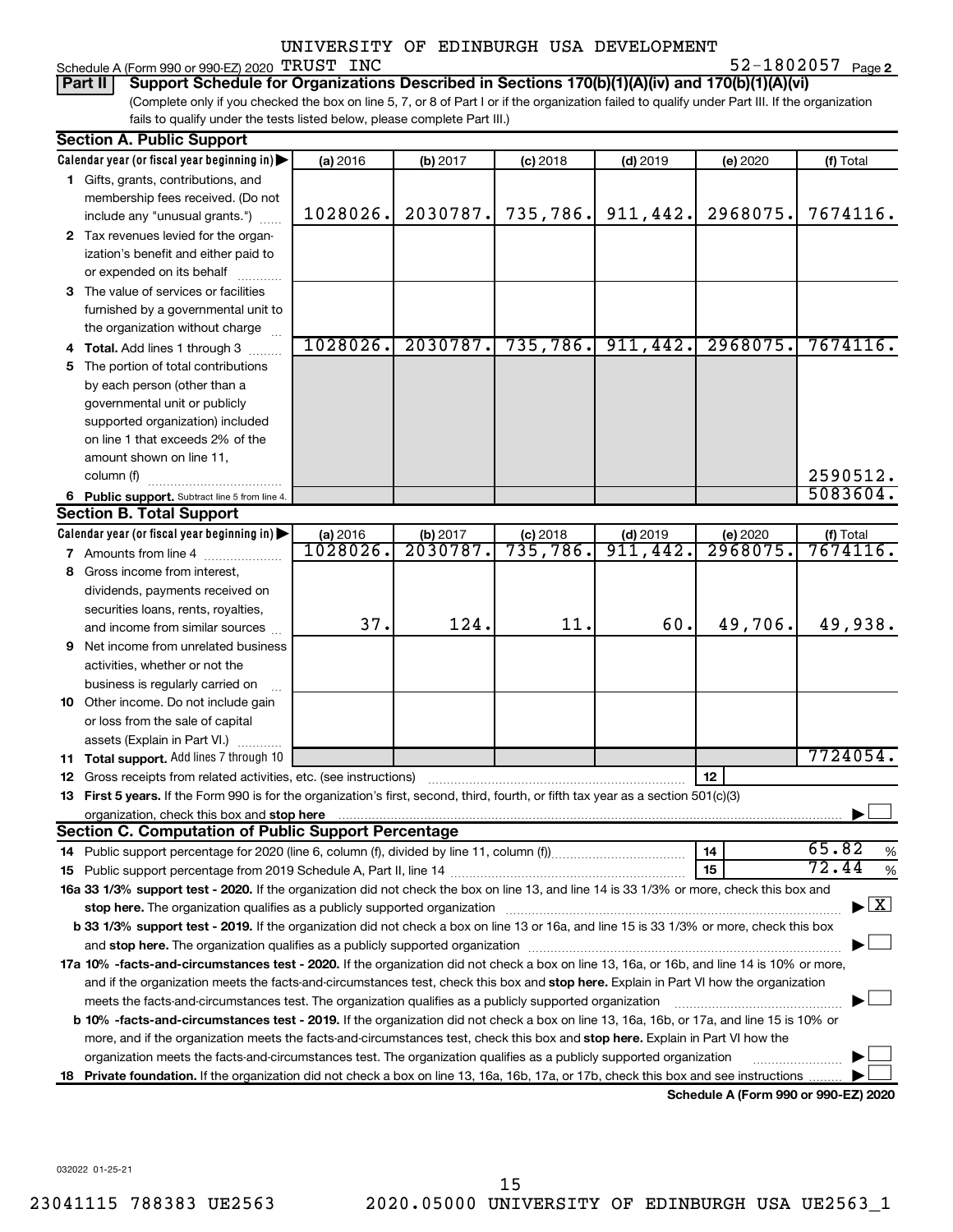| UNIVERSITY OF EDINBURGH USA DEVELOPMENT |  |  |  |  |  |
|-----------------------------------------|--|--|--|--|--|
|-----------------------------------------|--|--|--|--|--|

### **Part III Support Schedule for Organizations Described in Section 509(a)(2)**

(Complete only if you checked the box on line 10 of Part I or if the organization failed to qualify under Part II. If the organization fails to qualify under the tests listed below, please complete Part II.)

|                 | <b>Section A. Public Support</b>                                                                                                                                                                                               |          |          |            |            |          |                                      |
|-----------------|--------------------------------------------------------------------------------------------------------------------------------------------------------------------------------------------------------------------------------|----------|----------|------------|------------|----------|--------------------------------------|
|                 | Calendar year (or fiscal year beginning in)                                                                                                                                                                                    | (a) 2016 | (b) 2017 | $(c)$ 2018 | $(d)$ 2019 | (e) 2020 | (f) Total                            |
|                 | 1 Gifts, grants, contributions, and                                                                                                                                                                                            |          |          |            |            |          |                                      |
|                 | membership fees received. (Do not                                                                                                                                                                                              |          |          |            |            |          |                                      |
|                 | include any "unusual grants.")                                                                                                                                                                                                 |          |          |            |            |          |                                      |
|                 | 2 Gross receipts from admissions,<br>merchandise sold or services per-<br>formed, or facilities furnished in<br>any activity that is related to the<br>organization's tax-exempt purpose                                       |          |          |            |            |          |                                      |
|                 | 3 Gross receipts from activities that                                                                                                                                                                                          |          |          |            |            |          |                                      |
|                 | are not an unrelated trade or bus-                                                                                                                                                                                             |          |          |            |            |          |                                      |
|                 | iness under section 513                                                                                                                                                                                                        |          |          |            |            |          |                                      |
|                 | 4 Tax revenues levied for the organ-                                                                                                                                                                                           |          |          |            |            |          |                                      |
|                 | ization's benefit and either paid to                                                                                                                                                                                           |          |          |            |            |          |                                      |
|                 | or expended on its behalf<br>.                                                                                                                                                                                                 |          |          |            |            |          |                                      |
|                 | 5 The value of services or facilities                                                                                                                                                                                          |          |          |            |            |          |                                      |
|                 | furnished by a governmental unit to                                                                                                                                                                                            |          |          |            |            |          |                                      |
|                 | the organization without charge                                                                                                                                                                                                |          |          |            |            |          |                                      |
|                 | 6 Total. Add lines 1 through 5                                                                                                                                                                                                 |          |          |            |            |          |                                      |
|                 | 7a Amounts included on lines 1, 2, and                                                                                                                                                                                         |          |          |            |            |          |                                      |
|                 | 3 received from disqualified persons                                                                                                                                                                                           |          |          |            |            |          |                                      |
|                 | <b>b</b> Amounts included on lines 2 and 3 received<br>from other than disqualified persons that<br>exceed the greater of \$5,000 or 1% of the<br>amount on line 13 for the year                                               |          |          |            |            |          |                                      |
|                 | c Add lines 7a and 7b                                                                                                                                                                                                          |          |          |            |            |          |                                      |
|                 | 8 Public support. (Subtract line 7c from line 6.)                                                                                                                                                                              |          |          |            |            |          |                                      |
|                 | <b>Section B. Total Support</b>                                                                                                                                                                                                |          |          |            |            |          |                                      |
|                 | Calendar year (or fiscal year beginning in)                                                                                                                                                                                    | (a) 2016 | (b) 2017 | $(c)$ 2018 | $(d)$ 2019 | (e) 2020 | (f) Total                            |
|                 | <b>9</b> Amounts from line 6                                                                                                                                                                                                   |          |          |            |            |          |                                      |
|                 | <b>10a</b> Gross income from interest,<br>dividends, payments received on<br>securities loans, rents, royalties,<br>and income from similar sources                                                                            |          |          |            |            |          |                                      |
|                 | <b>b</b> Unrelated business taxable income                                                                                                                                                                                     |          |          |            |            |          |                                      |
|                 | (less section 511 taxes) from businesses<br>acquired after June 30, 1975<br>1.1.1.1.1.1.1.1.1                                                                                                                                  |          |          |            |            |          |                                      |
|                 | c Add lines 10a and 10b                                                                                                                                                                                                        |          |          |            |            |          |                                      |
|                 | 11 Net income from unrelated business<br>activities not included in line 10b.<br>whether or not the business is<br>regularly carried on                                                                                        |          |          |            |            |          |                                      |
|                 | 12 Other income. Do not include gain<br>or loss from the sale of capital<br>assets (Explain in Part VI.)                                                                                                                       |          |          |            |            |          |                                      |
|                 | <b>13</b> Total support. (Add lines 9, 10c, 11, and 12.)                                                                                                                                                                       |          |          |            |            |          |                                      |
|                 | 14 First 5 years. If the Form 990 is for the organization's first, second, third, fourth, or fifth tax year as a section 501(c)(3) organization,                                                                               |          |          |            |            |          |                                      |
|                 | check this box and stop here manufactured and stop here and stop here are manufactured and stop here and stop here and stop here and stop here and stop here and stop here and stop here are all the stop of the stop of the s |          |          |            |            |          |                                      |
|                 | <b>Section C. Computation of Public Support Percentage</b>                                                                                                                                                                     |          |          |            |            |          |                                      |
|                 |                                                                                                                                                                                                                                |          |          |            |            | 15       | %                                    |
|                 |                                                                                                                                                                                                                                |          |          |            |            | 16       | %                                    |
|                 | Section D. Computation of Investment Income Percentage                                                                                                                                                                         |          |          |            |            |          |                                      |
|                 |                                                                                                                                                                                                                                |          |          |            |            | 17       | %                                    |
|                 | 18 Investment income percentage from 2019 Schedule A, Part III, line 17                                                                                                                                                        |          |          |            |            | 18       | %                                    |
|                 | 19a 33 1/3% support tests - 2020. If the organization did not check the box on line 14, and line 15 is more than 33 1/3%, and line 17 is not                                                                                   |          |          |            |            |          |                                      |
|                 | more than 33 1/3%, check this box and stop here. The organization qualifies as a publicly supported organization                                                                                                               |          |          |            |            |          |                                      |
|                 | b 33 1/3% support tests - 2019. If the organization did not check a box on line 14 or line 19a, and line 16 is more than 33 1/3%, and                                                                                          |          |          |            |            |          |                                      |
|                 | line 18 is not more than 33 1/3%, check this box and stop here. The organization qualifies as a publicly supported organization                                                                                                |          |          |            |            |          |                                      |
|                 |                                                                                                                                                                                                                                |          |          |            |            |          |                                      |
| 032023 01-25-21 |                                                                                                                                                                                                                                |          |          | 16         |            |          | Schedule A (Form 990 or 990-EZ) 2020 |

23041115 788383 UE2563 2020.05000 UNIVERSITY OF EDINBURGH USA UE2563\_1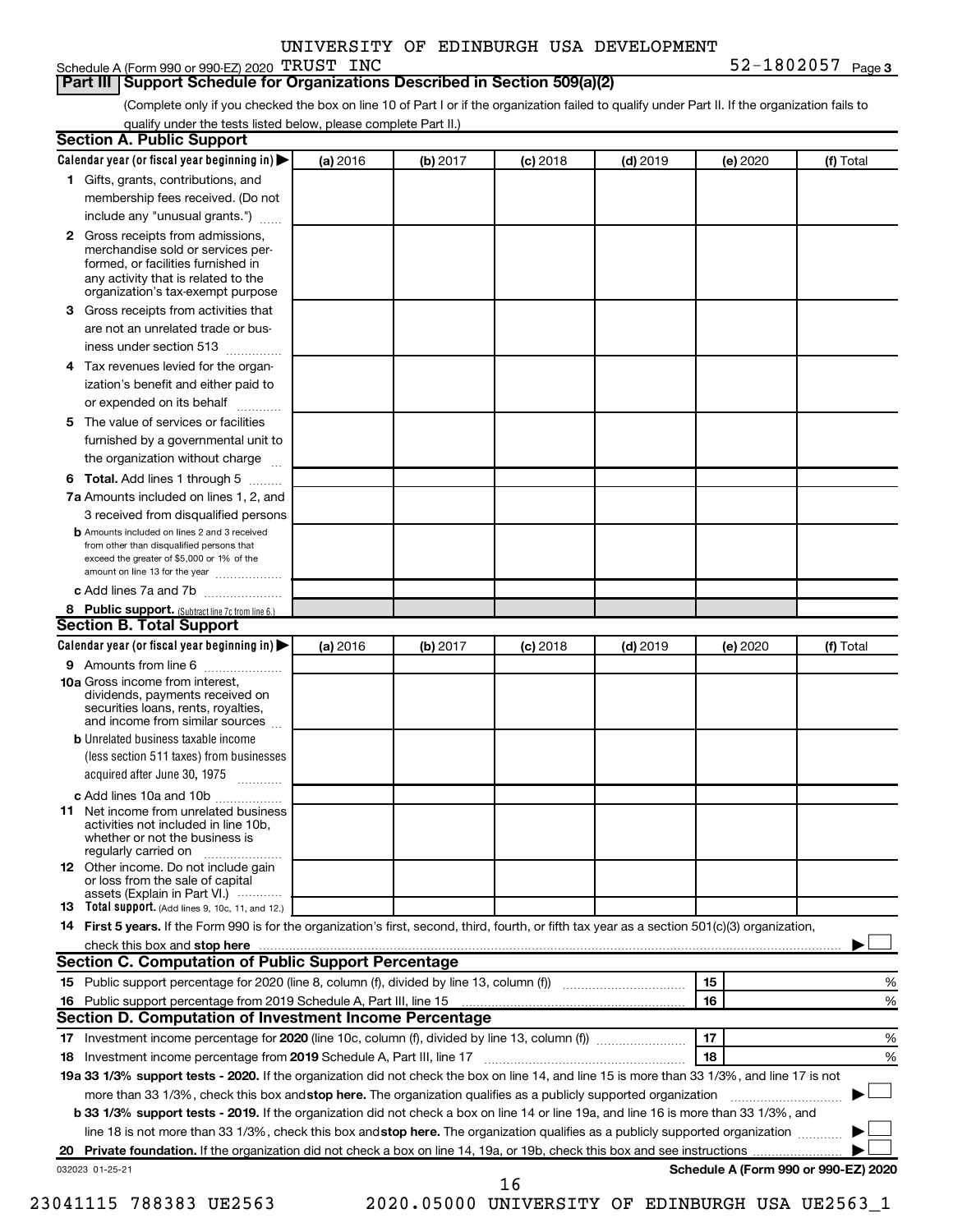**1**

**2**

**3a**

**3b**

**3c**

**4a**

**4b**

**4c**

**5a**

**5b 5c**

**6**

**7**

**8**

**9a**

**9b**

**9c**

**10a**

**10b**

**Yes No**

#### Schedule A (Form 990 or 990-EZ) 2020  $\text{TRUST } \text{INC}$ **Part IV Supporting Organizations**

(Complete only if you checked a box in line 12 on Part I. If you checked box 12a, Part I, complete Sections A and B. If you checked box 12b, Part I, complete Sections A and C. If you checked box 12c, Part I, complete Sections A, D, and E. If you checked box 12d, Part I, complete Sections A and D, and complete Part V.)

# **Section A. All Supporting Organizations**

- **1** Are all of the organization's supported organizations listed by name in the organization's governing documents? If "No," describe in Part VI how the supported organizations are designated. If designated by *class or purpose, describe the designation. If historic and continuing relationship, explain.*
- **2** Did the organization have any supported organization that does not have an IRS determination of status under section 509(a)(1) or (2)? If "Yes," explain in Part **VI** how the organization determined that the supported *organization was described in section 509(a)(1) or (2).*
- **3a** Did the organization have a supported organization described in section 501(c)(4), (5), or (6)? If "Yes," answer *lines 3b and 3c below.*
- **b** Did the organization confirm that each supported organization qualified under section 501(c)(4), (5), or (6) and satisfied the public support tests under section 509(a)(2)? If "Yes," describe in Part VI when and how the *organization made the determination.*
- **c** Did the organization ensure that all support to such organizations was used exclusively for section 170(c)(2)(B) purposes? If "Yes," explain in Part VI what controls the organization put in place to ensure such use.
- **4 a** *If* Was any supported organization not organized in the United States ("foreign supported organization")? *"Yes," and if you checked box 12a or 12b in Part I, answer lines 4b and 4c below.*
- **b** Did the organization have ultimate control and discretion in deciding whether to make grants to the foreign supported organization? If "Yes," describe in Part VI how the organization had such control and discretion *despite being controlled or supervised by or in connection with its supported organizations.*
- **c** Did the organization support any foreign supported organization that does not have an IRS determination under sections 501(c)(3) and 509(a)(1) or (2)? If "Yes," explain in Part VI what controls the organization used *to ensure that all support to the foreign supported organization was used exclusively for section 170(c)(2)(B) purposes.*
- **5a** Did the organization add, substitute, or remove any supported organizations during the tax year? If "Yes," answer lines 5b and 5c below (if applicable). Also, provide detail in **Part VI,** including (i) the names and EIN *numbers of the supported organizations added, substituted, or removed; (ii) the reasons for each such action; (iii) the authority under the organization's organizing document authorizing such action; and (iv) how the action was accomplished (such as by amendment to the organizing document).*
- **b** Type I or Type II only. Was any added or substituted supported organization part of a class already designated in the organization's organizing document?
- **c Substitutions only.**  Was the substitution the result of an event beyond the organization's control?
- **6** Did the organization provide support (whether in the form of grants or the provision of services or facilities) to **Part VI.** support or benefit one or more of the filing organization's supported organizations? If "Yes," provide detail in anyone other than (i) its supported organizations, (ii) individuals that are part of the charitable class benefited by one or more of its supported organizations, or (iii) other supporting organizations that also
- **7** Did the organization provide a grant, loan, compensation, or other similar payment to a substantial contributor regard to a substantial contributor? If "Yes," complete Part I of Schedule L (Form 990 or 990-EZ). (as defined in section 4958(c)(3)(C)), a family member of a substantial contributor, or a 35% controlled entity with
- **8** Did the organization make a loan to a disqualified person (as defined in section 4958) not described in line 7? *If "Yes," complete Part I of Schedule L (Form 990 or 990-EZ).*
- **9 a** Was the organization controlled directly or indirectly at any time during the tax year by one or more in section 509(a)(1) or (2))? If "Yes," provide detail in **Part VI.** disqualified persons, as defined in section 4946 (other than foundation managers and organizations described
- **b** Did one or more disqualified persons (as defined in line 9a) hold a controlling interest in any entity in which the supporting organization had an interest? If "Yes," provide detail in Part VI.
- **c** Did a disqualified person (as defined in line 9a) have an ownership interest in, or derive any personal benefit from, assets in which the supporting organization also had an interest? If "Yes," provide detail in Part VI.
- **10 a** Was the organization subject to the excess business holdings rules of section 4943 because of section supporting organizations)? If "Yes," answer line 10b below. 4943(f) (regarding certain Type II supporting organizations, and all Type III non-functionally integrated
	- **b** Did the organization have any excess business holdings in the tax year? (Use Schedule C, Form 4720, to *determine whether the organization had excess business holdings.)*

032024 01-25-21

**Schedule A (Form 990 or 990-EZ) 2020**

17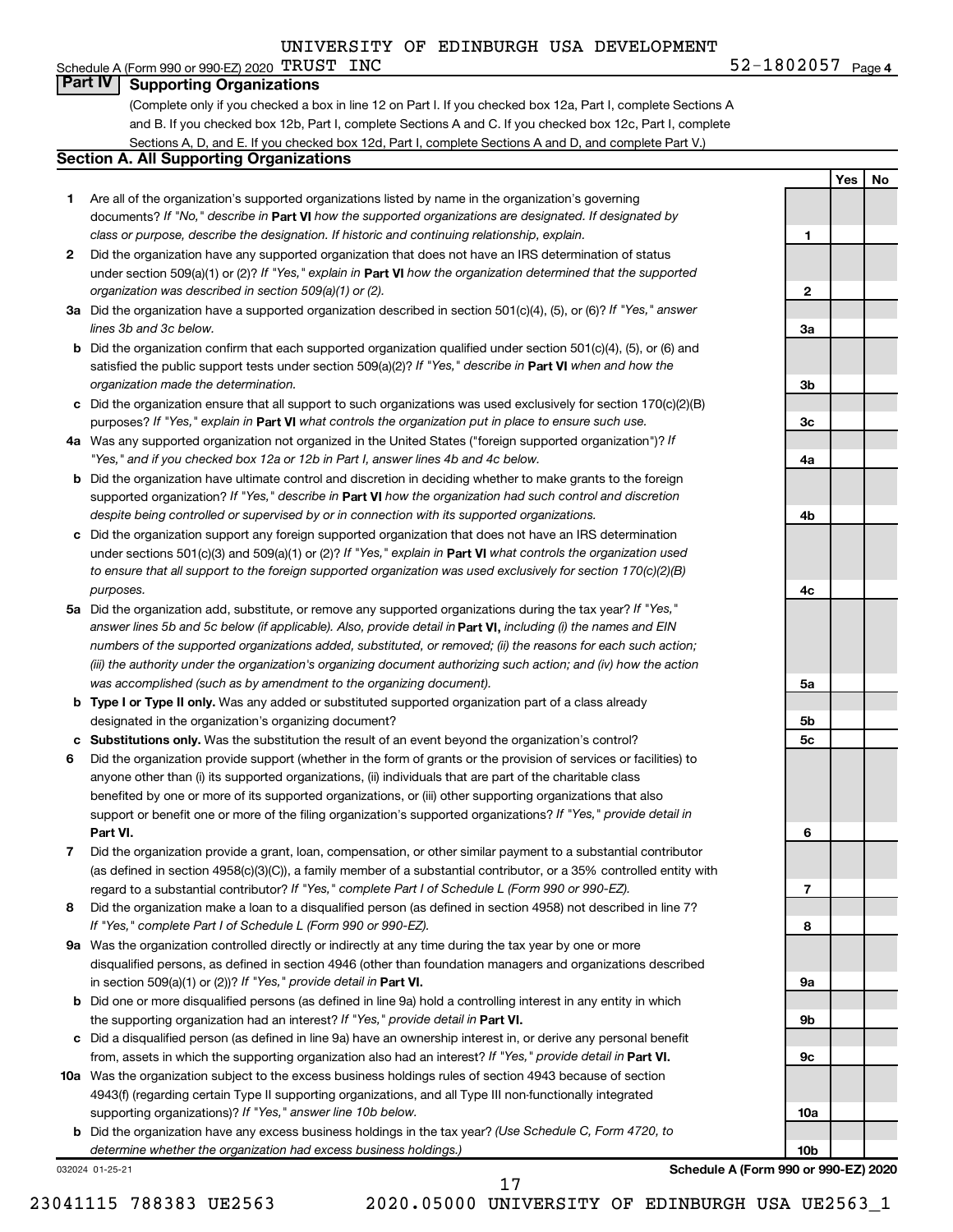|  | cape, nooa, or controlled the capperting erganization |  |
|--|-------------------------------------------------------|--|
|  | <b>Section C. Type II Supporting Organizations</b>    |  |

detail in Part VI.

**1**

|                                                                                                                      | Yes | No |
|----------------------------------------------------------------------------------------------------------------------|-----|----|
| Were a majority of the organization's directors or trustees during the tax year also a majority of the directors     |     |    |
| or trustees of each of the organization's supported organization(s)? If "No," describe in <b>Part VI</b> how control |     |    |
| or management of the supporting organization was vested in the same persons that controlled or managed               |     |    |
| the supported organization(s).                                                                                       |     |    |

|  |  |  | <b>Section D. All Type III Supporting Organizations</b> |
|--|--|--|---------------------------------------------------------|

*supervised, or controlled the supporting organization.*

**b** A family member of a person described in line 11a above?

**Section B. Type I Supporting Organizations**

**Part IV Supporting Organizations** *(continued)*

11c below, the governing body of a supported organization?

|              |                                                                                                                        |   | Yes | No |
|--------------|------------------------------------------------------------------------------------------------------------------------|---|-----|----|
|              | Did the organization provide to each of its supported organizations, by the last day of the fifth month of the         |   |     |    |
|              | organization's tax year, (i) a written notice describing the type and amount of support provided during the prior tax  |   |     |    |
|              | year, (ii) a copy of the Form 990 that was most recently filed as of the date of notification, and (iii) copies of the |   |     |    |
|              | organization's governing documents in effect on the date of notification, to the extent not previously provided?       |   |     |    |
| $\mathbf{2}$ | Were any of the organization's officers, directors, or trustees either (i) appointed or elected by the supported       |   |     |    |
|              | organization(s) or (ii) serving on the governing body of a supported organization? If "No," explain in Part VI how     |   |     |    |
|              | the organization maintained a close and continuous working relationship with the supported organization(s).            | 2 |     |    |
| 3            | By reason of the relationship described in line 2, above, did the organization's supported organizations have a        |   |     |    |
|              | significant voice in the organization's investment policies and in directing the use of the organization's             |   |     |    |
|              | income or assets at all times during the tax year? If "Yes," describe in Part VI the role the organization's           |   |     |    |
|              | supported organizations played in this regard.<br>$\sim$<br>. .                                                        | 3 |     |    |

### **Section E. Type III Functionally Integrated Supporting Organizations**

|  | Check the box next to the method that the organization used to satisfy the Integral Part Test during the yealsee instructions). |  |  |  |
|--|---------------------------------------------------------------------------------------------------------------------------------|--|--|--|
|--|---------------------------------------------------------------------------------------------------------------------------------|--|--|--|

- **a** The organization satisfied the Activities Test. Complete line 2 below.  $\Box$
- **b** The organization is the parent of each of its supported organizations. Complete line 3 below.  $\Box$

|  |  | c $\Box$ The organization supported a governmental entity. Describe in Part VI how you supported a governmental entity (see instructions). |  |
|--|--|--------------------------------------------------------------------------------------------------------------------------------------------|--|
|--|--|--------------------------------------------------------------------------------------------------------------------------------------------|--|

- **2 Answer lines 2a and 2b below. Yes No** Activities Test.
- **a** Did substantially all of the organization's activities during the tax year directly further the exempt purposes of the supported organization(s) to which the organization was responsive? If "Yes," then in Part VI identify **those supported organizations and explain**  *how these activities directly furthered their exempt purposes, how the organization was responsive to those supported organizations, and how the organization determined that these activities constituted substantially all of its activities.*
- **b** Did the activities described in line 2a, above, constitute activities that, but for the organization's involvement, **Part VI**  *the reasons for the organization's position that its supported organization(s) would have engaged in* one or more of the organization's supported organization(s) would have been engaged in? If "Yes," explain in *these activities but for the organization's involvement.*
- **3** Parent of Supported Organizations. Answer lines 3a and 3b below.
- **a** Did the organization have the power to regularly appoint or elect a majority of the officers, directors, or trustees of each of the supported organizations? If "Yes" or "No" provide details in Part VI.
- **b** Did the organization exercise a substantial degree of direction over the policies, programs, and activities of each of its supported organizations? If "Yes," describe in Part VI the role played by the organization in this regard.

032025 01-25-21

**Schedule A (Form 990 or 990-EZ) 2020**

**2a**

**2b**

**3a**

**3b**

23041115 788383 UE2563 2020.05000 UNIVERSITY OF EDINBURGH USA UE2563\_1 18

|                                                                                                            |                 | Yes |  |
|------------------------------------------------------------------------------------------------------------|-----------------|-----|--|
| organization accepted a gift or contribution from any of the following persons?                            |                 |     |  |
| who directly or indirectly controls, either alone or together with persons described in lines 11b and      |                 |     |  |
| w, the governing body of a supported organization?                                                         | 11a             |     |  |
| member of a person described in line 11a above?                                                            | 11 <sub>b</sub> |     |  |
| ontrolled entity of a person described in line 11a or 11b above?If "Yes" to line 11a, 11b, or 11c, provide |                 |     |  |
| Part VI.                                                                                                   | 11c             |     |  |

**1**

**2**

**Yes No**

|  | Schedule A (Form 990 or 990-EZ) 2020 $\ ^\mathrm{TRUST}$ |  | INC | $52 - 1802057$ Page 5 |  |
|--|----------------------------------------------------------|--|-----|-----------------------|--|
|--|----------------------------------------------------------|--|-----|-----------------------|--|

**a** A person who directly or indirectly controls, either alone or together with persons described in lines 11b and

**c** *If "Yes" to line 11a, 11b, or 11c, provide* A 35% controlled entity of a person described in line 11a or 11b above?

directors, or trustees at all times during the tax year? If "No," describe in Part VI how the supported organization(s)

*effectively operated, supervised, or controlled the organization's activities. If the organization had more than one supported organization, describe how the powers to appoint and/or remove officers, directors, or trustees were allocated among the*

Did the governing body, members of the governing body, officers acting in their official capacity, or membership of one or more supported organizations have the power to regularly appoint or elect at least a majority of the organization's officers,

**2** Did the organization operate for the benefit of any supported organization other than the supported

**Part VI**  *how providing such benefit carried out the purposes of the supported organization(s) that operated,*

organization(s) that operated, supervised, or controlled the supporting organization? If "Yes," explain in

*supported organizations and what conditions or restrictions, if any, applied to such powers during the tax year.*

**11** Has the organization accepted a gift or contribution from any of the following persons?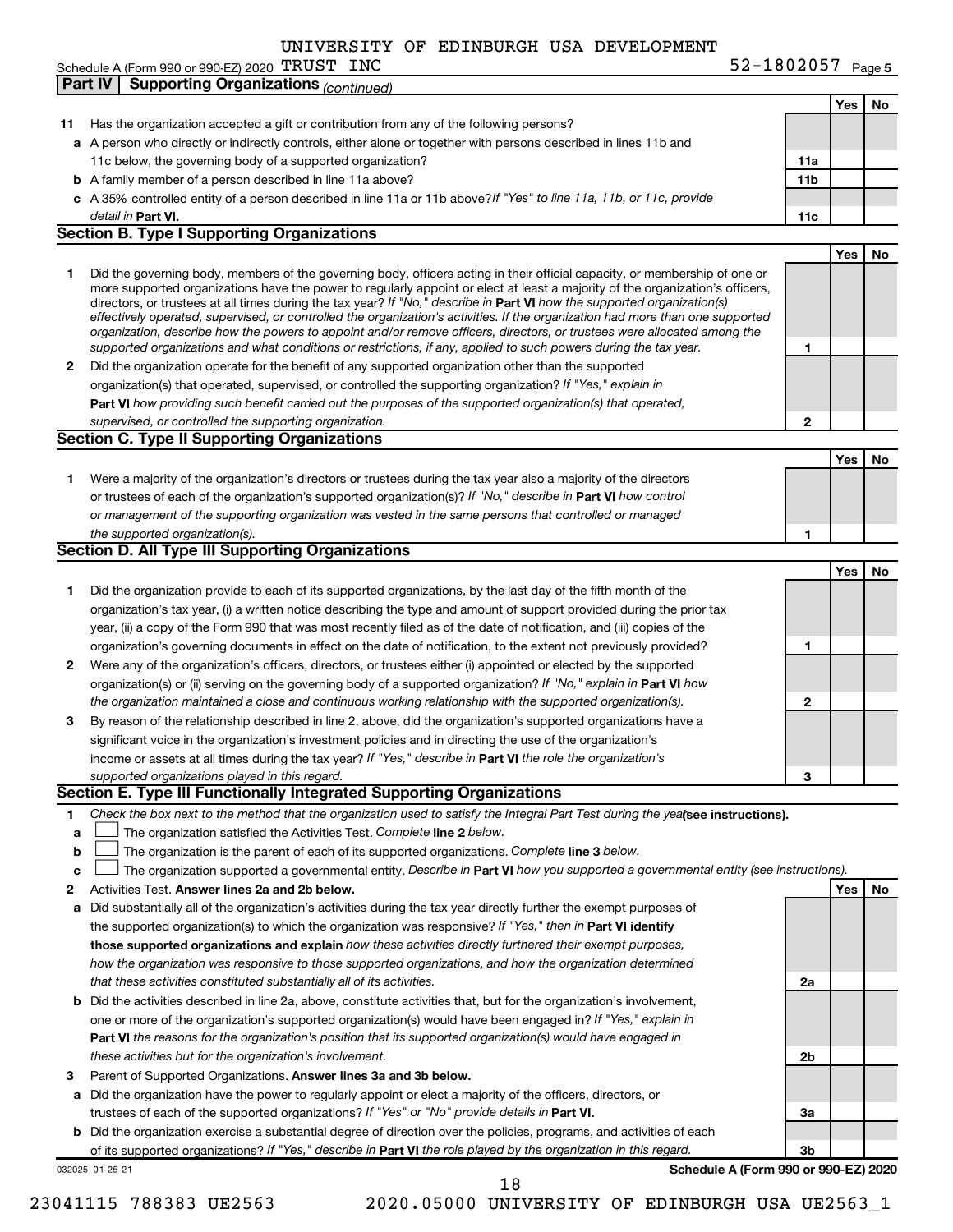| UNIVERSITY OF EDINBURGH USA DEVELOPMENT |  |
|-----------------------------------------|--|
|-----------------------------------------|--|

|              | UNIVERSITY OF EDINBURGH USA DEVELOPMENT                                                                                                                                                                                                                       |                |                |                                |
|--------------|---------------------------------------------------------------------------------------------------------------------------------------------------------------------------------------------------------------------------------------------------------------|----------------|----------------|--------------------------------|
|              | Schedule A (Form 990 or 990-EZ) 2020 TRUST INC                                                                                                                                                                                                                |                |                | 52-1802057 Page 6              |
|              | Type III Non-Functionally Integrated 509(a)(3) Supporting Organizations<br><b>Part V</b>                                                                                                                                                                      |                |                |                                |
| 1            | Check here if the organization satisfied the Integral Part Test as a qualifying trust on Nov. 20, 1970 (explain in Part VI). See instructions.<br>All other Type III non-functionally integrated supporting organizations must complete Sections A through E. |                |                |                                |
|              |                                                                                                                                                                                                                                                               |                |                | (B) Current Year               |
|              | Section A - Adjusted Net Income                                                                                                                                                                                                                               |                | (A) Prior Year | (optional)                     |
| 1            | Net short-term capital gain                                                                                                                                                                                                                                   | 1              |                |                                |
| $\mathbf{2}$ | Recoveries of prior-year distributions                                                                                                                                                                                                                        | $\mathbf{2}$   |                |                                |
| 3            | Other gross income (see instructions)                                                                                                                                                                                                                         | 3              |                |                                |
| 4            | Add lines 1 through 3.                                                                                                                                                                                                                                        | 4              |                |                                |
| 5            | Depreciation and depletion                                                                                                                                                                                                                                    | 5              |                |                                |
| 6            | Portion of operating expenses paid or incurred for production or                                                                                                                                                                                              |                |                |                                |
|              | collection of gross income or for management, conservation, or                                                                                                                                                                                                |                |                |                                |
|              | maintenance of property held for production of income (see instructions)                                                                                                                                                                                      | 6              |                |                                |
| 7            | Other expenses (see instructions)                                                                                                                                                                                                                             | $\overline{7}$ |                |                                |
| 8            | <b>Adjusted Net Income</b> (subtract lines 5, 6, and 7 from line 4)                                                                                                                                                                                           | 8              |                |                                |
|              | <b>Section B - Minimum Asset Amount</b>                                                                                                                                                                                                                       |                | (A) Prior Year | (B) Current Year<br>(optional) |
| 1            | Aggregate fair market value of all non-exempt-use assets (see                                                                                                                                                                                                 |                |                |                                |
|              | instructions for short tax year or assets held for part of year):                                                                                                                                                                                             |                |                |                                |
|              | a Average monthly value of securities                                                                                                                                                                                                                         | 1a             |                |                                |
|              | <b>b</b> Average monthly cash balances                                                                                                                                                                                                                        | 1b             |                |                                |
|              | c Fair market value of other non-exempt-use assets                                                                                                                                                                                                            | 1c             |                |                                |
|              | d Total (add lines 1a, 1b, and 1c)                                                                                                                                                                                                                            | 1d             |                |                                |
|              | e Discount claimed for blockage or other factors                                                                                                                                                                                                              |                |                |                                |
|              | (explain in detail in Part VI):                                                                                                                                                                                                                               |                |                |                                |
| 2            | Acquisition indebtedness applicable to non-exempt-use assets                                                                                                                                                                                                  | $\mathbf{2}$   |                |                                |
| 3            | Subtract line 2 from line 1d.                                                                                                                                                                                                                                 | 3              |                |                                |
| 4            | Cash deemed held for exempt use. Enter 0.015 of line 3 (for greater amount,                                                                                                                                                                                   |                |                |                                |
|              | see instructions).                                                                                                                                                                                                                                            | 4              |                |                                |
| 5            | Net value of non-exempt-use assets (subtract line 4 from line 3)                                                                                                                                                                                              | 5              |                |                                |
| 6            | Multiply line 5 by 0.035.                                                                                                                                                                                                                                     | 6              |                |                                |
| 7            | Recoveries of prior-year distributions                                                                                                                                                                                                                        | $\overline{7}$ |                |                                |
| 8            | Minimum Asset Amount (add line 7 to line 6)                                                                                                                                                                                                                   | 8              |                |                                |
|              | <b>Section C - Distributable Amount</b>                                                                                                                                                                                                                       |                |                | <b>Current Year</b>            |
| $\mathbf 1$  | Adjusted net income for prior year (from Section A, line 8, column A)                                                                                                                                                                                         | 1              |                |                                |
| 2            | Enter 0.85 of line 1.                                                                                                                                                                                                                                         | $\mathbf{2}$   |                |                                |
| 3            | Minimum asset amount for prior year (from Section B, line 8, column A)                                                                                                                                                                                        | 3              |                |                                |
| 4            | Enter greater of line 2 or line 3.                                                                                                                                                                                                                            | 4              |                |                                |
| 5            | Income tax imposed in prior year                                                                                                                                                                                                                              | 5              |                |                                |
| 6            | <b>Distributable Amount.</b> Subtract line 5 from line 4, unless subject to                                                                                                                                                                                   |                |                |                                |
|              | emergency temporary reduction (see instructions).                                                                                                                                                                                                             | 6              |                |                                |

**7** Check here if the current year is the organization's first as a non-functionally integrated Type III supporting organization (see † instructions).

**Schedule A (Form 990 or 990-EZ) 2020**

032026 01-25-21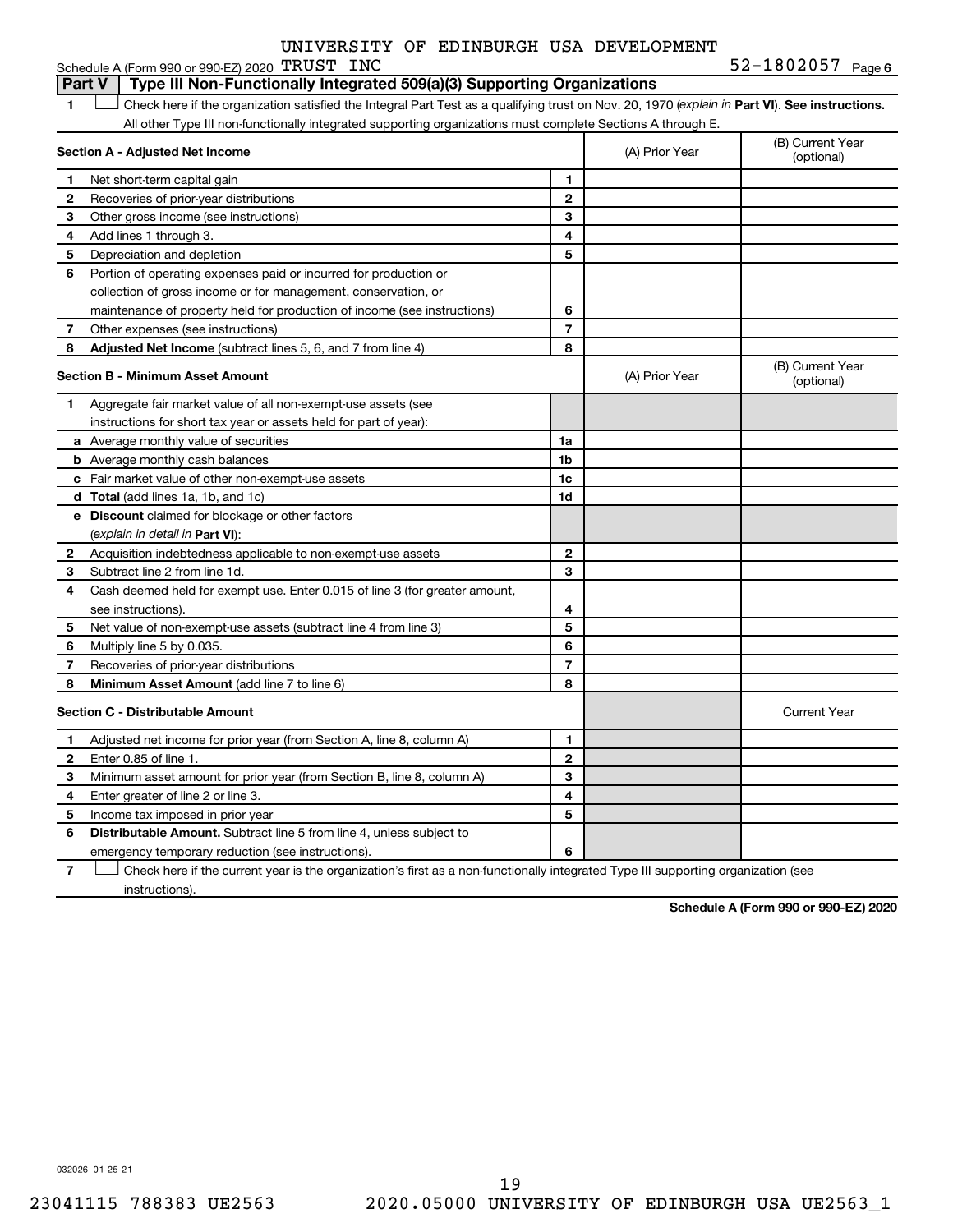Schedule A (Form 990 or 990-EZ) 2020 TRUST INC

| <b>Part V</b> | Type III Non-Functionally Integrated 509(a)(3) Supporting Organizations (continued)        |                             |                                       |    |                                         |
|---------------|--------------------------------------------------------------------------------------------|-----------------------------|---------------------------------------|----|-----------------------------------------|
|               | <b>Section D - Distributions</b>                                                           |                             |                                       |    | <b>Current Year</b>                     |
| 1             | Amounts paid to supported organizations to accomplish exempt purposes                      |                             |                                       | 1  |                                         |
| 2             | Amounts paid to perform activity that directly furthers exempt purposes of supported       |                             |                                       |    |                                         |
|               | organizations, in excess of income from activity                                           |                             |                                       | 2  |                                         |
| 3             | Administrative expenses paid to accomplish exempt purposes of supported organizations      |                             |                                       | 3  |                                         |
| 4             | Amounts paid to acquire exempt-use assets                                                  |                             |                                       | 4  |                                         |
| 5             | Qualified set-aside amounts (prior IRS approval required - provide details in Part VI)     |                             |                                       | 5  |                                         |
| 6             | Other distributions ( <i>describe in Part VI</i> ). See instructions.                      |                             |                                       | 6  |                                         |
| 7             | Total annual distributions. Add lines 1 through 6.                                         |                             |                                       | 7  |                                         |
| 8             | Distributions to attentive supported organizations to which the organization is responsive |                             |                                       |    |                                         |
|               | ( <i>provide details in Part VI</i> ). See instructions.                                   |                             |                                       | 8  |                                         |
| 9             | Distributable amount for 2020 from Section C, line 6                                       |                             |                                       | 9  |                                         |
| 10            | Line 8 amount divided by line 9 amount                                                     |                             |                                       | 10 |                                         |
|               |                                                                                            | (i)                         | (ii)                                  |    | (iii)                                   |
|               | <b>Section E - Distribution Allocations (see instructions)</b>                             | <b>Excess Distributions</b> | <b>Underdistributions</b><br>Pre-2020 |    | <b>Distributable</b><br>Amount for 2020 |
| 1             | Distributable amount for 2020 from Section C, line 6                                       |                             |                                       |    |                                         |
| 2             | Underdistributions, if any, for years prior to 2020 (reason-                               |                             |                                       |    |                                         |
|               | able cause required - explain in Part VI). See instructions.                               |                             |                                       |    |                                         |
| 3             | Excess distributions carryover, if any, to 2020                                            |                             |                                       |    |                                         |
|               | a From 2015                                                                                |                             |                                       |    |                                         |
|               | $b$ From 2016                                                                              |                             |                                       |    |                                         |
|               | c From 2017                                                                                |                             |                                       |    |                                         |
|               | <b>d</b> From 2018                                                                         |                             |                                       |    |                                         |
|               | e From 2019                                                                                |                             |                                       |    |                                         |
|               | f Total of lines 3a through 3e                                                             |                             |                                       |    |                                         |
|               | g Applied to underdistributions of prior years                                             |                             |                                       |    |                                         |
|               | <b>h</b> Applied to 2020 distributable amount                                              |                             |                                       |    |                                         |
| Ť.            | Carryover from 2015 not applied (see instructions)                                         |                             |                                       |    |                                         |
|               | Remainder. Subtract lines 3g, 3h, and 3i from line 3f.                                     |                             |                                       |    |                                         |
| 4             | Distributions for 2020 from Section D,                                                     |                             |                                       |    |                                         |
|               | line $7:$                                                                                  |                             |                                       |    |                                         |
|               | a Applied to underdistributions of prior years                                             |                             |                                       |    |                                         |
|               | <b>b</b> Applied to 2020 distributable amount                                              |                             |                                       |    |                                         |
|               | c Remainder. Subtract lines 4a and 4b from line 4.                                         |                             |                                       |    |                                         |
| 5             | Remaining underdistributions for years prior to 2020, if                                   |                             |                                       |    |                                         |
|               | any. Subtract lines 3g and 4a from line 2. For result greater                              |                             |                                       |    |                                         |
|               | than zero, explain in Part VI. See instructions.                                           |                             |                                       |    |                                         |
| 6             | Remaining underdistributions for 2020. Subtract lines 3h                                   |                             |                                       |    |                                         |
|               | and 4b from line 1. For result greater than zero, explain in                               |                             |                                       |    |                                         |
|               | <b>Part VI.</b> See instructions.                                                          |                             |                                       |    |                                         |
| 7             | Excess distributions carryover to 2021. Add lines 3j                                       |                             |                                       |    |                                         |
|               | and 4c.                                                                                    |                             |                                       |    |                                         |
| 8             | Breakdown of line 7:                                                                       |                             |                                       |    |                                         |
|               | a Excess from 2016                                                                         |                             |                                       |    |                                         |
|               | <b>b</b> Excess from 2017                                                                  |                             |                                       |    |                                         |
|               | c Excess from 2018                                                                         |                             |                                       |    |                                         |
|               | d Excess from 2019                                                                         |                             |                                       |    |                                         |
|               | e Excess from 2020                                                                         |                             |                                       |    |                                         |
|               |                                                                                            |                             |                                       |    |                                         |

**Schedule A (Form 990 or 990-EZ) 2020**

032027 01-25-21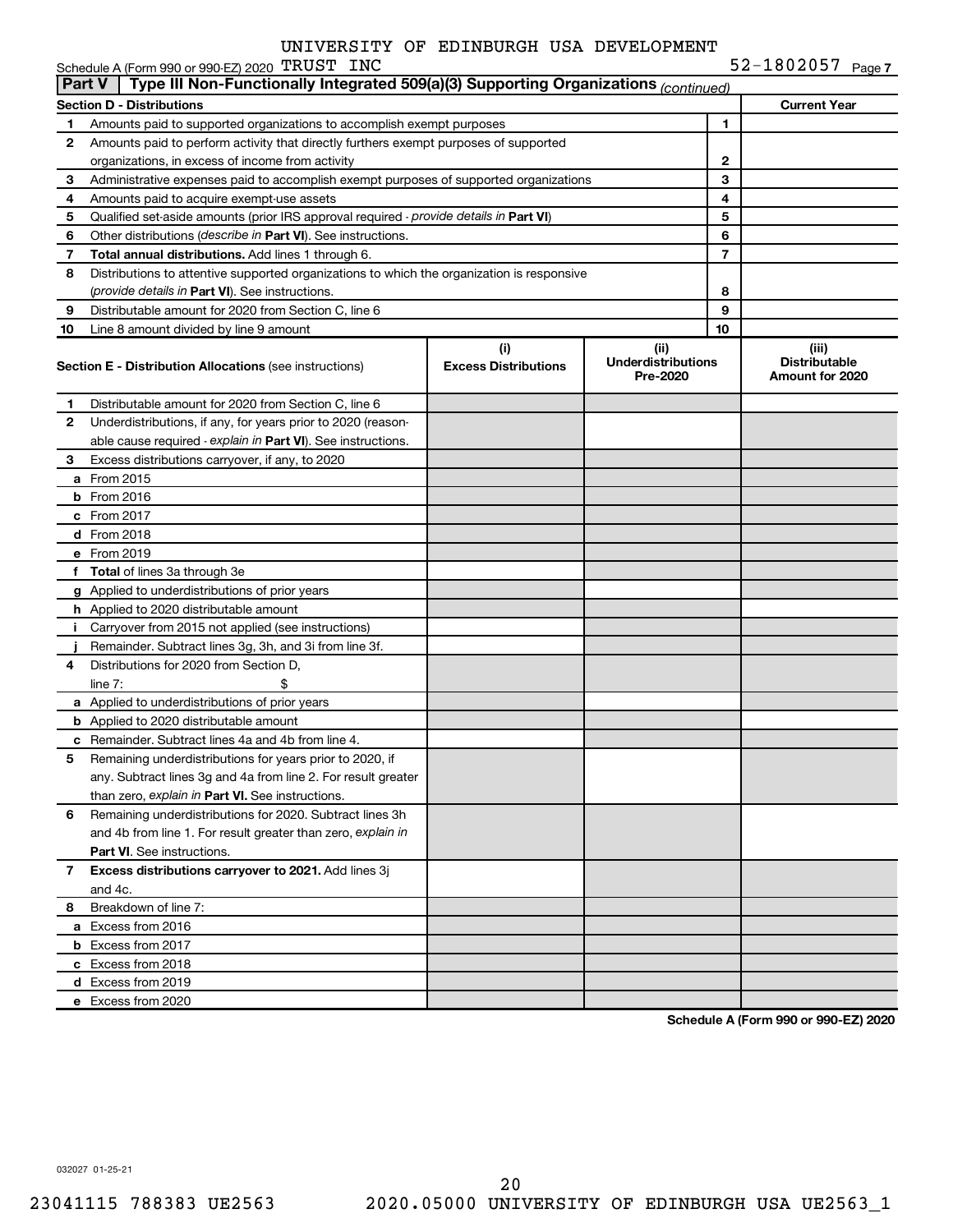|                 | Schedule A (Form 990 or 990-EZ) 2020 TRUST INC                                                                                                                                                                                                                                                                                                                                                                                    |  |  |    |  | UNIVERSITY OF EDINBURGH USA DEVELOPMENT | 52-1802057 Page 8                    |
|-----------------|-----------------------------------------------------------------------------------------------------------------------------------------------------------------------------------------------------------------------------------------------------------------------------------------------------------------------------------------------------------------------------------------------------------------------------------|--|--|----|--|-----------------------------------------|--------------------------------------|
| <b>Part VI</b>  | Supplemental Information. Provide the explanations required by Part II, line 10; Part II, line 17a or 17b; Part III, line 12;<br>Part IV, Section A, lines 1, 2, 3b, 3c, 4b, 4c, 5a, 6, 9a, 9b, 9c, 11a, 11b, and 11c; Part IV, Section B, lines 1 and 2; Part IV, Section C,<br>line 1; Part IV, Section D, lines 2 and 3; Part IV, Section E, lines 1c, 2a, 2b, 3a, and 3b; Part V, line 1; Part V, Section B, line 1e; Part V, |  |  |    |  |                                         |                                      |
|                 | Section D, lines 5, 6, and 8; and Part V, Section E, lines 2, 5, and 6. Also complete this part for any additional information.<br>(See instructions.)                                                                                                                                                                                                                                                                            |  |  |    |  |                                         |                                      |
|                 |                                                                                                                                                                                                                                                                                                                                                                                                                                   |  |  |    |  |                                         |                                      |
|                 |                                                                                                                                                                                                                                                                                                                                                                                                                                   |  |  |    |  |                                         |                                      |
|                 |                                                                                                                                                                                                                                                                                                                                                                                                                                   |  |  |    |  |                                         |                                      |
|                 |                                                                                                                                                                                                                                                                                                                                                                                                                                   |  |  |    |  |                                         |                                      |
|                 |                                                                                                                                                                                                                                                                                                                                                                                                                                   |  |  |    |  |                                         |                                      |
|                 |                                                                                                                                                                                                                                                                                                                                                                                                                                   |  |  |    |  |                                         |                                      |
|                 |                                                                                                                                                                                                                                                                                                                                                                                                                                   |  |  |    |  |                                         |                                      |
|                 |                                                                                                                                                                                                                                                                                                                                                                                                                                   |  |  |    |  |                                         |                                      |
|                 |                                                                                                                                                                                                                                                                                                                                                                                                                                   |  |  |    |  |                                         |                                      |
|                 |                                                                                                                                                                                                                                                                                                                                                                                                                                   |  |  |    |  |                                         |                                      |
|                 |                                                                                                                                                                                                                                                                                                                                                                                                                                   |  |  |    |  |                                         |                                      |
|                 |                                                                                                                                                                                                                                                                                                                                                                                                                                   |  |  |    |  |                                         |                                      |
|                 |                                                                                                                                                                                                                                                                                                                                                                                                                                   |  |  |    |  |                                         |                                      |
|                 |                                                                                                                                                                                                                                                                                                                                                                                                                                   |  |  |    |  |                                         |                                      |
|                 |                                                                                                                                                                                                                                                                                                                                                                                                                                   |  |  |    |  |                                         |                                      |
|                 |                                                                                                                                                                                                                                                                                                                                                                                                                                   |  |  |    |  |                                         |                                      |
|                 |                                                                                                                                                                                                                                                                                                                                                                                                                                   |  |  |    |  |                                         |                                      |
|                 |                                                                                                                                                                                                                                                                                                                                                                                                                                   |  |  |    |  |                                         |                                      |
|                 |                                                                                                                                                                                                                                                                                                                                                                                                                                   |  |  |    |  |                                         |                                      |
|                 |                                                                                                                                                                                                                                                                                                                                                                                                                                   |  |  |    |  |                                         |                                      |
|                 |                                                                                                                                                                                                                                                                                                                                                                                                                                   |  |  |    |  |                                         |                                      |
|                 |                                                                                                                                                                                                                                                                                                                                                                                                                                   |  |  |    |  |                                         |                                      |
|                 |                                                                                                                                                                                                                                                                                                                                                                                                                                   |  |  |    |  |                                         |                                      |
|                 |                                                                                                                                                                                                                                                                                                                                                                                                                                   |  |  |    |  |                                         |                                      |
|                 |                                                                                                                                                                                                                                                                                                                                                                                                                                   |  |  |    |  |                                         |                                      |
|                 |                                                                                                                                                                                                                                                                                                                                                                                                                                   |  |  |    |  |                                         |                                      |
|                 |                                                                                                                                                                                                                                                                                                                                                                                                                                   |  |  |    |  |                                         |                                      |
|                 |                                                                                                                                                                                                                                                                                                                                                                                                                                   |  |  |    |  |                                         |                                      |
|                 |                                                                                                                                                                                                                                                                                                                                                                                                                                   |  |  |    |  |                                         |                                      |
| 032028 01-25-21 |                                                                                                                                                                                                                                                                                                                                                                                                                                   |  |  | 21 |  |                                         | Schedule A (Form 990 or 990-EZ) 2020 |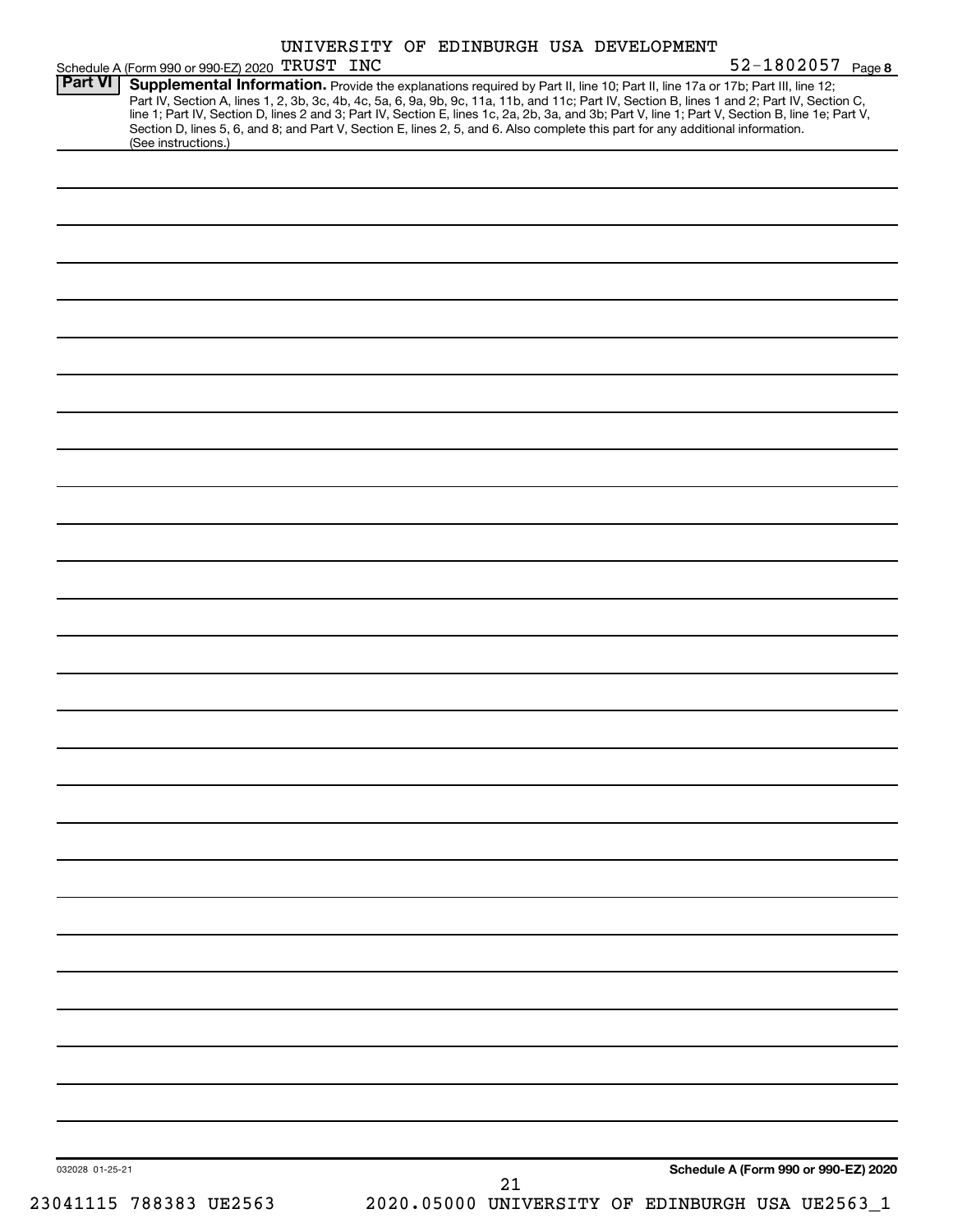Department of the Treasury Internal Revenue Service **(Form 990, 990-EZ,**

# **Schedule B Schedule of Contributors**

**or 990-PF) | Attach to Form 990, Form 990-EZ, or Form 990-PF. | Go to www.irs.gov/Form990 for the latest information.** OMB No. 1545-0047

**2020**

**Employer identification number**

| Name of the organization |    |
|--------------------------|----|
|                          | UN |

**Organization type** (check one):

UNIVERSITY OF EDINBURGH USA DEVELOPMENT

| ------ | ٠<br>∽<br>--- |  |  |
|--------|---------------|--|--|
|        |               |  |  |

52-1802057

| Filers of:         | Section:                                                                  |
|--------------------|---------------------------------------------------------------------------|
| Form 990 or 990-EZ | $\lfloor \mathbf{X} \rfloor$ 501(c)( 3) (enter number) organization       |
|                    | 4947(a)(1) nonexempt charitable trust not treated as a private foundation |
|                    | 527 political organization                                                |
| Form 990-PF        | 501(c)(3) exempt private foundation                                       |
|                    | 4947(a)(1) nonexempt charitable trust treated as a private foundation     |
|                    | 501(c)(3) taxable private foundation                                      |

Check if your organization is covered by the General Rule or a Special Rule. **Note:**  Only a section 501(c)(7), (8), or (10) organization can check boxes for both the General Rule and a Special Rule. See instructions.

#### **General Rule**

 $\Box$ 

 $\Box$ 

For an organization filing Form 990, 990-EZ, or 990-PF that received, during the year, contributions totaling \$5,000 or more (in money or property) from any one contributor. Complete Parts I and II. See instructions for determining a contributor's total contributions.

### **Special Rules**

any one contributor, during the year, total contributions of the greater of (1) \$5,000; or (2) 2% of the amount on (i) Form 990, Part VIII, line 1h;  $\boxed{\text{X}}$  For an organization described in section 501(c)(3) filing Form 990 or 990-EZ that met the 33 1/3% support test of the regulations under sections 509(a)(1) and 170(b)(1)(A)(vi), that checked Schedule A (Form 990 or 990-EZ), Part II, line 13, 16a, or 16b, and that received from or (ii) Form 990-EZ, line 1. Complete Parts I and II.

For an organization described in section 501(c)(7), (8), or (10) filing Form 990 or 990-EZ that received from any one contributor, during the year, total contributions of more than \$1,000 exclusively for religious, charitable, scientific, literary, or educational purposes, or for the prevention of cruelty to children or animals. Complete Parts I (entering "N/A" in column (b) instead of the contributor name and address), II, and III.  $\Box$ 

purpose. Don't complete any of the parts unless the General Rule applies to this organization because it received nonexclusively year, contributions exclusively for religious, charitable, etc., purposes, but no such contributions totaled more than \$1,000. If this box is checked, enter here the total contributions that were received during the year for an exclusively religious, charitable, etc., For an organization described in section 501(c)(7), (8), or (10) filing Form 990 or 990-EZ that received from any one contributor, during the religious, charitable, etc., contributions totaling \$5,000 or more during the year  $~\ldots\ldots\ldots\ldots\ldots\ldots\ldots\ldots\blacktriangleright~$ \$

**Caution:**  An organization that isn't covered by the General Rule and/or the Special Rules doesn't file Schedule B (Form 990, 990-EZ, or 990-PF),  **must** but it answer "No" on Part IV, line 2, of its Form 990; or check the box on line H of its Form 990-EZ or on its Form 990-PF, Part I, line 2, to certify that it doesn't meet the filing requirements of Schedule B (Form 990, 990-EZ, or 990-PF).

**For Paperwork Reduction Act Notice, see the instructions for Form 990, 990-EZ, or 990-PF. Schedule B (Form 990, 990-EZ, or 990-PF) (2020)** LHA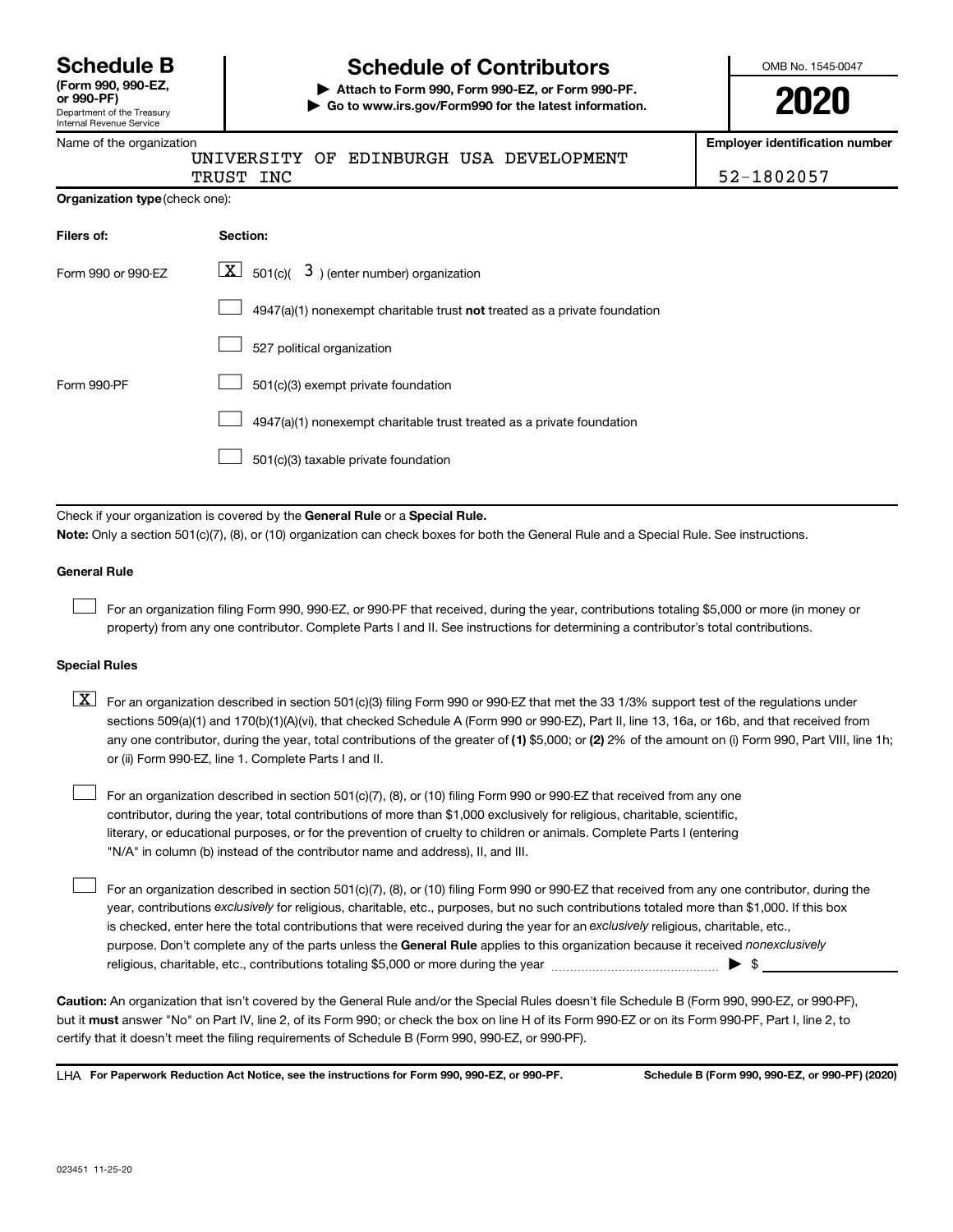|                              | UNIVERSITY OF EDINBURGH USA DEVELOPMENT                                                             |                                                 |                      |
|------------------------------|-----------------------------------------------------------------------------------------------------|-------------------------------------------------|----------------------|
| TRUST INC<br>Part II         | Noncash Property (see instructions). Use duplicate copies of Part II if additional space is needed. |                                                 | 52-1802057           |
|                              |                                                                                                     |                                                 |                      |
| (a)<br>No.<br>from<br>Part I | (b)<br>Description of noncash property given                                                        | (c)<br>FMV (or estimate)<br>(See instructions.) | (d)<br>Date received |
|                              | VARIOUS SHARES OF STOCK                                                                             |                                                 |                      |
| 1                            |                                                                                                     |                                                 |                      |
|                              |                                                                                                     | 164,836.<br>\$                                  | 12/22/20             |
| (a)<br>No.<br>from<br>Part I | (b)<br>Description of noncash property given                                                        | (c)<br>FMV (or estimate)<br>(See instructions.) | (d)<br>Date received |
|                              |                                                                                                     |                                                 |                      |
|                              |                                                                                                     | \$                                              |                      |
| (a)<br>No.<br>from<br>Part I | (b)<br>Description of noncash property given                                                        | (c)<br>FMV (or estimate)<br>(See instructions.) | (d)<br>Date received |
|                              |                                                                                                     | \$                                              |                      |
|                              |                                                                                                     |                                                 |                      |
| (a)<br>No.<br>from<br>Part I | (b)<br>Description of noncash property given                                                        | (c)<br>FMV (or estimate)<br>(See instructions.) | (d)<br>Date received |
|                              |                                                                                                     |                                                 |                      |
|                              |                                                                                                     | \$                                              |                      |
| (a)<br>No.<br>from<br>Part I | (b)<br>Description of noncash property given                                                        | (c)<br>FMV (or estimate)<br>(See instructions.) | (d)<br>Date received |
|                              |                                                                                                     |                                                 |                      |
|                              |                                                                                                     | \$                                              |                      |
| (a)<br>No.<br>from<br>Part I | (b)<br>Description of noncash property given                                                        | (c)<br>FMV (or estimate)<br>(See instructions.) | (d)<br>Date received |
|                              |                                                                                                     |                                                 |                      |
|                              |                                                                                                     | \$                                              |                      |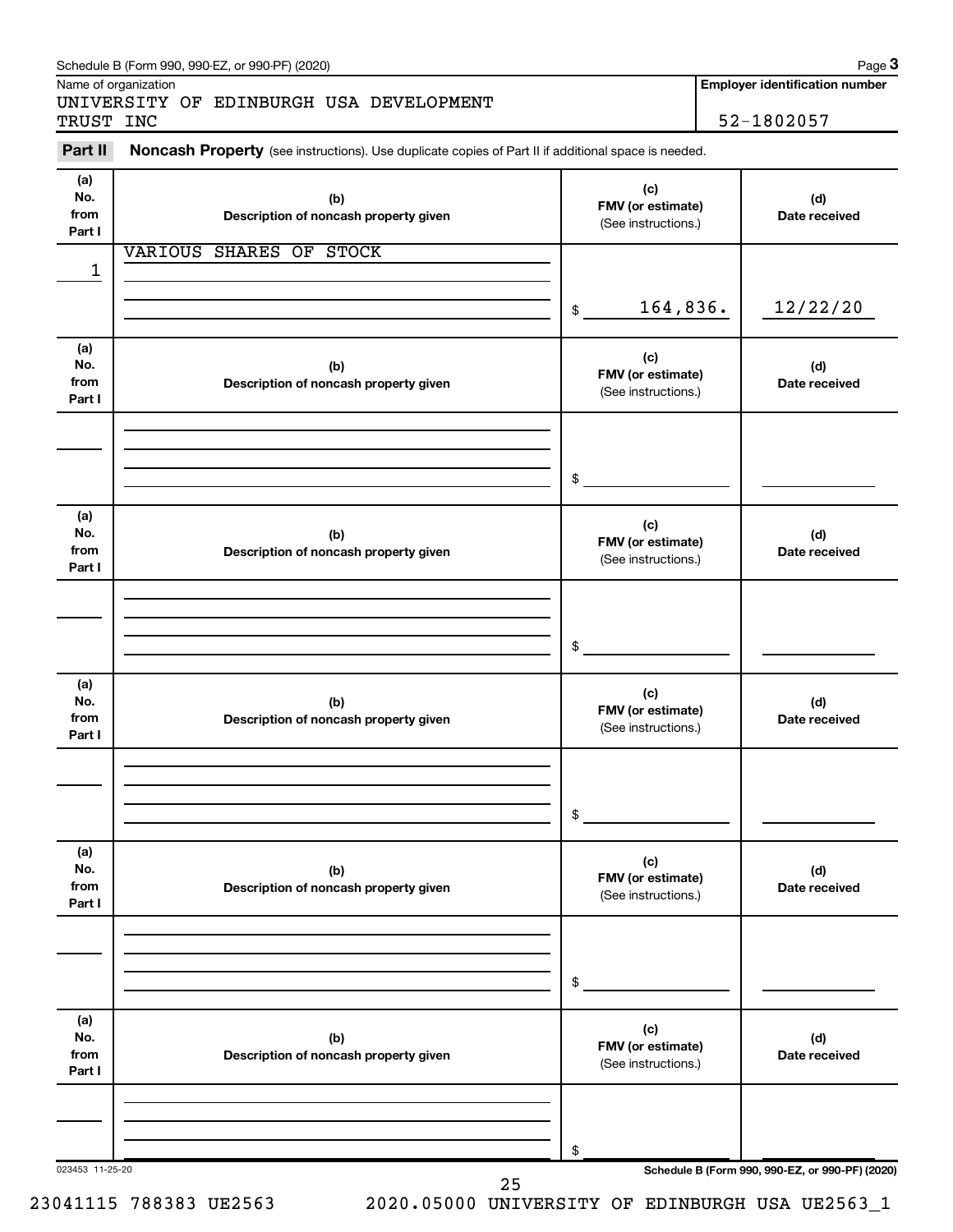|                       | Schedule B (Form 990, 990-EZ, or 990-PF) (2020)                                                                                                                                                                                                                                                 |                      | Page 4                                                                                                                                                         |  |  |  |  |  |
|-----------------------|-------------------------------------------------------------------------------------------------------------------------------------------------------------------------------------------------------------------------------------------------------------------------------------------------|----------------------|----------------------------------------------------------------------------------------------------------------------------------------------------------------|--|--|--|--|--|
| Name of organization  |                                                                                                                                                                                                                                                                                                 |                      | <b>Employer identification number</b>                                                                                                                          |  |  |  |  |  |
|                       | UNIVERSITY OF EDINBURGH USA DEVELOPMENT                                                                                                                                                                                                                                                         |                      | 52-1802057                                                                                                                                                     |  |  |  |  |  |
| TRUST INC<br>Part III |                                                                                                                                                                                                                                                                                                 |                      | Exclusively religious, charitable, etc., contributions to organizations described in section 501(c)(7), (8), or (10) that total more than \$1,000 for the year |  |  |  |  |  |
|                       | from any one contributor. Complete columns (a) through (e) and the following line entry. For organizations<br>completing Part III, enter the total of exclusively religious, charitable, etc., contributions of \$1,000 or less for the year. (Enter this info. once.) $\blacktriangleright$ \$ |                      |                                                                                                                                                                |  |  |  |  |  |
|                       | Use duplicate copies of Part III if additional space is needed.                                                                                                                                                                                                                                 |                      |                                                                                                                                                                |  |  |  |  |  |
| (a) No.<br>from       | (b) Purpose of gift                                                                                                                                                                                                                                                                             | (c) Use of gift      | (d) Description of how gift is held                                                                                                                            |  |  |  |  |  |
| Part I                |                                                                                                                                                                                                                                                                                                 |                      |                                                                                                                                                                |  |  |  |  |  |
|                       |                                                                                                                                                                                                                                                                                                 |                      |                                                                                                                                                                |  |  |  |  |  |
|                       |                                                                                                                                                                                                                                                                                                 |                      |                                                                                                                                                                |  |  |  |  |  |
|                       |                                                                                                                                                                                                                                                                                                 |                      |                                                                                                                                                                |  |  |  |  |  |
|                       |                                                                                                                                                                                                                                                                                                 | (e) Transfer of gift |                                                                                                                                                                |  |  |  |  |  |
|                       | Transferee's name, address, and ZIP + 4                                                                                                                                                                                                                                                         |                      | Relationship of transferor to transferee                                                                                                                       |  |  |  |  |  |
|                       |                                                                                                                                                                                                                                                                                                 |                      |                                                                                                                                                                |  |  |  |  |  |
|                       |                                                                                                                                                                                                                                                                                                 |                      |                                                                                                                                                                |  |  |  |  |  |
|                       |                                                                                                                                                                                                                                                                                                 |                      |                                                                                                                                                                |  |  |  |  |  |
| (a) No.               |                                                                                                                                                                                                                                                                                                 |                      |                                                                                                                                                                |  |  |  |  |  |
| from<br>Part I        | (b) Purpose of gift                                                                                                                                                                                                                                                                             | (c) Use of gift      | (d) Description of how gift is held                                                                                                                            |  |  |  |  |  |
|                       |                                                                                                                                                                                                                                                                                                 |                      |                                                                                                                                                                |  |  |  |  |  |
|                       |                                                                                                                                                                                                                                                                                                 |                      |                                                                                                                                                                |  |  |  |  |  |
|                       |                                                                                                                                                                                                                                                                                                 |                      |                                                                                                                                                                |  |  |  |  |  |
|                       |                                                                                                                                                                                                                                                                                                 | (e) Transfer of gift |                                                                                                                                                                |  |  |  |  |  |
|                       |                                                                                                                                                                                                                                                                                                 |                      |                                                                                                                                                                |  |  |  |  |  |
|                       | Transferee's name, address, and $ZIP + 4$                                                                                                                                                                                                                                                       |                      | Relationship of transferor to transferee                                                                                                                       |  |  |  |  |  |
|                       |                                                                                                                                                                                                                                                                                                 |                      |                                                                                                                                                                |  |  |  |  |  |
|                       |                                                                                                                                                                                                                                                                                                 |                      |                                                                                                                                                                |  |  |  |  |  |
|                       |                                                                                                                                                                                                                                                                                                 |                      |                                                                                                                                                                |  |  |  |  |  |
| (a) No.<br>from       | (b) Purpose of gift                                                                                                                                                                                                                                                                             |                      | (d) Description of how gift is held                                                                                                                            |  |  |  |  |  |
| Part I                |                                                                                                                                                                                                                                                                                                 | (c) Use of gift      |                                                                                                                                                                |  |  |  |  |  |
|                       |                                                                                                                                                                                                                                                                                                 |                      |                                                                                                                                                                |  |  |  |  |  |
|                       |                                                                                                                                                                                                                                                                                                 |                      |                                                                                                                                                                |  |  |  |  |  |
|                       |                                                                                                                                                                                                                                                                                                 |                      |                                                                                                                                                                |  |  |  |  |  |
|                       |                                                                                                                                                                                                                                                                                                 | (e) Transfer of gift |                                                                                                                                                                |  |  |  |  |  |
|                       |                                                                                                                                                                                                                                                                                                 |                      |                                                                                                                                                                |  |  |  |  |  |
|                       | Transferee's name, address, and ZIP + 4                                                                                                                                                                                                                                                         |                      | Relationship of transferor to transferee                                                                                                                       |  |  |  |  |  |
|                       |                                                                                                                                                                                                                                                                                                 |                      |                                                                                                                                                                |  |  |  |  |  |
|                       |                                                                                                                                                                                                                                                                                                 |                      |                                                                                                                                                                |  |  |  |  |  |
|                       |                                                                                                                                                                                                                                                                                                 |                      |                                                                                                                                                                |  |  |  |  |  |
| (a) No.<br>from       | (b) Purpose of gift                                                                                                                                                                                                                                                                             | (c) Use of gift      | (d) Description of how gift is held                                                                                                                            |  |  |  |  |  |
| Part I                |                                                                                                                                                                                                                                                                                                 |                      |                                                                                                                                                                |  |  |  |  |  |
|                       |                                                                                                                                                                                                                                                                                                 |                      |                                                                                                                                                                |  |  |  |  |  |
|                       |                                                                                                                                                                                                                                                                                                 |                      |                                                                                                                                                                |  |  |  |  |  |
|                       |                                                                                                                                                                                                                                                                                                 |                      |                                                                                                                                                                |  |  |  |  |  |
|                       |                                                                                                                                                                                                                                                                                                 | (e) Transfer of gift |                                                                                                                                                                |  |  |  |  |  |
|                       | Transferee's name, address, and ZIP + 4                                                                                                                                                                                                                                                         |                      | Relationship of transferor to transferee                                                                                                                       |  |  |  |  |  |
|                       |                                                                                                                                                                                                                                                                                                 |                      |                                                                                                                                                                |  |  |  |  |  |
|                       |                                                                                                                                                                                                                                                                                                 |                      |                                                                                                                                                                |  |  |  |  |  |
|                       |                                                                                                                                                                                                                                                                                                 |                      |                                                                                                                                                                |  |  |  |  |  |
| 023454 11-25-20       |                                                                                                                                                                                                                                                                                                 |                      | Schedule B (Form 990, 990-EZ, or 990-PF) (2020)                                                                                                                |  |  |  |  |  |
|                       |                                                                                                                                                                                                                                                                                                 |                      |                                                                                                                                                                |  |  |  |  |  |

23041115 788383 UE2563 2020.05000 UNIVERSITY OF EDINBURGH USA UE2563\_1

26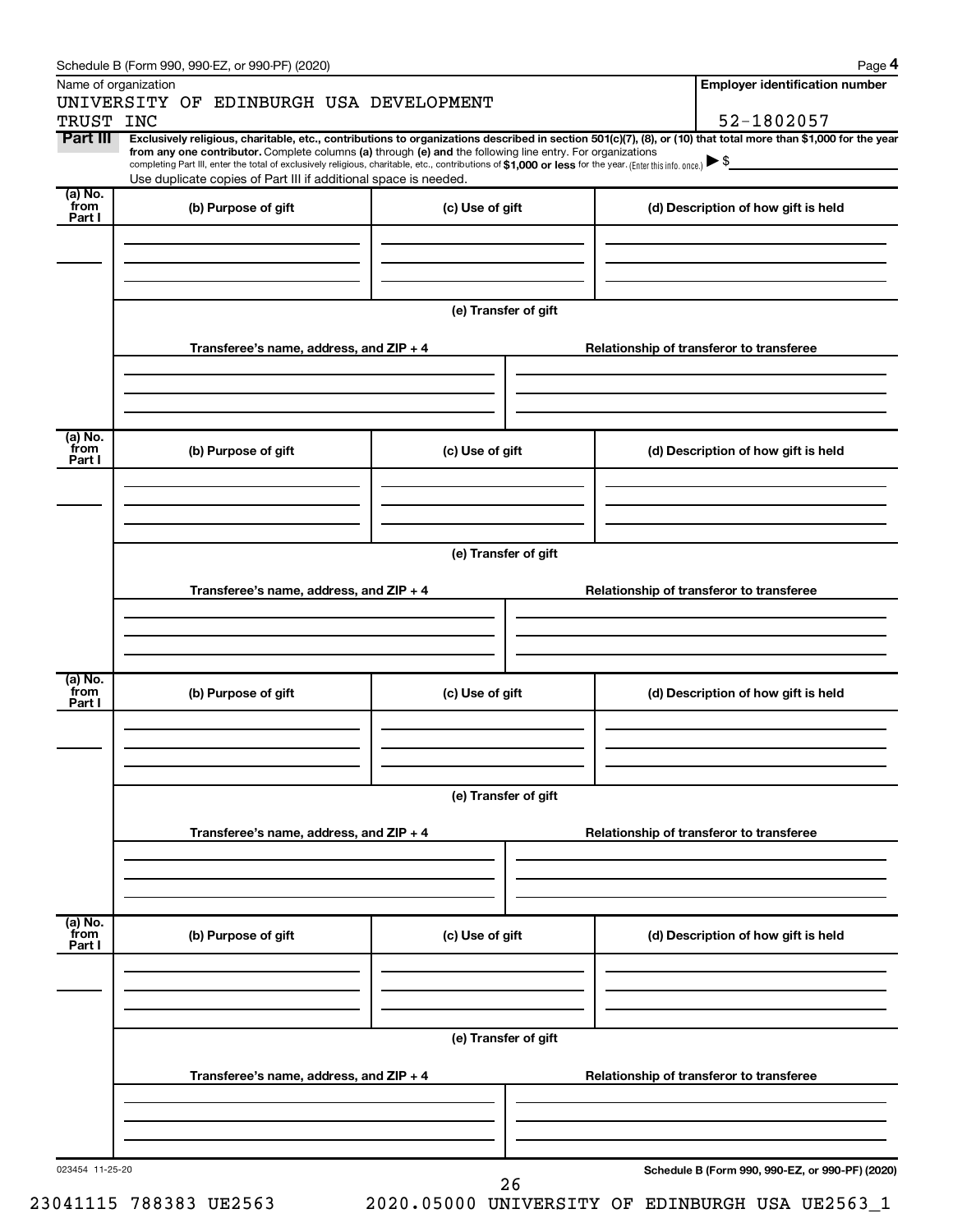|         | <b>SCHEDULE D</b>              | <b>Supplemental Financial Statements</b>                                                                                                                                                                                                |                         |                                                    |     |                                                     | OMB No. 1545-0047     |
|---------|--------------------------------|-----------------------------------------------------------------------------------------------------------------------------------------------------------------------------------------------------------------------------------------|-------------------------|----------------------------------------------------|-----|-----------------------------------------------------|-----------------------|
|         | (Form 990)                     | Complete if the organization answered "Yes" on Form 990,                                                                                                                                                                                |                         |                                                    |     |                                                     |                       |
|         | Department of the Treasury     | Part IV, line 6, 7, 8, 9, 10, 11a, 11b, 11c, 11d, 11e, 11f, 12a, or 12b.                                                                                                                                                                | Attach to Form 990.     |                                                    |     |                                                     | <b>Open to Public</b> |
|         | Internal Revenue Service       | Go to www.irs.gov/Form990 for instructions and the latest information.                                                                                                                                                                  |                         |                                                    |     | Inspection                                          |                       |
|         | Name of the organization       | UNIVERSITY OF EDINBURGH USA DEVELOPMENT<br>TRUST INC                                                                                                                                                                                    |                         |                                                    |     | <b>Employer identification number</b><br>52-1802057 |                       |
| Part I  |                                | Organizations Maintaining Donor Advised Funds or Other Similar Funds or Accounts. Complete if the                                                                                                                                       |                         |                                                    |     |                                                     |                       |
|         |                                | organization answered "Yes" on Form 990, Part IV, line 6.                                                                                                                                                                               |                         |                                                    |     |                                                     |                       |
|         |                                |                                                                                                                                                                                                                                         | (a) Donor advised funds |                                                    |     | (b) Funds and other accounts                        |                       |
| 1       |                                |                                                                                                                                                                                                                                         |                         |                                                    |     |                                                     |                       |
| 2       |                                | Aggregate value of contributions to (during year)                                                                                                                                                                                       |                         |                                                    |     |                                                     |                       |
| з       |                                | Aggregate value of grants from (during year)                                                                                                                                                                                            |                         |                                                    |     |                                                     |                       |
| 4       |                                |                                                                                                                                                                                                                                         |                         |                                                    |     |                                                     |                       |
| 5       |                                | Did the organization inform all donors and donor advisors in writing that the assets held in donor advised funds                                                                                                                        |                         |                                                    |     |                                                     |                       |
|         |                                |                                                                                                                                                                                                                                         |                         |                                                    |     | Yes                                                 | <b>No</b>             |
| 6       |                                | Did the organization inform all grantees, donors, and donor advisors in writing that grant funds can be used only<br>for charitable purposes and not for the benefit of the donor or donor advisor, or for any other purpose conferring |                         |                                                    |     |                                                     |                       |
|         | impermissible private benefit? |                                                                                                                                                                                                                                         |                         |                                                    |     | Yes                                                 | No                    |
| Part II |                                | Conservation Easements. Complete if the organization answered "Yes" on Form 990, Part IV, line 7.                                                                                                                                       |                         |                                                    |     |                                                     |                       |
| 1.      |                                | Purpose(s) of conservation easements held by the organization (check all that apply).                                                                                                                                                   |                         |                                                    |     |                                                     |                       |
|         |                                | Preservation of land for public use (for example, recreation or education)                                                                                                                                                              |                         | Preservation of a historically important land area |     |                                                     |                       |
|         |                                | Protection of natural habitat                                                                                                                                                                                                           |                         | Preservation of a certified historic structure     |     |                                                     |                       |
|         |                                | Preservation of open space                                                                                                                                                                                                              |                         |                                                    |     |                                                     |                       |
| 2       |                                | Complete lines 2a through 2d if the organization held a qualified conservation contribution in the form of a conservation easement on the last                                                                                          |                         |                                                    |     |                                                     |                       |
|         | day of the tax year.           |                                                                                                                                                                                                                                         |                         |                                                    |     | Held at the End of the Tax Year                     |                       |
| а       |                                |                                                                                                                                                                                                                                         |                         |                                                    | 2a  |                                                     |                       |
| b       |                                |                                                                                                                                                                                                                                         |                         |                                                    | 2b  |                                                     |                       |
| c       |                                |                                                                                                                                                                                                                                         |                         |                                                    | 2c  |                                                     |                       |
| d       |                                | Number of conservation easements included in (c) acquired after 7/25/06, and not on a historic structure                                                                                                                                |                         |                                                    |     |                                                     |                       |
| З       |                                | Number of conservation easements modified, transferred, released, extinguished, or terminated by the organization during the tax                                                                                                        |                         |                                                    | 2d  |                                                     |                       |
|         | $year \triangleright$          |                                                                                                                                                                                                                                         |                         |                                                    |     |                                                     |                       |
| 4       |                                | Number of states where property subject to conservation easement is located $\blacktriangleright$                                                                                                                                       |                         |                                                    |     |                                                     |                       |
| 5       |                                | Does the organization have a written policy regarding the periodic monitoring, inspection, handling of                                                                                                                                  |                         |                                                    |     |                                                     |                       |
|         |                                |                                                                                                                                                                                                                                         |                         |                                                    |     | Yes                                                 | <b>No</b>             |
| 6       |                                | Staff and volunteer hours devoted to monitoring, inspecting, handling of violations, and enforcing conservation easements during the year                                                                                               |                         |                                                    |     |                                                     |                       |
|         |                                |                                                                                                                                                                                                                                         |                         |                                                    |     |                                                     |                       |
| 7       |                                | Amount of expenses incurred in monitoring, inspecting, handling of violations, and enforcing conservation easements during the year                                                                                                     |                         |                                                    |     |                                                     |                       |
|         | $\blacktriangleright$ \$       |                                                                                                                                                                                                                                         |                         |                                                    |     |                                                     |                       |
| 8       |                                | Does each conservation easement reported on line 2(d) above satisfy the requirements of section 170(h)(4)(B)(i)                                                                                                                         |                         |                                                    |     |                                                     |                       |
| 9       |                                | In Part XIII, describe how the organization reports conservation easements in its revenue and expense statement and                                                                                                                     |                         |                                                    |     | Yes                                                 | <b>No</b>             |
|         |                                | balance sheet, and include, if applicable, the text of the footnote to the organization's financial statements that describes the                                                                                                       |                         |                                                    |     |                                                     |                       |
|         |                                | organization's accounting for conservation easements.                                                                                                                                                                                   |                         |                                                    |     |                                                     |                       |
|         | Part III                       | Organizations Maintaining Collections of Art, Historical Treasures, or Other Similar Assets.                                                                                                                                            |                         |                                                    |     |                                                     |                       |
|         |                                | Complete if the organization answered "Yes" on Form 990, Part IV, line 8.                                                                                                                                                               |                         |                                                    |     |                                                     |                       |
|         |                                | 1a If the organization elected, as permitted under FASB ASC 958, not to report in its revenue statement and balance sheet works                                                                                                         |                         |                                                    |     |                                                     |                       |
|         |                                | of art, historical treasures, or other similar assets held for public exhibition, education, or research in furtherance of public                                                                                                       |                         |                                                    |     |                                                     |                       |
|         |                                | service, provide in Part XIII the text of the footnote to its financial statements that describes these items.                                                                                                                          |                         |                                                    |     |                                                     |                       |
|         |                                | <b>b</b> If the organization elected, as permitted under FASB ASC 958, to report in its revenue statement and balance sheet works of                                                                                                    |                         |                                                    |     |                                                     |                       |
|         |                                | art, historical treasures, or other similar assets held for public exhibition, education, or research in furtherance of public service,                                                                                                 |                         |                                                    |     |                                                     |                       |
|         |                                | provide the following amounts relating to these items:                                                                                                                                                                                  |                         |                                                    |     |                                                     |                       |
|         |                                |                                                                                                                                                                                                                                         |                         |                                                    | \$  |                                                     | 415,605.              |
|         |                                | (ii) Assets included in Form 990, Part X<br>If the organization received or held works of art, historical treasures, or other similar assets for financial gain, provide                                                                |                         |                                                    | -\$ |                                                     |                       |
| 2       |                                | the following amounts required to be reported under FASB ASC 958 relating to these items:                                                                                                                                               |                         |                                                    |     |                                                     |                       |
|         |                                |                                                                                                                                                                                                                                         |                         |                                                    | \$  |                                                     |                       |
|         |                                |                                                                                                                                                                                                                                         |                         |                                                    | \$  |                                                     |                       |
|         |                                | LHA For Paperwork Reduction Act Notice, see the Instructions for Form 990.                                                                                                                                                              |                         |                                                    |     | Schedule D (Form 990) 2020                          |                       |
|         | 032051 12-01-20                |                                                                                                                                                                                                                                         |                         |                                                    |     |                                                     |                       |
|         |                                |                                                                                                                                                                                                                                         | 27                      |                                                    |     |                                                     |                       |

23041115 788383 UE2563 2020.05000 UNIVERSITY OF EDINBURGH USA UE2563\_1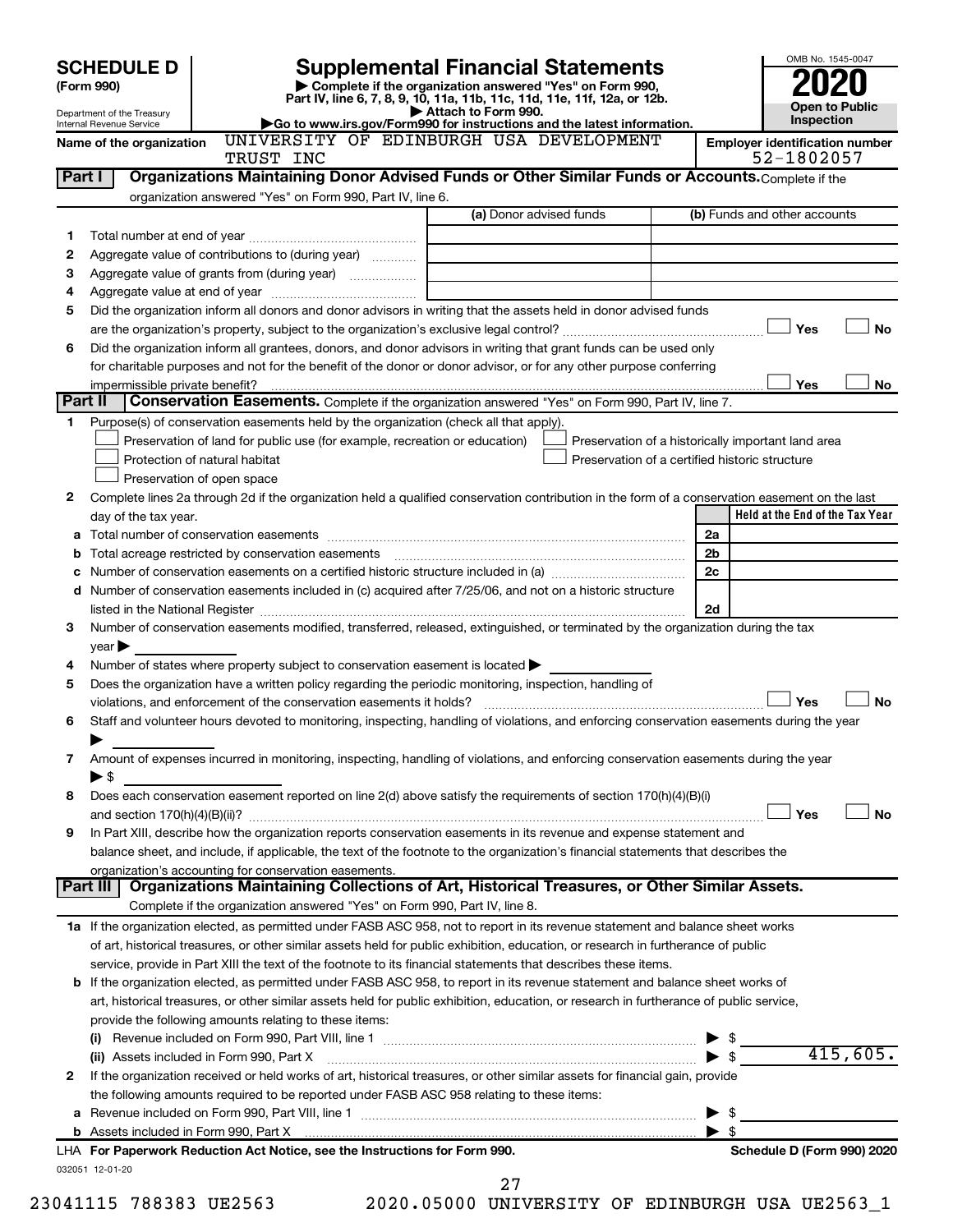|  |  | UNIVERSITY OF EDINBURGH USA DEVELOPMENT |
|--|--|-----------------------------------------|
|  |  |                                         |

|               | TRUST INC<br>Schedule D (Form 990) 2020                                                                                              | UNIVERSITI OF EDINBURGH USA DEVELOPMENT |   |                   |                              |                 |                      |                | 52-1802057 Page 2        |
|---------------|--------------------------------------------------------------------------------------------------------------------------------------|-----------------------------------------|---|-------------------|------------------------------|-----------------|----------------------|----------------|--------------------------|
|               | Organizations Maintaining Collections of Art, Historical Treasures, or Other Similar Assets(continued)<br>Part III                   |                                         |   |                   |                              |                 |                      |                |                          |
| 3             | Using the organization's acquisition, accession, and other records, check any of the following that make significant use of its      |                                         |   |                   |                              |                 |                      |                |                          |
|               | collection items (check all that apply):                                                                                             |                                         |   |                   |                              |                 |                      |                |                          |
| a             | Public exhibition                                                                                                                    |                                         |   |                   | $X$ Loan or exchange program |                 |                      |                |                          |
| b             | Scholarly research                                                                                                                   | e                                       |   | Other             |                              |                 |                      |                |                          |
| c             | Preservation for future generations                                                                                                  |                                         |   |                   |                              |                 |                      |                |                          |
| 4             | Provide a description of the organization's collections and explain how they further the organization's exempt purpose in Part XIII. |                                         |   |                   |                              |                 |                      |                |                          |
| 5             | During the year, did the organization solicit or receive donations of art, historical treasures, or other similar assets             |                                         |   |                   |                              |                 |                      |                |                          |
|               |                                                                                                                                      |                                         |   |                   |                              |                 |                      | Yes            | $\overline{\text{X}}$ No |
|               | Part IV<br><b>Escrow and Custodial Arrangements.</b> Complete if the organization answered "Yes" on Form 990, Part IV, line 9, or    |                                         |   |                   |                              |                 |                      |                |                          |
|               | reported an amount on Form 990, Part X, line 21.                                                                                     |                                         |   |                   |                              |                 |                      |                |                          |
|               | 1a Is the organization an agent, trustee, custodian or other intermediary for contributions or other assets not included             |                                         |   |                   |                              |                 |                      |                |                          |
|               |                                                                                                                                      |                                         |   |                   |                              |                 |                      | Yes            | No                       |
|               | b If "Yes," explain the arrangement in Part XIII and complete the following table:                                                   |                                         |   |                   |                              |                 |                      |                |                          |
|               |                                                                                                                                      |                                         |   |                   |                              |                 |                      | Amount         |                          |
|               | c Beginning balance                                                                                                                  |                                         |   |                   |                              | 1c              |                      |                |                          |
|               |                                                                                                                                      |                                         |   |                   |                              | 1d              |                      |                |                          |
|               | e Distributions during the year with the continuum continuum control of the basic of the state of the state of                       |                                         |   |                   |                              | 1e              |                      |                |                          |
| f.            |                                                                                                                                      |                                         |   |                   |                              | 1f              |                      |                |                          |
|               | 2a Did the organization include an amount on Form 990, Part X, line 21, for escrow or custodial account liability?                   |                                         |   |                   |                              |                 | .                    | Yes            | No                       |
|               | b If "Yes," explain the arrangement in Part XIII. Check here if the explanation has been provided on Part XIII                       |                                         |   |                   |                              |                 |                      |                |                          |
| <b>Part V</b> | Endowment Funds. Complete if the organization answered "Yes" on Form 990, Part IV, line 10.                                          |                                         |   |                   |                              |                 |                      |                |                          |
|               |                                                                                                                                      | (a) Current year                        |   | (b) Prior year    | (c) Two years back           |                 | (d) Three years back |                | (e) Four years back      |
|               | 1a Beginning of year balance                                                                                                         |                                         |   |                   |                              |                 |                      |                |                          |
| b             |                                                                                                                                      |                                         |   |                   |                              |                 |                      |                |                          |
|               | Net investment earnings, gains, and losses                                                                                           |                                         |   |                   |                              |                 |                      |                |                          |
|               |                                                                                                                                      |                                         |   |                   |                              |                 |                      |                |                          |
|               | e Other expenditures for facilities                                                                                                  |                                         |   |                   |                              |                 |                      |                |                          |
|               |                                                                                                                                      |                                         |   |                   |                              |                 |                      |                |                          |
|               |                                                                                                                                      |                                         |   |                   |                              |                 |                      |                |                          |
| g             |                                                                                                                                      |                                         |   |                   |                              |                 |                      |                |                          |
| 2             | Provide the estimated percentage of the current year end balance (line 1g, column (a)) held as:                                      |                                         |   |                   |                              |                 |                      |                |                          |
|               | a Board designated or quasi-endowment $\blacktriangleright$                                                                          |                                         | % |                   |                              |                 |                      |                |                          |
|               | <b>b</b> Permanent endowment >                                                                                                       | %                                       |   |                   |                              |                 |                      |                |                          |
|               | $\mathbf c$ Term endowment $\blacktriangleright$                                                                                     | %                                       |   |                   |                              |                 |                      |                |                          |
|               | The percentages on lines 2a, 2b, and 2c should equal 100%.                                                                           |                                         |   |                   |                              |                 |                      |                |                          |
|               | 3a Are there endowment funds not in the possession of the organization that are held and administered for the organization           |                                         |   |                   |                              |                 |                      |                |                          |
|               | by:                                                                                                                                  |                                         |   |                   |                              |                 |                      |                | Yes<br>No                |
|               |                                                                                                                                      |                                         |   |                   |                              |                 |                      | 3a(i)          |                          |
|               |                                                                                                                                      |                                         |   |                   |                              |                 |                      | 3a(ii)         |                          |
|               |                                                                                                                                      |                                         |   |                   |                              |                 |                      | 3b             |                          |
| 4             | Describe in Part XIII the intended uses of the organization's endowment funds.<br>Part VI<br><b>Land, Buildings, and Equipment.</b>  |                                         |   |                   |                              |                 |                      |                |                          |
|               | Complete if the organization answered "Yes" on Form 990, Part IV, line 11a. See Form 990, Part X, line 10.                           |                                         |   |                   |                              |                 |                      |                |                          |
|               | Description of property                                                                                                              | (a) Cost or other                       |   | (b) Cost or other |                              | (c) Accumulated |                      | (d) Book value |                          |
|               |                                                                                                                                      | basis (investment)                      |   | basis (other)     |                              | depreciation    |                      |                |                          |
|               |                                                                                                                                      |                                         |   |                   |                              |                 |                      |                |                          |
|               |                                                                                                                                      |                                         |   |                   |                              |                 |                      |                |                          |
|               |                                                                                                                                      |                                         |   |                   |                              |                 |                      |                |                          |
|               |                                                                                                                                      |                                         |   |                   |                              |                 |                      |                |                          |
|               |                                                                                                                                      |                                         |   |                   |                              |                 |                      |                |                          |
|               | Total. Add lines 1a through 1e. (Column (d) must equal Form 990, Part X, column (B), line 10c.)                                      |                                         |   |                   |                              |                 |                      |                | 0.                       |
|               |                                                                                                                                      |                                         |   |                   |                              |                 |                      |                |                          |

**Schedule D (Form 990) 2020**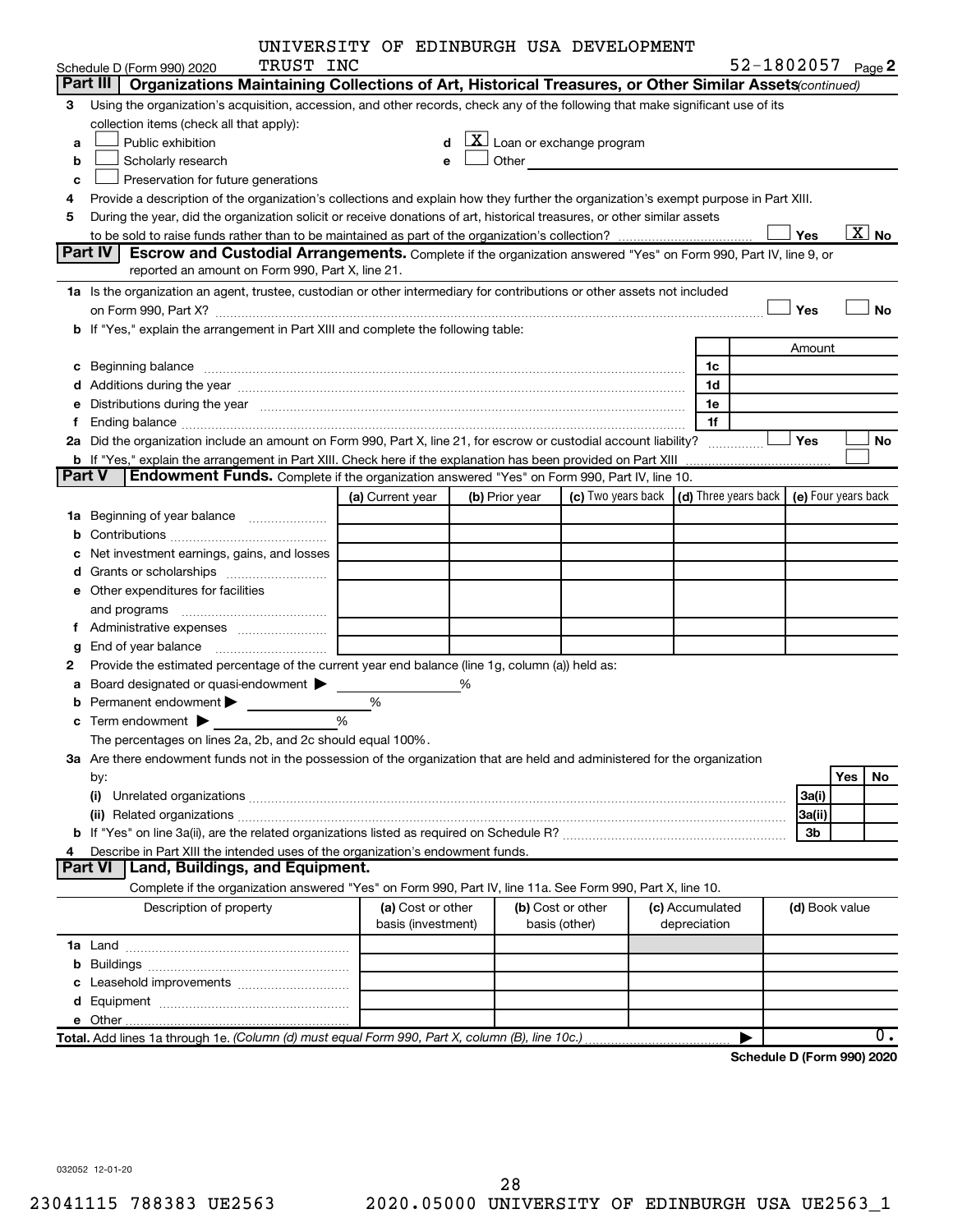| TRUST INC<br>Schedule D (Form 990) 2020                                                                                                           |                 |                                                           | $52 - 1802057$ Page 3 |
|---------------------------------------------------------------------------------------------------------------------------------------------------|-----------------|-----------------------------------------------------------|-----------------------|
| Part VII Investments - Other Securities.                                                                                                          |                 |                                                           |                       |
| Complete if the organization answered "Yes" on Form 990, Part IV, line 11b. See Form 990, Part X, line 12.                                        |                 |                                                           |                       |
| (a) Description of security or category (including name of security)                                                                              | (b) Book value  | (c) Method of valuation: Cost or end-of-year market value |                       |
|                                                                                                                                                   |                 |                                                           |                       |
|                                                                                                                                                   |                 |                                                           |                       |
| (3) Other                                                                                                                                         |                 |                                                           |                       |
| (A)                                                                                                                                               |                 |                                                           |                       |
| (B)                                                                                                                                               |                 |                                                           |                       |
| (C)                                                                                                                                               |                 |                                                           |                       |
| (D)                                                                                                                                               |                 |                                                           |                       |
|                                                                                                                                                   |                 |                                                           |                       |
| (E)                                                                                                                                               |                 |                                                           |                       |
| (F)                                                                                                                                               |                 |                                                           |                       |
| (G)                                                                                                                                               |                 |                                                           |                       |
| (H)                                                                                                                                               |                 |                                                           |                       |
| Total. (Col. (b) must equal Form 990, Part X, col. (B) line 12.)                                                                                  |                 |                                                           |                       |
| Part VIII Investments - Program Related.                                                                                                          |                 |                                                           |                       |
| Complete if the organization answered "Yes" on Form 990, Part IV, line 11c. See Form 990, Part X, line 13.                                        |                 |                                                           |                       |
| (a) Description of investment                                                                                                                     | (b) Book value  | (c) Method of valuation: Cost or end-of-year market value |                       |
| (1)                                                                                                                                               |                 |                                                           |                       |
| (2)                                                                                                                                               |                 |                                                           |                       |
| (3)                                                                                                                                               |                 |                                                           |                       |
| (4)                                                                                                                                               |                 |                                                           |                       |
| (5)                                                                                                                                               |                 |                                                           |                       |
| (6)                                                                                                                                               |                 |                                                           |                       |
| (7)                                                                                                                                               |                 |                                                           |                       |
| (8)                                                                                                                                               |                 |                                                           |                       |
| (9)                                                                                                                                               |                 |                                                           |                       |
|                                                                                                                                                   |                 |                                                           |                       |
|                                                                                                                                                   |                 |                                                           |                       |
| Total. (Col. (b) must equal Form 990, Part X, col. (B) line 13.)                                                                                  |                 |                                                           |                       |
| Part IX<br><b>Other Assets.</b>                                                                                                                   |                 |                                                           |                       |
| Complete if the organization answered "Yes" on Form 990, Part IV, line 11d. See Form 990, Part X, line 15.                                        |                 |                                                           |                       |
|                                                                                                                                                   | (a) Description |                                                           | (b) Book value        |
| <b>BOOKS COLLECTIONS</b><br>(1)                                                                                                                   |                 |                                                           | 415,605.              |
| (2)                                                                                                                                               |                 |                                                           |                       |
| (3)                                                                                                                                               |                 |                                                           |                       |
| (4)                                                                                                                                               |                 |                                                           |                       |
| (5)                                                                                                                                               |                 |                                                           |                       |
| (6)                                                                                                                                               |                 |                                                           |                       |
| (7)                                                                                                                                               |                 |                                                           |                       |
| (8)                                                                                                                                               |                 |                                                           |                       |
| (9)                                                                                                                                               |                 |                                                           |                       |
|                                                                                                                                                   |                 |                                                           |                       |
| Total. (Column (b) must equal Form 990, Part X, col. (B) line 15.)<br><b>Other Liabilities.</b><br>Part X                                         |                 |                                                           | 415,605.              |
|                                                                                                                                                   |                 |                                                           |                       |
| Complete if the organization answered "Yes" on Form 990, Part IV, line 11e or 11f. See Form 990, Part X, line 25.<br>(a) Description of liability |                 |                                                           | (b) Book value        |
| 1.                                                                                                                                                |                 |                                                           |                       |
| Federal income taxes<br>(1)                                                                                                                       |                 |                                                           |                       |
| (2)                                                                                                                                               |                 |                                                           |                       |
| (3)                                                                                                                                               |                 |                                                           |                       |
| (4)                                                                                                                                               |                 |                                                           |                       |
| (5)                                                                                                                                               |                 |                                                           |                       |
| (6)                                                                                                                                               |                 |                                                           |                       |
| (7)                                                                                                                                               |                 |                                                           |                       |
| (8)                                                                                                                                               |                 |                                                           |                       |
| (9)                                                                                                                                               |                 |                                                           |                       |
|                                                                                                                                                   |                 |                                                           |                       |

organization's liability for uncertain tax positions under FASB ASC 740. Check here if the text of the footnote has been provided in Part XIII...

**Schedule D (Form 990) 2020**

032053 12-01-20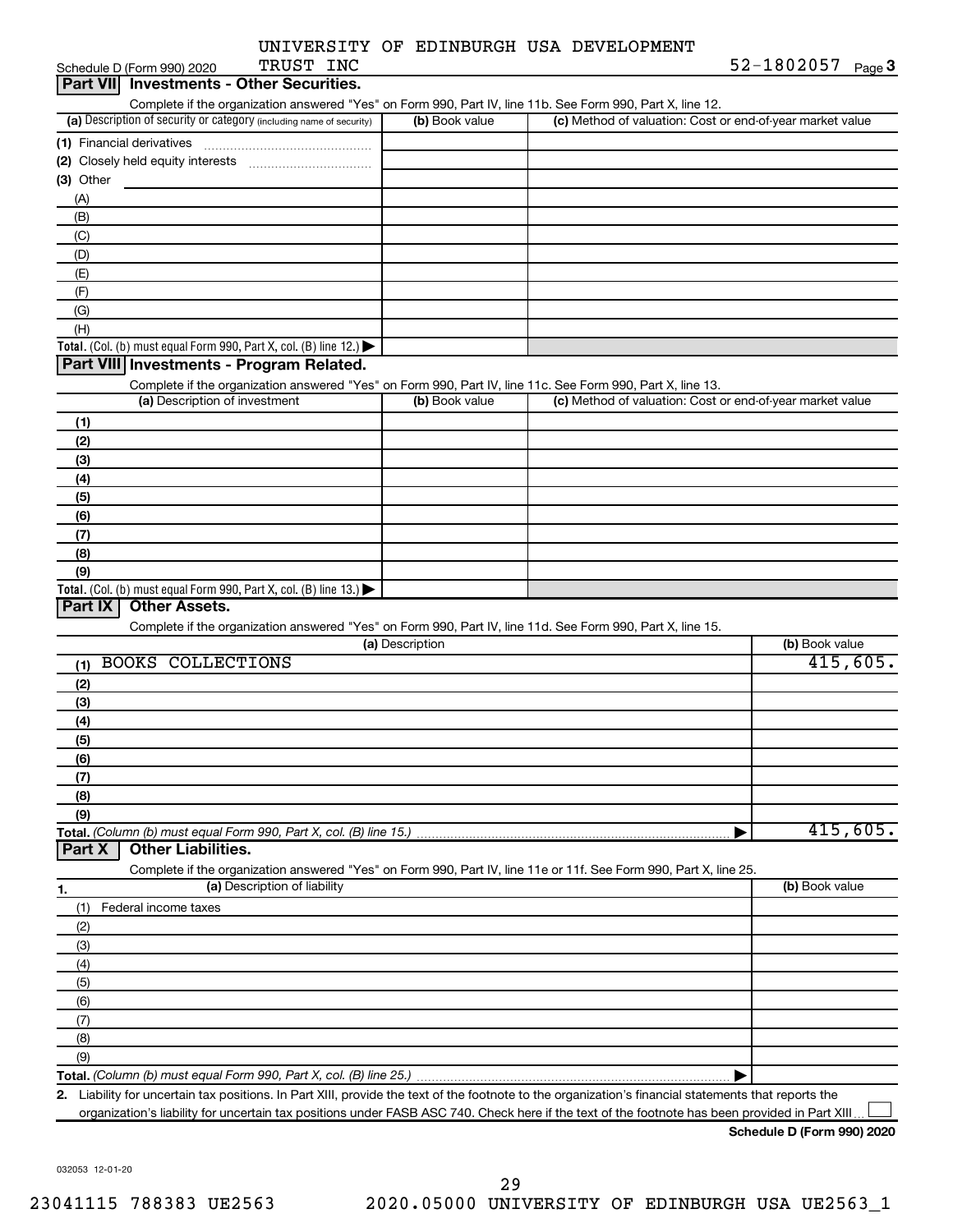| UNIVERSITY OF EDINBURGH USA DEVELOPMENT |  |  |  |  |
|-----------------------------------------|--|--|--|--|
|-----------------------------------------|--|--|--|--|

|    | TRUST INC<br>Schedule D (Form 990) 2020                                                                                                                     |                | $52 - 1802057$ Page 4 |
|----|-------------------------------------------------------------------------------------------------------------------------------------------------------------|----------------|-----------------------|
|    | <b>Reconciliation of Revenue per Audited Financial Statements With Revenue per Return.</b><br>Part XI                                                       |                |                       |
|    | Complete if the organization answered "Yes" on Form 990, Part IV, line 12a.                                                                                 |                |                       |
| 1  | Total revenue, gains, and other support per audited financial statements [11] [11] Total revenue, gains, and other support per audited financial statements | $\mathbf{1}$   | 2,965,904.            |
| 2  | Amounts included on line 1 but not on Form 990, Part VIII, line 12:                                                                                         |                |                       |
| a  | $-153,015.$<br>2a<br>Net unrealized gains (losses) on investments [111] Net unrealized mains (losses) on investments [11] Metamanian                        |                |                       |
|    | 2 <sub>b</sub>                                                                                                                                              |                |                       |
| с  | 2c                                                                                                                                                          |                |                       |
| d  | 2d                                                                                                                                                          |                |                       |
| е  |                                                                                                                                                             | 2e             | $-153,015.$           |
| 3  |                                                                                                                                                             | 3              | 3, 118, 919.          |
| 4  | Amounts included on Form 990, Part VIII, line 12, but not on line 1:                                                                                        |                |                       |
| a  | 4a                                                                                                                                                          |                |                       |
| b  | 4 <sub>b</sub>                                                                                                                                              |                |                       |
| c. | Add lines 4a and 4b                                                                                                                                         | 4c             | υ.                    |
| 5. |                                                                                                                                                             | $\overline{5}$ | 3, 118, 919.          |
|    | Part XII   Reconciliation of Expenses per Audited Financial Statements With Expenses per Return.                                                            |                |                       |
|    | Complete if the organization answered "Yes" on Form 990, Part IV, line 12a.                                                                                 |                |                       |
| 1  |                                                                                                                                                             | $\blacksquare$ | 1,701,828.            |
| 2  | Amounts included on line 1 but not on Form 990, Part IX, line 25:                                                                                           |                |                       |
| a  | 2a                                                                                                                                                          |                |                       |
| b  | 2 <sub>b</sub>                                                                                                                                              |                |                       |
|    |                                                                                                                                                             |                |                       |
|    | 2 <sub>c</sub>                                                                                                                                              |                |                       |
|    | 2d                                                                                                                                                          |                |                       |
| е  |                                                                                                                                                             | 2e             | О.                    |
| 3  | Add lines 2a through 2d <b>must be a constructed as the constant of the constant of the constant of the construction</b>                                    | 3              | 1,701,828.            |
| 4  | Amounts included on Form 990, Part IX, line 25, but not on line 1:                                                                                          |                |                       |
| a  | 4a                                                                                                                                                          |                |                       |
|    | 4 <sub>b</sub>                                                                                                                                              |                |                       |
|    | Add lines 4a and 4b                                                                                                                                         | 4c             | 0.                    |
| 5  | Part XIII Supplemental Information.                                                                                                                         | 5              | 1,701,828.            |

Provide the descriptions required for Part II, lines 3, 5, and 9; Part III, lines 1a and 4; Part IV, lines 1b and 2b; Part V, line 4; Part X, line 2; Part XI, lines 2d and 4b; and Part XII, lines 2d and 4b. Also complete this part to provide any additional information.

### PART III, LINE 4:

| IN PREVIOUS YEARS, THE ORGANIZATION RECEIVED NONCASH CONTRIBUTIONS OF JOHN |  |
|----------------------------------------------------------------------------|--|
| STEINBECK BOOKS, A PENNY ROYAL CAXTON BIBLE, CHARLES DARWIN BOOKS AND      |  |
| DOCUMENTS, AND A FIRST EDITION COPY OF A CHARLES DARWIN BOOK.              |  |
| THE ITEMS ARE CURRENTLY ON LOAN TO THE UNIVERSITY OF EDINBURGH LIBRARY.    |  |
| THE ITEMS FURTHER THE CORPORATION'S MISSION, WHICH IS TO SUPPORT AND       |  |
| ADVANCE, BOTH IN THE UNITED STATES AND IN SCOTLAND, THE CHARITABLE AND     |  |
| EDUCATIONAL PURPOSES OF THE UNIVERSITY OF EDINBURGH.                       |  |
|                                                                            |  |

032054 12-01-20

**Schedule D (Form 990) 2020**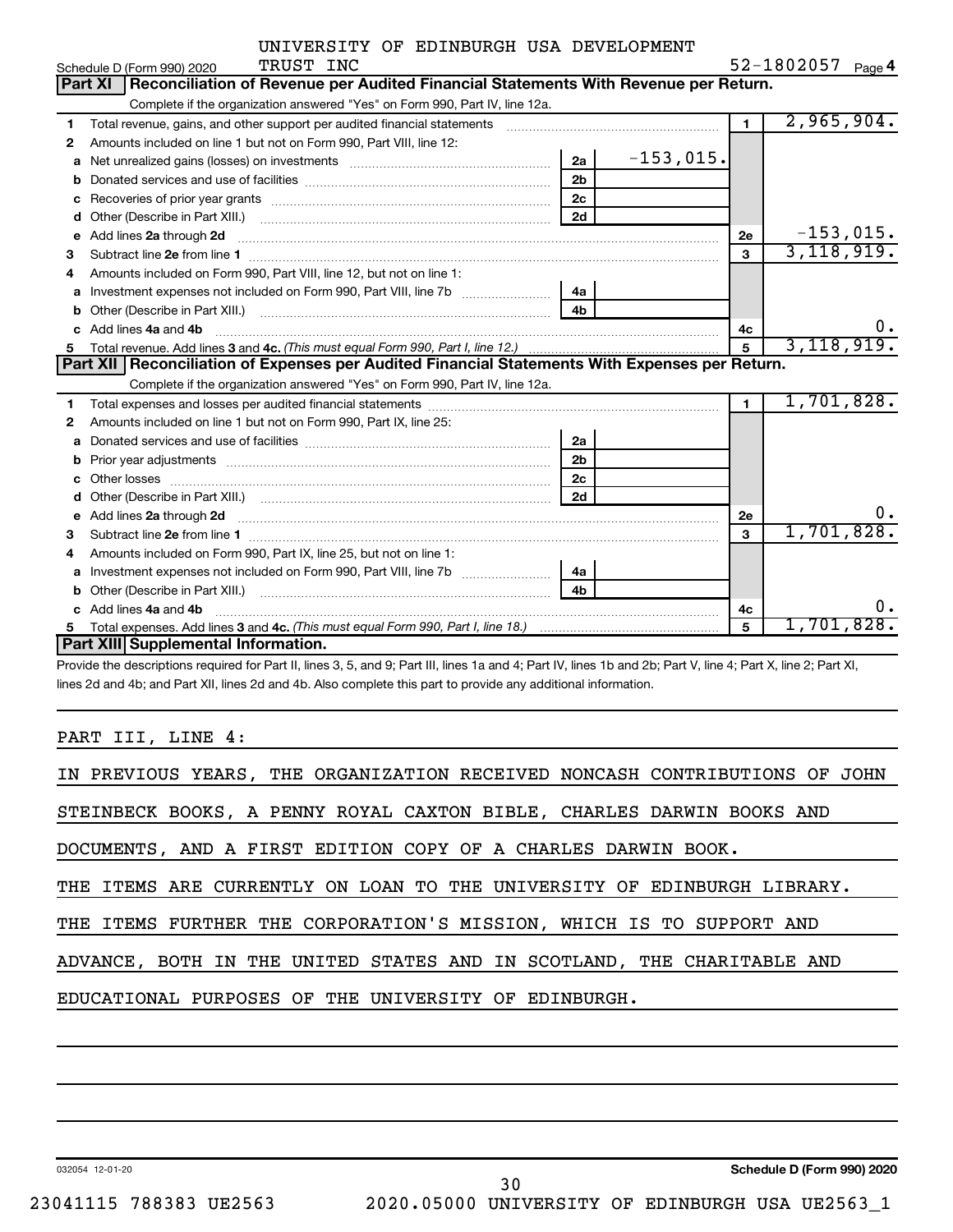| <b>SCHEDULE F</b>                                      | <b>Statement of Activities Outside the United States</b>                               |                              |                                                                                                                                         |                          |                                                        |                                       | OMB No. 1545-0047 |
|--------------------------------------------------------|----------------------------------------------------------------------------------------|------------------------------|-----------------------------------------------------------------------------------------------------------------------------------------|--------------------------|--------------------------------------------------------|---------------------------------------|-------------------|
| (Form 990)                                             | Complete if the organization answered "Yes" on Form 990, Part IV, line 14b, 15, or 16. |                              |                                                                                                                                         |                          |                                                        |                                       |                   |
| Department of the Treasury<br>Internal Revenue Service |                                                                                        |                              | Attach to Form 990.<br>Go to www.irs.gov/Form990 for instructions and the latest information.                                           |                          |                                                        | <b>Open to Public</b><br>Inspection   |                   |
| Name of the organization                               |                                                                                        |                              |                                                                                                                                         |                          |                                                        | <b>Employer identification number</b> |                   |
| UNIVERSITY OF EDINBURGH USA DEVELOPMENT                |                                                                                        |                              |                                                                                                                                         |                          |                                                        |                                       |                   |
| TRUST INC                                              |                                                                                        |                              |                                                                                                                                         |                          | 52-1802057                                             |                                       |                   |
| Part I<br>Form 990, Part IV, line 14b.                 |                                                                                        |                              | General Information on Activities Outside the United States. Complete if the organization answered "Yes" on                             |                          |                                                        |                                       |                   |
| $\mathbf 1$                                            |                                                                                        |                              | For grantmakers. Does the organization maintain records to substantiate the amount of its grants and other assistance,                  |                          |                                                        |                                       |                   |
|                                                        |                                                                                        |                              | the grantees' eligibility for the grants or assistance, and the selection criteria used to award the grants or assistance?              |                          |                                                        | $\boxed{\text{X}}$ Yes                | <b>No</b>         |
| 2<br>United States.                                    |                                                                                        |                              | For grantmakers. Describe in Part V the organization's procedures for monitoring the use of its grants and other assistance outside the |                          |                                                        |                                       |                   |
|                                                        |                                                                                        |                              | Activities per Region. (The following Part I, line 3 table can be duplicated if additional space is needed.)                            |                          |                                                        |                                       |                   |
| (a) Region                                             | (b) Number of<br>offices                                                               | (c) Number of<br>employees,  | (d) Activities conducted in the region<br>(by type) (such as, fundraising, pro-                                                         |                          | (e) If activity listed in (d)<br>is a program service, | (f) Total<br>expenditures             |                   |
|                                                        | in the region                                                                          | agents, and<br>independent   | gram services, investments, grants to                                                                                                   |                          | describe specific type                                 | for and<br>investments                |                   |
|                                                        |                                                                                        | contractors<br>in the region | recipients located in the region)                                                                                                       |                          | of service(s) in the region                            | in the region                         |                   |
| EUROPE (INCLUDING                                      |                                                                                        |                              |                                                                                                                                         |                          |                                                        |                                       |                   |
| ICELAND & GREENLAND)                                   |                                                                                        |                              |                                                                                                                                         |                          |                                                        |                                       |                   |
| - ALBANIA, ANDORRA,                                    |                                                                                        |                              |                                                                                                                                         | GRANTS TO THE UNIVERSITY |                                                        |                                       |                   |
| AUSTRIA, BELGIUM                                       | 01                                                                                     | 0                            | PROGRAM SERVICES                                                                                                                        | OF EDINBURGH.            |                                                        | 1,670,965.                            |                   |
|                                                        |                                                                                        |                              |                                                                                                                                         |                          |                                                        |                                       |                   |
|                                                        |                                                                                        |                              |                                                                                                                                         |                          |                                                        |                                       |                   |
|                                                        |                                                                                        |                              |                                                                                                                                         |                          |                                                        |                                       |                   |
|                                                        |                                                                                        |                              |                                                                                                                                         |                          |                                                        |                                       |                   |
|                                                        |                                                                                        |                              |                                                                                                                                         |                          |                                                        |                                       |                   |
|                                                        |                                                                                        |                              |                                                                                                                                         |                          |                                                        |                                       |                   |
|                                                        |                                                                                        |                              |                                                                                                                                         |                          |                                                        |                                       |                   |
|                                                        |                                                                                        |                              |                                                                                                                                         |                          |                                                        |                                       |                   |
|                                                        |                                                                                        |                              |                                                                                                                                         |                          |                                                        |                                       |                   |
|                                                        |                                                                                        |                              |                                                                                                                                         |                          |                                                        |                                       |                   |
|                                                        |                                                                                        |                              |                                                                                                                                         |                          |                                                        |                                       |                   |
|                                                        |                                                                                        |                              |                                                                                                                                         |                          |                                                        |                                       |                   |
|                                                        |                                                                                        |                              |                                                                                                                                         |                          |                                                        |                                       |                   |
|                                                        |                                                                                        |                              |                                                                                                                                         |                          |                                                        |                                       |                   |
|                                                        |                                                                                        |                              |                                                                                                                                         |                          |                                                        |                                       |                   |
|                                                        |                                                                                        |                              |                                                                                                                                         |                          |                                                        |                                       |                   |
|                                                        |                                                                                        |                              |                                                                                                                                         |                          |                                                        |                                       |                   |
|                                                        |                                                                                        |                              |                                                                                                                                         |                          |                                                        |                                       |                   |
|                                                        |                                                                                        |                              |                                                                                                                                         |                          |                                                        |                                       |                   |
|                                                        |                                                                                        |                              |                                                                                                                                         |                          |                                                        |                                       |                   |
|                                                        |                                                                                        |                              |                                                                                                                                         |                          |                                                        |                                       |                   |
|                                                        |                                                                                        |                              |                                                                                                                                         |                          |                                                        |                                       |                   |
|                                                        |                                                                                        |                              |                                                                                                                                         |                          |                                                        |                                       |                   |
|                                                        |                                                                                        |                              |                                                                                                                                         |                          |                                                        |                                       |                   |
| 3 a Subtotal                                           | n                                                                                      | $\Omega$                     |                                                                                                                                         |                          |                                                        | 1,670,965.                            |                   |
| <b>b</b> Total from continuation                       |                                                                                        |                              |                                                                                                                                         |                          |                                                        |                                       |                   |
| sheets to Part I                                       |                                                                                        | O                            |                                                                                                                                         |                          |                                                        |                                       | 0.                |
| c Totals (add lines 3a                                 |                                                                                        |                              |                                                                                                                                         |                          |                                                        |                                       |                   |
| and 3b)                                                |                                                                                        |                              |                                                                                                                                         |                          |                                                        | 1,670,965.                            |                   |

**For Paperwork Reduction Act Notice, see the Instructions for Form 990. Schedule F (Form 990) 2020** LHA

032071 12-03-20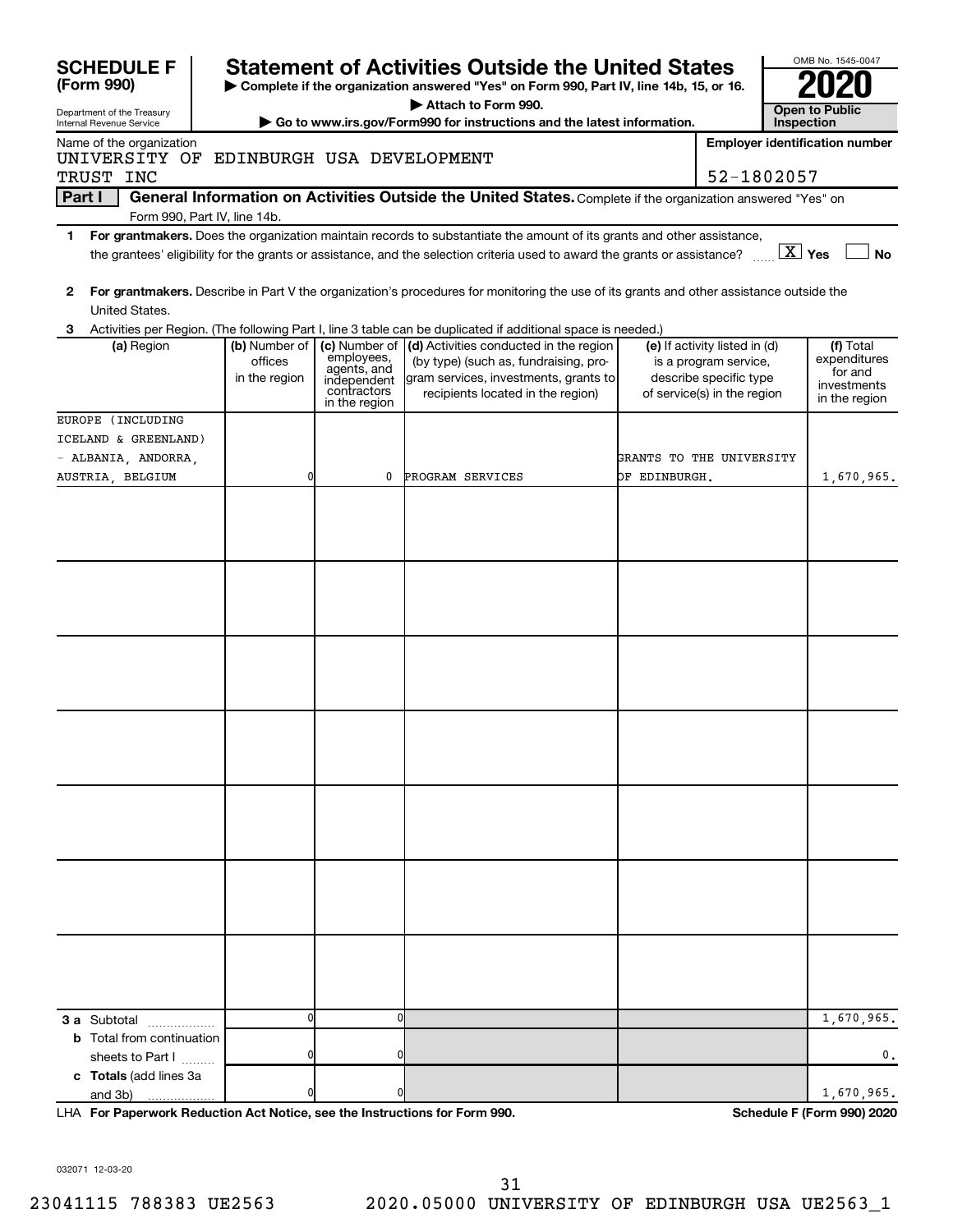Schedule F (Form 990) 2020 TRUST INC

52-1802057

Part II | Grants and Other Assistance to Organizations or Entities Outside the United States. Complete if the organization answered "Yes" on Form 990, Part IV, line 15, for any recipient who received more than \$5,000. Part II can be duplicated if additional space is needed.

| $\mathbf{1}$<br>(a) Name of organization                   | (b) IRS code section<br>and EIN (if applicable) | (c) Region                        | (d) Purpose of<br>grant                                                                                                                 | (e) Amount<br>of cash grant | (f) Manner of<br>cash disbursement | (g) Amount of<br>noncash<br>assistance | (h) Description<br>of noncash<br>assistance | (i) Method of<br>valuation (book, FMV,<br>appraisal, other) |
|------------------------------------------------------------|-------------------------------------------------|-----------------------------------|-----------------------------------------------------------------------------------------------------------------------------------------|-----------------------------|------------------------------------|----------------------------------------|---------------------------------------------|-------------------------------------------------------------|
|                                                            |                                                 | EUROPE (INCLUDING                 |                                                                                                                                         |                             |                                    |                                        |                                             |                                                             |
|                                                            |                                                 | ICELAND &                         |                                                                                                                                         |                             |                                    |                                        |                                             |                                                             |
|                                                            |                                                 | GREENLAND) -                      |                                                                                                                                         |                             |                                    |                                        |                                             |                                                             |
|                                                            |                                                 | ALBANIA, ANDORRA, GENERAL SUPPORT |                                                                                                                                         |                             | 1670965. WIRE TRANSFER             | $\mathbf 0$ .                          |                                             |                                                             |
|                                                            |                                                 |                                   |                                                                                                                                         |                             |                                    |                                        |                                             |                                                             |
|                                                            |                                                 |                                   |                                                                                                                                         |                             |                                    |                                        |                                             |                                                             |
|                                                            |                                                 |                                   |                                                                                                                                         |                             |                                    |                                        |                                             |                                                             |
|                                                            |                                                 |                                   |                                                                                                                                         |                             |                                    |                                        |                                             |                                                             |
|                                                            |                                                 |                                   |                                                                                                                                         |                             |                                    |                                        |                                             |                                                             |
|                                                            |                                                 |                                   |                                                                                                                                         |                             |                                    |                                        |                                             |                                                             |
|                                                            |                                                 |                                   |                                                                                                                                         |                             |                                    |                                        |                                             |                                                             |
|                                                            |                                                 |                                   |                                                                                                                                         |                             |                                    |                                        |                                             |                                                             |
|                                                            |                                                 |                                   |                                                                                                                                         |                             |                                    |                                        |                                             |                                                             |
|                                                            |                                                 |                                   |                                                                                                                                         |                             |                                    |                                        |                                             |                                                             |
|                                                            |                                                 |                                   |                                                                                                                                         |                             |                                    |                                        |                                             |                                                             |
|                                                            |                                                 |                                   |                                                                                                                                         |                             |                                    |                                        |                                             |                                                             |
|                                                            |                                                 |                                   |                                                                                                                                         |                             |                                    |                                        |                                             |                                                             |
|                                                            |                                                 |                                   |                                                                                                                                         |                             |                                    |                                        |                                             |                                                             |
|                                                            |                                                 |                                   |                                                                                                                                         |                             |                                    |                                        |                                             |                                                             |
|                                                            |                                                 |                                   |                                                                                                                                         |                             |                                    |                                        |                                             |                                                             |
|                                                            |                                                 |                                   |                                                                                                                                         |                             |                                    |                                        |                                             |                                                             |
|                                                            |                                                 |                                   |                                                                                                                                         |                             |                                    |                                        |                                             |                                                             |
|                                                            |                                                 |                                   |                                                                                                                                         |                             |                                    |                                        |                                             |                                                             |
|                                                            |                                                 |                                   |                                                                                                                                         |                             |                                    |                                        |                                             |                                                             |
|                                                            |                                                 |                                   |                                                                                                                                         |                             |                                    |                                        |                                             |                                                             |
|                                                            |                                                 |                                   |                                                                                                                                         |                             |                                    |                                        |                                             |                                                             |
|                                                            |                                                 |                                   |                                                                                                                                         |                             |                                    |                                        |                                             |                                                             |
| $\mathbf{2}$                                               |                                                 |                                   | Enter total number of recipient organizations listed above that are recognized as charities by the foreign country, recognized as a tax |                             |                                    |                                        |                                             |                                                             |
|                                                            |                                                 |                                   |                                                                                                                                         |                             |                                    |                                        |                                             |                                                             |
| Enter total number of other organizations or entities<br>3 |                                                 |                                   |                                                                                                                                         |                             |                                    |                                        |                                             | 1                                                           |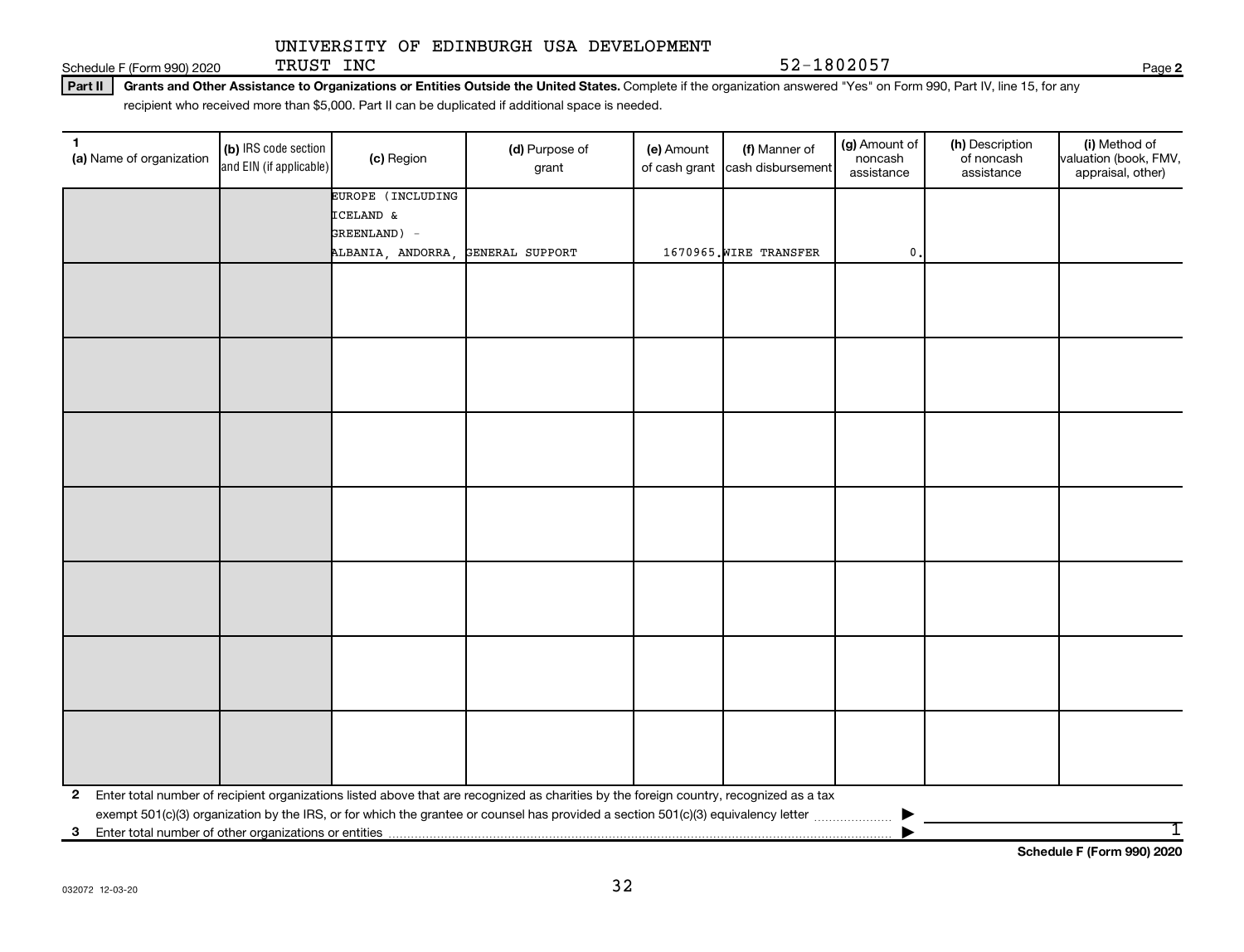#### 032073 12-03-20

|                            |           |  |  | UNIVERSITY OF EDINBURGH USA DEVELOPMENT |
|----------------------------|-----------|--|--|-----------------------------------------|
| Schedule F (Form 990) 2020 | TRUST INC |  |  |                                         |

52-1802057

Part III Grants and Other Assistance to Individuals Outside the United States. Complete if the organization answered "Yes" on Form 990, Part IV, line 16. Part III can be duplicated if additional space is needed.

| and the bank we expire accent advancement<br>(a) Type of grant or assistance | (b) Region | (c) Number of<br>recipients | (d) Amount of<br>cash grant | (e) Manner of<br>cash disbursement | (f) Amount of<br>noncash<br>assistance | (g) Description of<br>noncash assistance | (h) Method of<br>valuation<br>(book, FMV,<br>appraisal, other) |
|------------------------------------------------------------------------------|------------|-----------------------------|-----------------------------|------------------------------------|----------------------------------------|------------------------------------------|----------------------------------------------------------------|
|                                                                              |            |                             |                             |                                    |                                        |                                          |                                                                |
|                                                                              |            |                             |                             |                                    |                                        |                                          |                                                                |
|                                                                              |            |                             |                             |                                    |                                        |                                          |                                                                |
|                                                                              |            |                             |                             |                                    |                                        |                                          |                                                                |
|                                                                              |            |                             |                             |                                    |                                        |                                          |                                                                |
|                                                                              |            |                             |                             |                                    |                                        |                                          |                                                                |
|                                                                              |            |                             |                             |                                    |                                        |                                          |                                                                |
|                                                                              |            |                             |                             |                                    |                                        |                                          |                                                                |
|                                                                              |            |                             |                             |                                    |                                        |                                          |                                                                |
|                                                                              |            |                             |                             |                                    |                                        |                                          |                                                                |

**3**

**Schedule F (Form 990) 2020**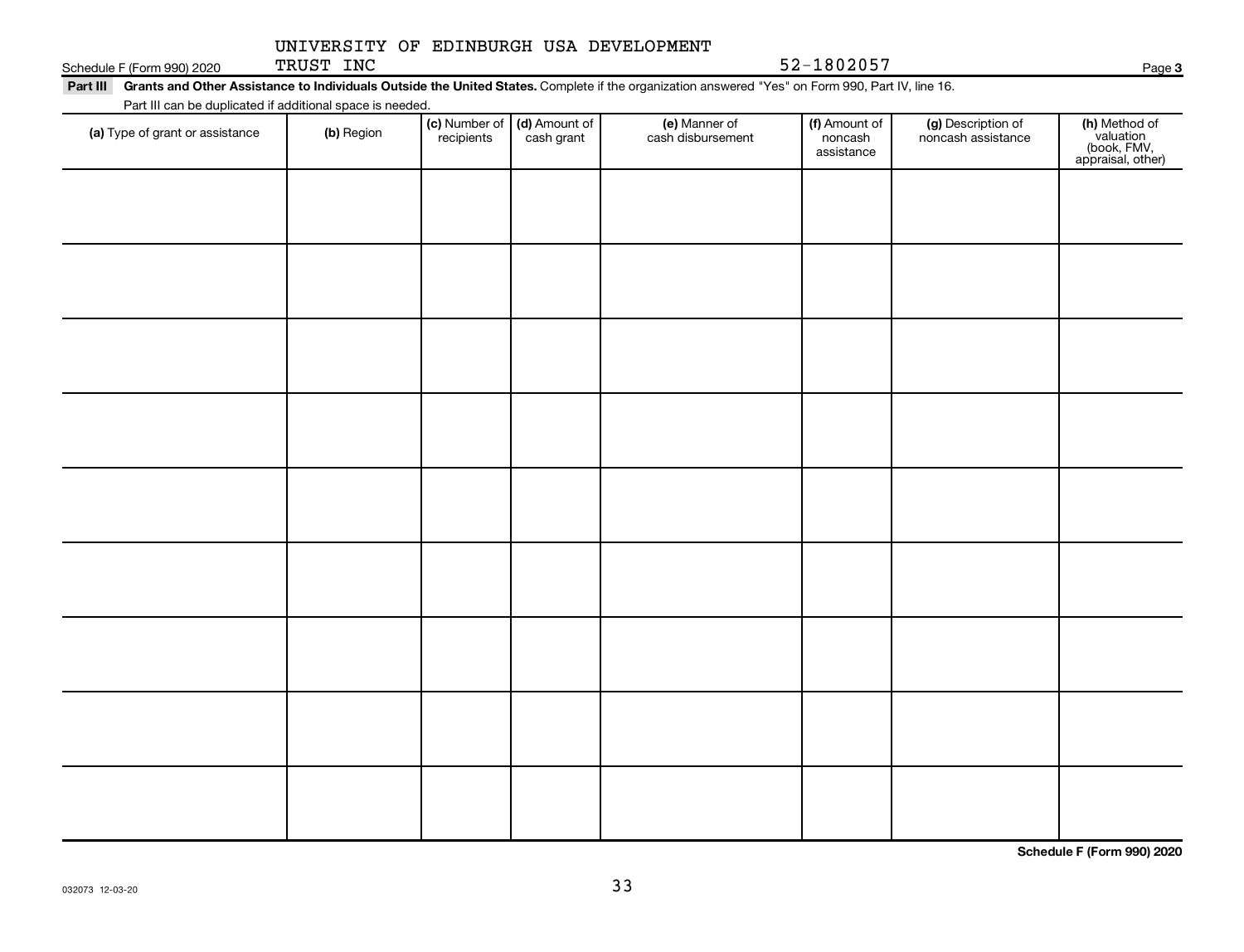|  |  |  |  | UNIVERSITY OF EDINBURGH USA DEVELOPMENT |
|--|--|--|--|-----------------------------------------|
|--|--|--|--|-----------------------------------------|

|                | TRUST<br>INC<br>Schedule F (Form 990) 2020                                                                                                                                                                                                                                                                                              | 52-1802057 | Page 4                               |
|----------------|-----------------------------------------------------------------------------------------------------------------------------------------------------------------------------------------------------------------------------------------------------------------------------------------------------------------------------------------|------------|--------------------------------------|
| <b>Part IV</b> | <b>Foreign Forms</b>                                                                                                                                                                                                                                                                                                                    |            |                                      |
| 1              | Was the organization a U.S. transferor of property to a foreign corporation during the tax year? If "Yes,"<br>the organization may be required to file Form 926, Return by a U.S. Transferor of Property to a Foreign<br>Corporation (see Instructions for Form 926) [11] Corporation (2010] Corporation (see Instructions of Form 926) | Yes        | $X $ No                              |
| $\mathbf{2}$   | Did the organization have an interest in a foreign trust during the tax year? If "Yes," the organization may<br>be required to separately file Form 3520, Annual Return To Report Transactions With Foreign Trusts and<br>Receipt of Certain Foreign Gifts, and/or Form 3520-A, Annual Information Return of Foreign Trust With a       | Yes        | $X _{\text{No}}$                     |
| 3              | Did the organization have an ownership interest in a foreign corporation during the tax year? If "Yes,"<br>the organization may be required to file Form 5471, Information Return of U.S. Persons With Respect to                                                                                                                       | Yes        | $\overline{\mathbf{x}}$<br><b>No</b> |
| 4              | Was the organization a direct or indirect shareholder of a passive foreign investment company or a<br>qualified electing fund during the tax year? If "Yes," the organization may be required to file Form 8621,<br>Information Return by a Shareholder of a Passive Foreign Investment Company or Qualified Electing                   | Yes        | $X$ No                               |
| 5              | Did the organization have an ownership interest in a foreign partnership during the tax year? If "Yes,"<br>the organization may be required to file Form 8865, Return of U.S. Persons With Respect to Certain<br>Foreign Partnerships (see Instructions for Form 8865) manufactured controller controller controller controller         | Yes        | $\overline{X}$ No                    |
| 6              | Did the organization have any operations in or related to any boycotting countries during the tax year? If<br>"Yes," the organization may be required to separately file Form 5713, International Boycott Report (see                                                                                                                   | Yes        | x<br><b>No</b>                       |

**Schedule F (Form 990) 2020**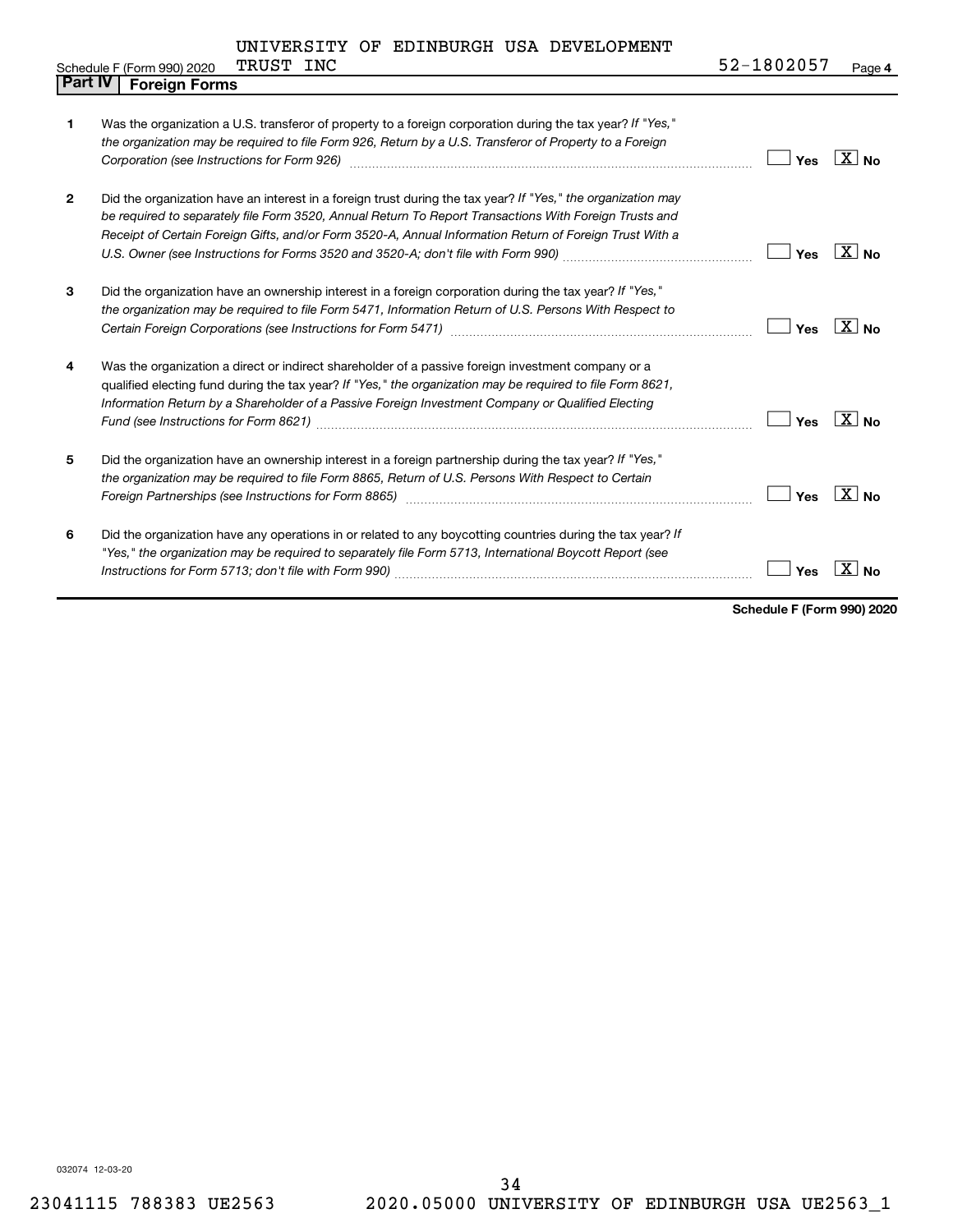|  |  |  |  | UNIVERSITY OF EDINBURGH USA DEVELOPMENT |
|--|--|--|--|-----------------------------------------|
|--|--|--|--|-----------------------------------------|

#### Schedule F (Form 990) 2020  $RUST$  INC **Part V Supplemental Information**

Provide the information required by Part I, line 2 (monitoring of funds); Part I, line 3, column (f) (accounting method; amounts of investments vs. expenditures per region); Part II, line 1 (accounting method); Part III (accounting method); and Part III, column (c) (estimated number of recipients), as applicable. Also complete this part to provide any additional information. See instructions.

#### PART I, LINE 2:

### GRANTS ARE AWARDED BASED ON SPECIFIC CRITERIA AND ARE APPROVED BY THE

### UNIVERSITY OF EDINBURGH USA GRANT COMMITTEE.

032075 12-03-20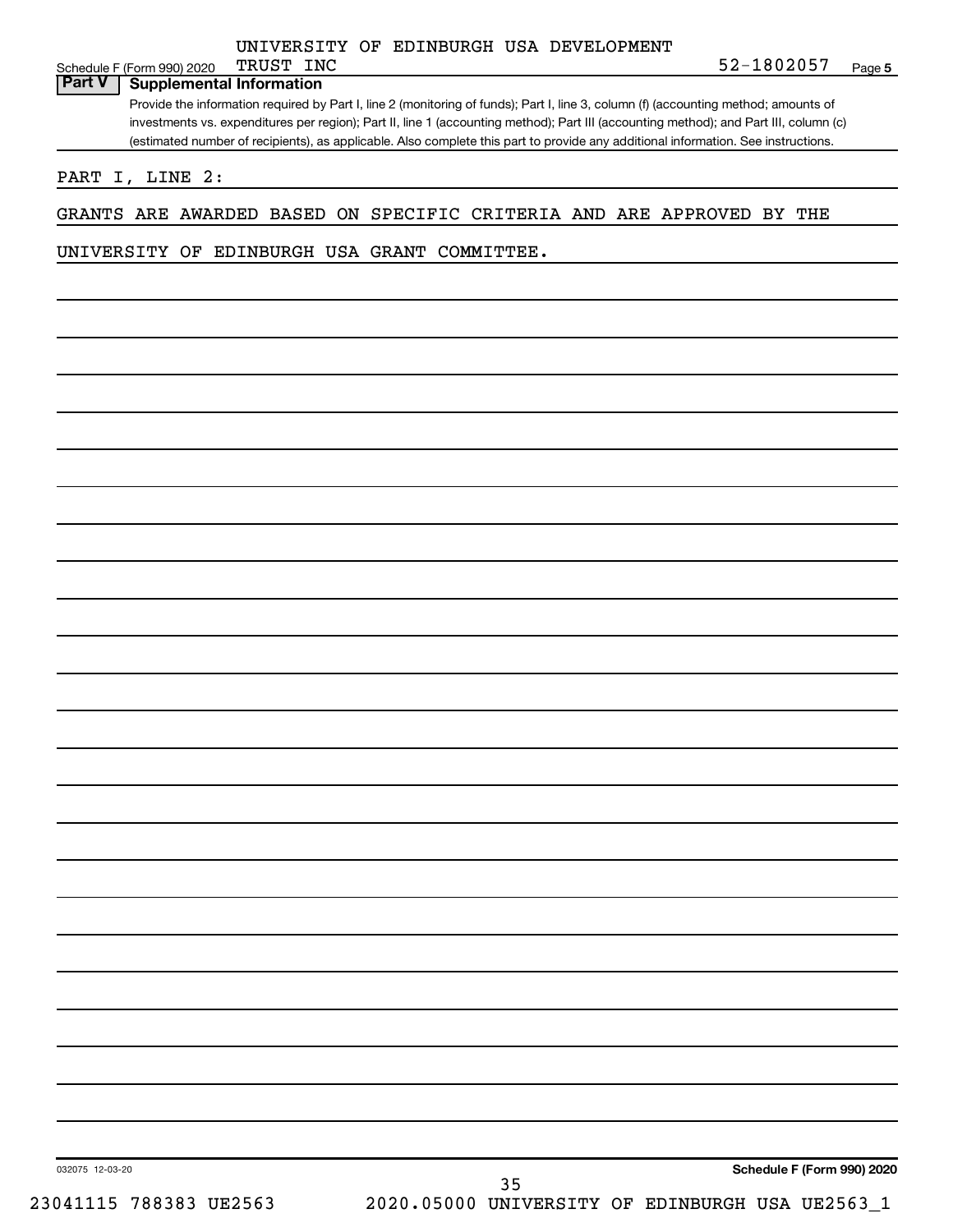| <b>SCHEDULE M</b> |  |
|-------------------|--|
| (Form 990)        |  |

# **Noncash Contributions**

OMB No. 1545-0047

**Employer identification number**

52-1802057

| Department of the Treasury |  |
|----------------------------|--|
| Internal Revenue Service   |  |

◆ Complete if the organizations answered "Yes" on Form 990, Part IV, lines 29 or 30.<br>● Complete if the organizations answered "Yes" on Form 990, Part IV, lines 29 or 30. **Attach to Form 990.**  $\blacktriangleright$  $\blacktriangleright$ 

**Open to Public Inspection**

| Name of the organization | UNI'        |
|--------------------------|-------------|
|                          | <b>MDII</b> |

 **Go to www.irs.gov/Form990 for instructions and the latest information.**

|                        | e of the organization UNIVERSITY OF EDINBURGH USA DEVELOPMENT |  |  |  |
|------------------------|---------------------------------------------------------------|--|--|--|
|                        | TRUST INC                                                     |  |  |  |
| 4 L. Tungo of Dronorhu |                                                               |  |  |  |

| Part i | Types of Property                                                                                                              |                       |                  |                                                                       |                              |            |     |    |
|--------|--------------------------------------------------------------------------------------------------------------------------------|-----------------------|------------------|-----------------------------------------------------------------------|------------------------------|------------|-----|----|
|        |                                                                                                                                | (a)<br>Check if       | (b)<br>Number of | (c)<br>Noncash contribution                                           | Method of determining        | (d)        |     |    |
|        |                                                                                                                                | applicable            | contributions or | amounts reported on<br>items contributed Form 990, Part VIII, line 1q | noncash contribution amounts |            |     |    |
| 1.     |                                                                                                                                |                       |                  |                                                                       |                              |            |     |    |
| 2      |                                                                                                                                |                       |                  |                                                                       |                              |            |     |    |
| 3      | Art - Fractional interests                                                                                                     |                       |                  |                                                                       |                              |            |     |    |
| 4      | Books and publications                                                                                                         |                       |                  |                                                                       |                              |            |     |    |
| 5      | Clothing and household goods                                                                                                   |                       |                  |                                                                       |                              |            |     |    |
| 6      |                                                                                                                                |                       |                  |                                                                       |                              |            |     |    |
| 7      |                                                                                                                                |                       |                  |                                                                       |                              |            |     |    |
| 8      |                                                                                                                                |                       |                  |                                                                       |                              |            |     |    |
| 9      | Securities - Publicly traded                                                                                                   | $\overline{\text{x}}$ | 31               | 215,268.FMV                                                           |                              |            |     |    |
| 10     | Securities - Closely held stock                                                                                                |                       |                  |                                                                       |                              |            |     |    |
| 11     | Securities - Partnership, LLC, or                                                                                              |                       |                  |                                                                       |                              |            |     |    |
|        |                                                                                                                                |                       |                  |                                                                       |                              |            |     |    |
| 12     | Securities - Miscellaneous                                                                                                     |                       |                  |                                                                       |                              |            |     |    |
| 13     | Qualified conservation contribution -                                                                                          |                       |                  |                                                                       |                              |            |     |    |
|        |                                                                                                                                |                       |                  |                                                                       |                              |            |     |    |
| 14     | Qualified conservation contribution - Other                                                                                    |                       |                  |                                                                       |                              |            |     |    |
| 15     | Real estate - Residential                                                                                                      |                       |                  |                                                                       |                              |            |     |    |
| 16     | Real estate - Commercial                                                                                                       |                       |                  |                                                                       |                              |            |     |    |
| 17     |                                                                                                                                |                       |                  |                                                                       |                              |            |     |    |
| 18     |                                                                                                                                |                       |                  |                                                                       |                              |            |     |    |
| 19     |                                                                                                                                |                       |                  |                                                                       |                              |            |     |    |
| 20     | Drugs and medical supplies                                                                                                     |                       |                  |                                                                       |                              |            |     |    |
| 21     |                                                                                                                                |                       |                  |                                                                       |                              |            |     |    |
| 22     |                                                                                                                                |                       |                  |                                                                       |                              |            |     |    |
| 23     |                                                                                                                                |                       |                  |                                                                       |                              |            |     |    |
| 24     |                                                                                                                                |                       |                  |                                                                       |                              |            |     |    |
| 25     | Other $\blacktriangleright$                                                                                                    |                       |                  |                                                                       |                              |            |     |    |
| 26     | Other $\blacktriangleright$                                                                                                    |                       |                  |                                                                       |                              |            |     |    |
| 27     | Other $\blacktriangleright$                                                                                                    |                       |                  |                                                                       |                              |            |     |    |
| 28     | Other $\blacktriangleright$                                                                                                    |                       |                  |                                                                       |                              |            |     |    |
| 29     | Number of Forms 8283 received by the organization during the tax year for contributions                                        |                       |                  |                                                                       |                              |            |     |    |
|        | for which the organization completed Form 8283, Part V, Donee Acknowledgement                                                  |                       |                  | 29                                                                    |                              |            |     |    |
|        |                                                                                                                                |                       |                  |                                                                       |                              |            | Yes | No |
|        | 30a During the year, did the organization receive by contribution any property reported in Part I, lines 1 through 28, that it |                       |                  |                                                                       |                              |            |     |    |
|        | must hold for at least three years from the date of the initial contribution, and which isn't required to be used for          |                       |                  |                                                                       |                              |            |     |    |
|        |                                                                                                                                |                       |                  |                                                                       |                              | <b>30a</b> |     | x  |
|        | <b>b</b> If "Yes," describe the arrangement in Part II.                                                                        |                       |                  |                                                                       |                              |            |     |    |
| 31     | Does the organization have a gift acceptance policy that requires the review of any nonstandard contributions?                 |                       |                  |                                                                       |                              | 31         | х   |    |
|        | 32a Does the organization hire or use third parties or related organizations to solicit, process, or sell noncash              |                       |                  |                                                                       |                              |            |     |    |

**33** If the organization didn't report an amount in column (c) for a type of property for which column (a) is checked, **b** If "Yes," describe in Part II. describe in Part II.

 $\text{contributions?}$   $\ldots$   $\ldots$   $\ldots$   $\ldots$   $\ldots$   $\ldots$   $\ldots$   $\ldots$   $\ldots$   $\ldots$   $\ldots$   $\ldots$   $\ldots$   $\ldots$   $\ldots$   $\ldots$   $\ldots$   $\ldots$   $\ldots$ 

**For Paperwork Reduction Act Notice, see the Instructions for Form 990. Schedule M (Form 990) 2020** LHA

**32a**

X

032141 11-23-20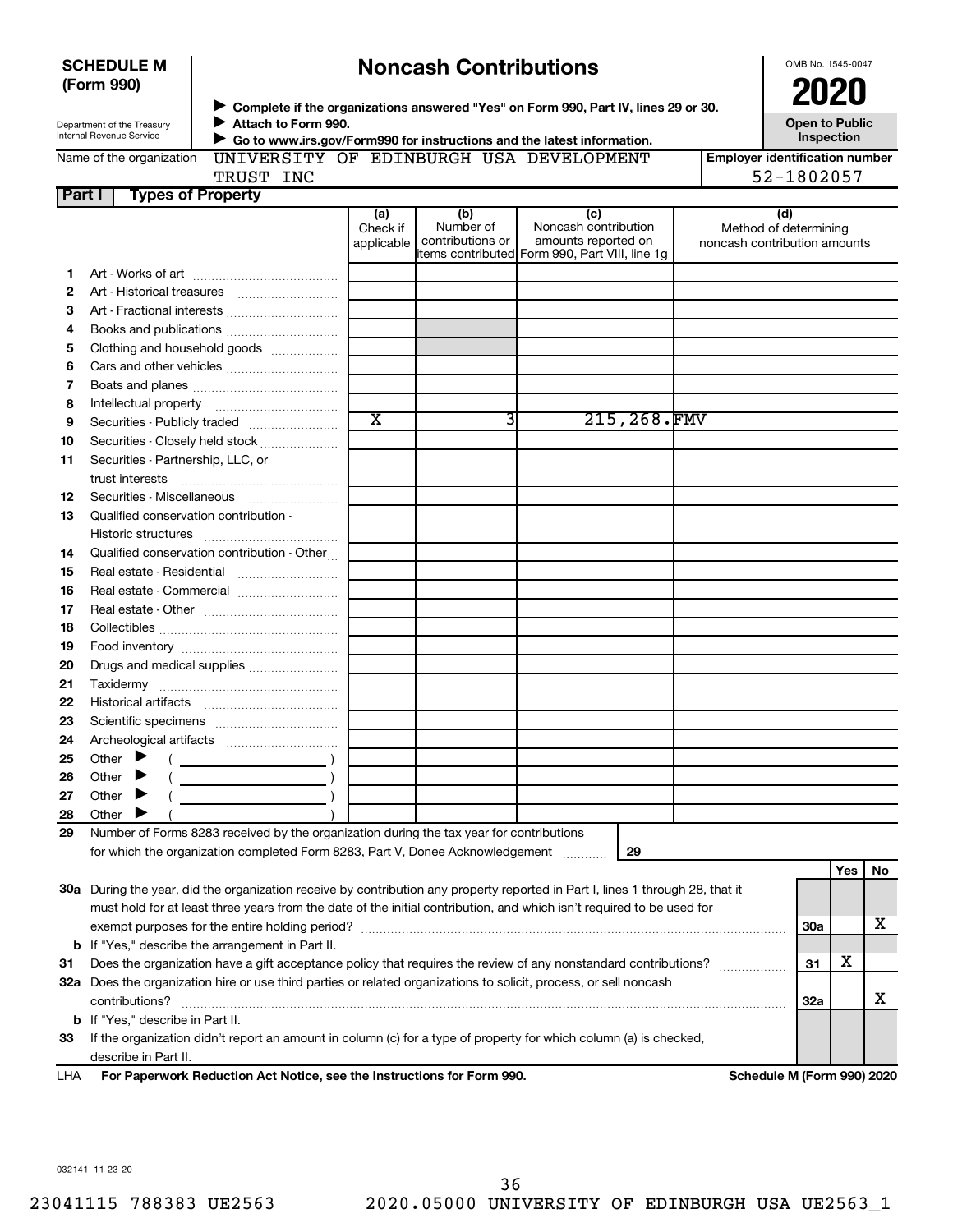| Schedule M (Form 990) 2020                                 |                                           | TRUST INC |  | UNIVERSITY OF EDINBURGH USA DEVELOPMENT |    |  | 52-1802057                                                                                                                                                                                                                                                           | Page 2 |
|------------------------------------------------------------|-------------------------------------------|-----------|--|-----------------------------------------|----|--|----------------------------------------------------------------------------------------------------------------------------------------------------------------------------------------------------------------------------------------------------------------------|--------|
| Part II                                                    | this part for any additional information. |           |  |                                         |    |  | Supplemental Information. Provide the information required by Part I, lines 30b, 32b, and 33, and whether the organization<br>is reporting in Part I, column (b), the number of contributions, the number of items received, or a combination of both. Also complete |        |
| SCHEDULE M, PART I, COLUMN (B):                            |                                           |           |  |                                         |    |  |                                                                                                                                                                                                                                                                      |        |
| THE ORGANIZATION IS REPORTING THE NUMBER OF CONTRIBUTIONS. |                                           |           |  |                                         |    |  |                                                                                                                                                                                                                                                                      |        |
|                                                            |                                           |           |  |                                         |    |  |                                                                                                                                                                                                                                                                      |        |
|                                                            |                                           |           |  |                                         |    |  |                                                                                                                                                                                                                                                                      |        |
|                                                            |                                           |           |  |                                         |    |  |                                                                                                                                                                                                                                                                      |        |
|                                                            |                                           |           |  |                                         |    |  |                                                                                                                                                                                                                                                                      |        |
|                                                            |                                           |           |  |                                         |    |  |                                                                                                                                                                                                                                                                      |        |
|                                                            |                                           |           |  |                                         |    |  |                                                                                                                                                                                                                                                                      |        |
|                                                            |                                           |           |  |                                         |    |  |                                                                                                                                                                                                                                                                      |        |
|                                                            |                                           |           |  |                                         |    |  |                                                                                                                                                                                                                                                                      |        |
|                                                            |                                           |           |  |                                         |    |  |                                                                                                                                                                                                                                                                      |        |
|                                                            |                                           |           |  |                                         |    |  |                                                                                                                                                                                                                                                                      |        |
|                                                            |                                           |           |  |                                         |    |  |                                                                                                                                                                                                                                                                      |        |
|                                                            |                                           |           |  |                                         |    |  |                                                                                                                                                                                                                                                                      |        |
|                                                            |                                           |           |  |                                         |    |  |                                                                                                                                                                                                                                                                      |        |
|                                                            |                                           |           |  |                                         |    |  |                                                                                                                                                                                                                                                                      |        |
|                                                            |                                           |           |  |                                         |    |  |                                                                                                                                                                                                                                                                      |        |
|                                                            |                                           |           |  |                                         |    |  |                                                                                                                                                                                                                                                                      |        |
|                                                            |                                           |           |  |                                         |    |  |                                                                                                                                                                                                                                                                      |        |
|                                                            |                                           |           |  |                                         |    |  |                                                                                                                                                                                                                                                                      |        |
|                                                            |                                           |           |  |                                         |    |  |                                                                                                                                                                                                                                                                      |        |
|                                                            |                                           |           |  |                                         |    |  |                                                                                                                                                                                                                                                                      |        |
|                                                            |                                           |           |  |                                         |    |  |                                                                                                                                                                                                                                                                      |        |
|                                                            |                                           |           |  |                                         |    |  |                                                                                                                                                                                                                                                                      |        |
|                                                            |                                           |           |  |                                         |    |  |                                                                                                                                                                                                                                                                      |        |
|                                                            |                                           |           |  |                                         |    |  |                                                                                                                                                                                                                                                                      |        |
|                                                            |                                           |           |  |                                         |    |  |                                                                                                                                                                                                                                                                      |        |
|                                                            |                                           |           |  |                                         |    |  |                                                                                                                                                                                                                                                                      |        |
|                                                            |                                           |           |  |                                         |    |  |                                                                                                                                                                                                                                                                      |        |
|                                                            |                                           |           |  |                                         |    |  |                                                                                                                                                                                                                                                                      |        |
|                                                            |                                           |           |  |                                         |    |  |                                                                                                                                                                                                                                                                      |        |
|                                                            |                                           |           |  |                                         |    |  |                                                                                                                                                                                                                                                                      |        |
|                                                            |                                           |           |  |                                         |    |  |                                                                                                                                                                                                                                                                      |        |
| 032142 11-23-20                                            |                                           |           |  |                                         |    |  | Schedule M (Form 990) 2020                                                                                                                                                                                                                                           |        |
|                                                            |                                           |           |  |                                         |    |  |                                                                                                                                                                                                                                                                      |        |
|                                                            | 23041115 788383 UE2563                    |           |  |                                         | 37 |  | 2020.05000 UNIVERSITY OF EDINBURGH USA UE2563_1                                                                                                                                                                                                                      |        |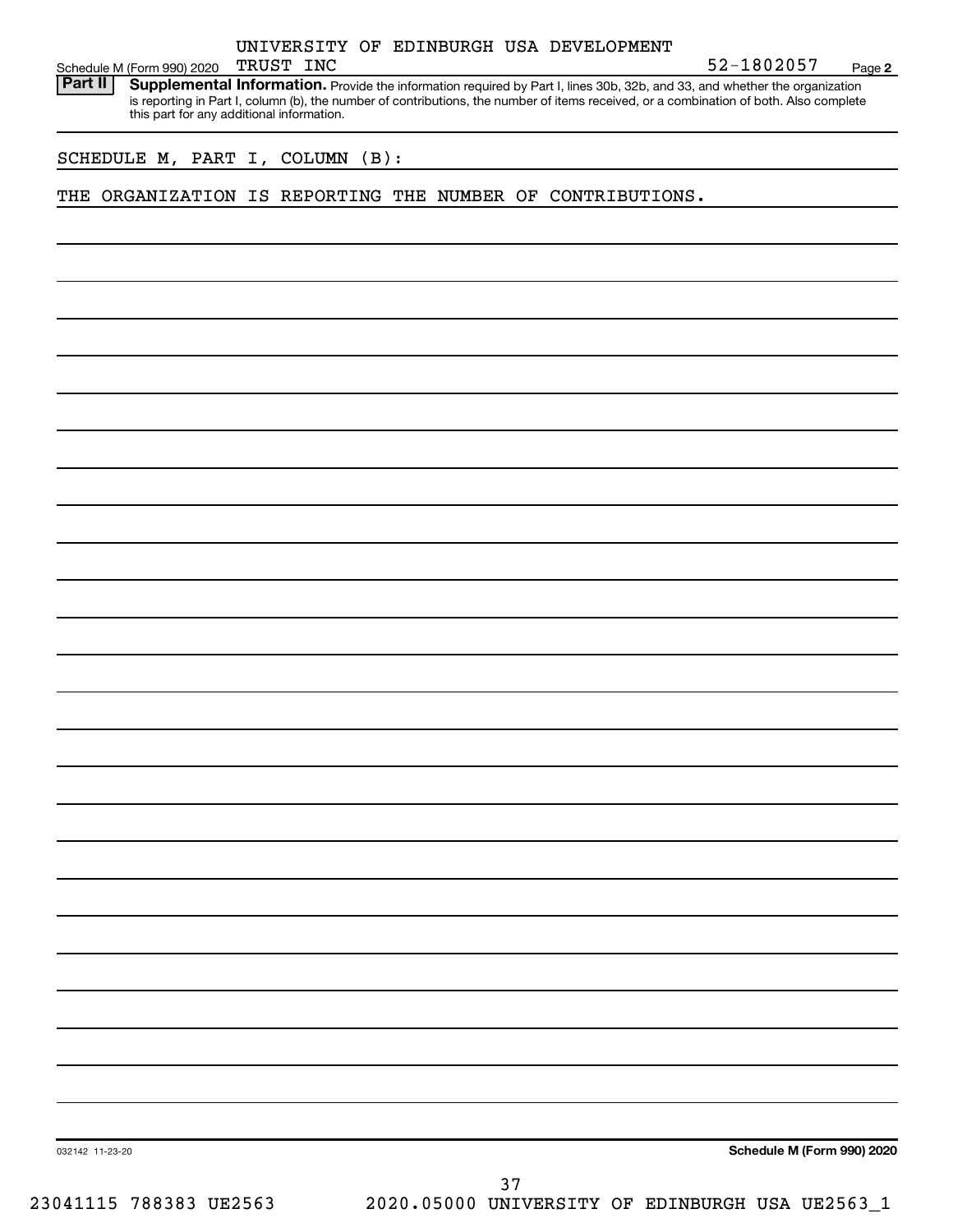**(Form 990 or 990-EZ)**

**Complete to provide information for responses to specific questions on SCHEDULE O Supplemental Information to Form 990 or 990-EZ 2020**<br>(Form 990 or 990-EZ) **2020** 

Department of the Treasury Internal Revenue Service

Name of the organization

**Form 990 or 990-EZ or to provide any additional information. | Attach to Form 990 or 990-EZ. | Go to www.irs.gov/Form990 for the latest information.** UNIVERSITY OF EDINBURGH USA DEVELOPMENT OMB No. 1545-0047 **Open to Public Inspection**

**Employer identification number** TRUST INC 52-1802057

FORM 990, PART VI, SECTION B, LINE 11B:

THE DRAFT 990 HAS BEEN REVIEWED BY THE BOARD.

FORM 990, PART VI, SECTION B, LINE 12C:

EACH DIRECTOR, OFFICER AND MEMBER OF A COMMITTEE IS REQUIRED TO DISCLOSE

ANY CONFLICTS IF AND WHEN THEY ARISE AND ARE REQUIRED TO SIGN AN ANNUAL

STATEMENT STATING THAT HE OR SHE:

(A) HAS RECEIVED A COPY OF THE CONFLICTS OF INTEREST POLICY;

(B) HAS READ AND UNDERSTANDS THE POLICY;

(C) HAS AGREED TO COMPLY WITH THE POLICY; AND

(D) UNDERSTANDS THAT THE CORPORATION IS CHARITABLE AND IN ORDER TO MAINTAIN

ITS FEDERAL TAX EXEMPTION MUST ENGAGE PRIMARILY IN ACTIVITIES THAT

ACCOMPLISH ONE OR MORE OF ITS TAX EXEMPT PURPOSES.

FORM 990, PART VI, SECTION C, LINE 19:

THE ORGANIZATION'S GOVERNING DOCUMENTS, CONFLICT OF INTEREST POLICY, AND

FINANCIAL STATEMENTS ARE AVAILABLE TO THE PUBLIC UPON REQUEST.

FORM 990. PART XII, LINE 2C:

THE PROCESS HAS NOT CHANGED FROM PRIOR YEAR.

032211 11-20-20 **For Paperwork Reduction Act Notice, see the Instructions for Form 990 or 990-EZ. Schedule O (Form 990 or 990-EZ) 2020** LHA

23041115 788383 UE2563 2020.05000 UNIVERSITY OF EDINBURGH USA UE2563\_1

38